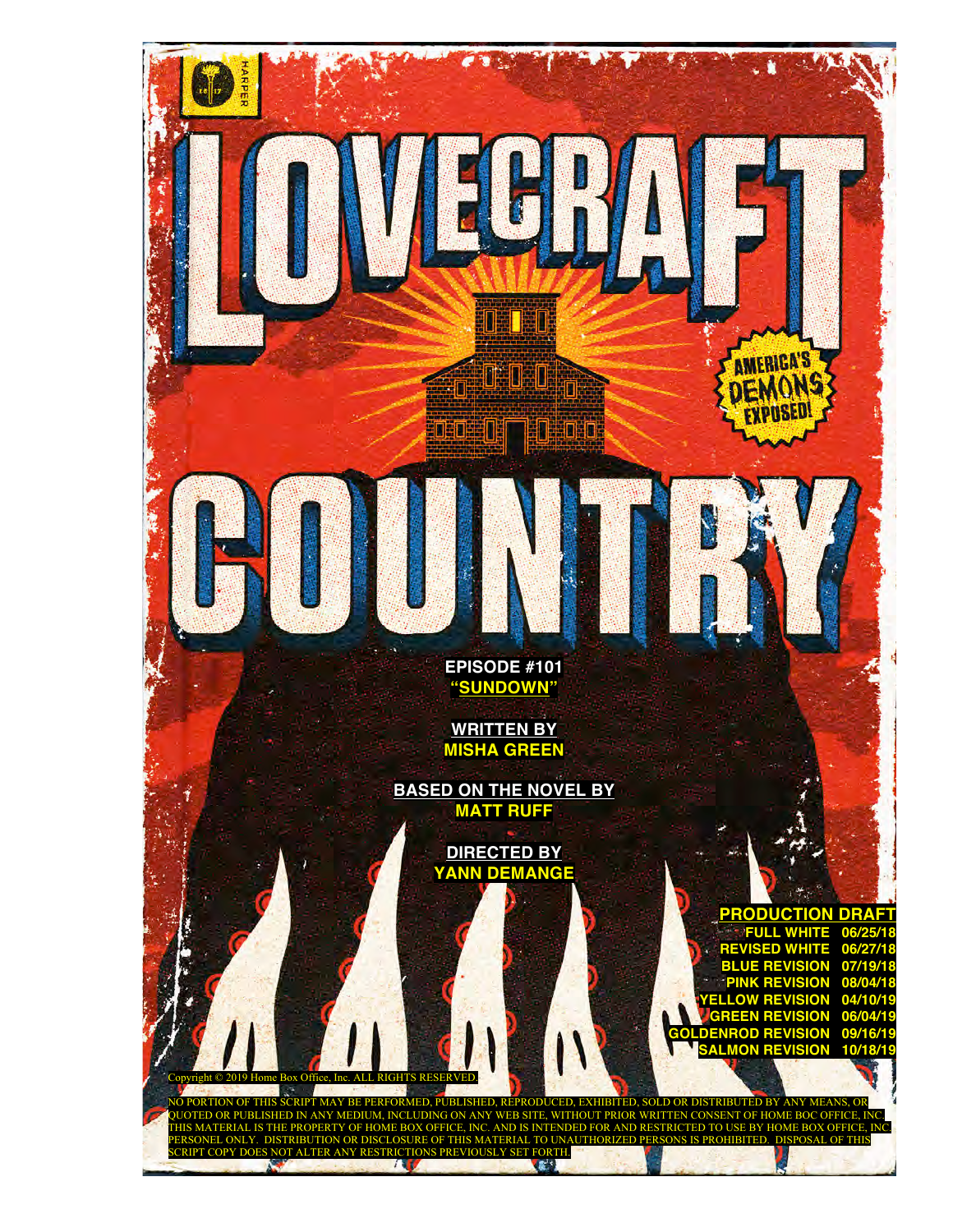# **\*\*NOTE: THIS SCRIPT HAS BEEN CODED FOR IDENTIFICATION PURPOSES\*\***

**No portion of this script may be performed, reproduced, or used by any means, or quoted or published in any medium without the prior written consent of Bad Robot and Warner Brothers.**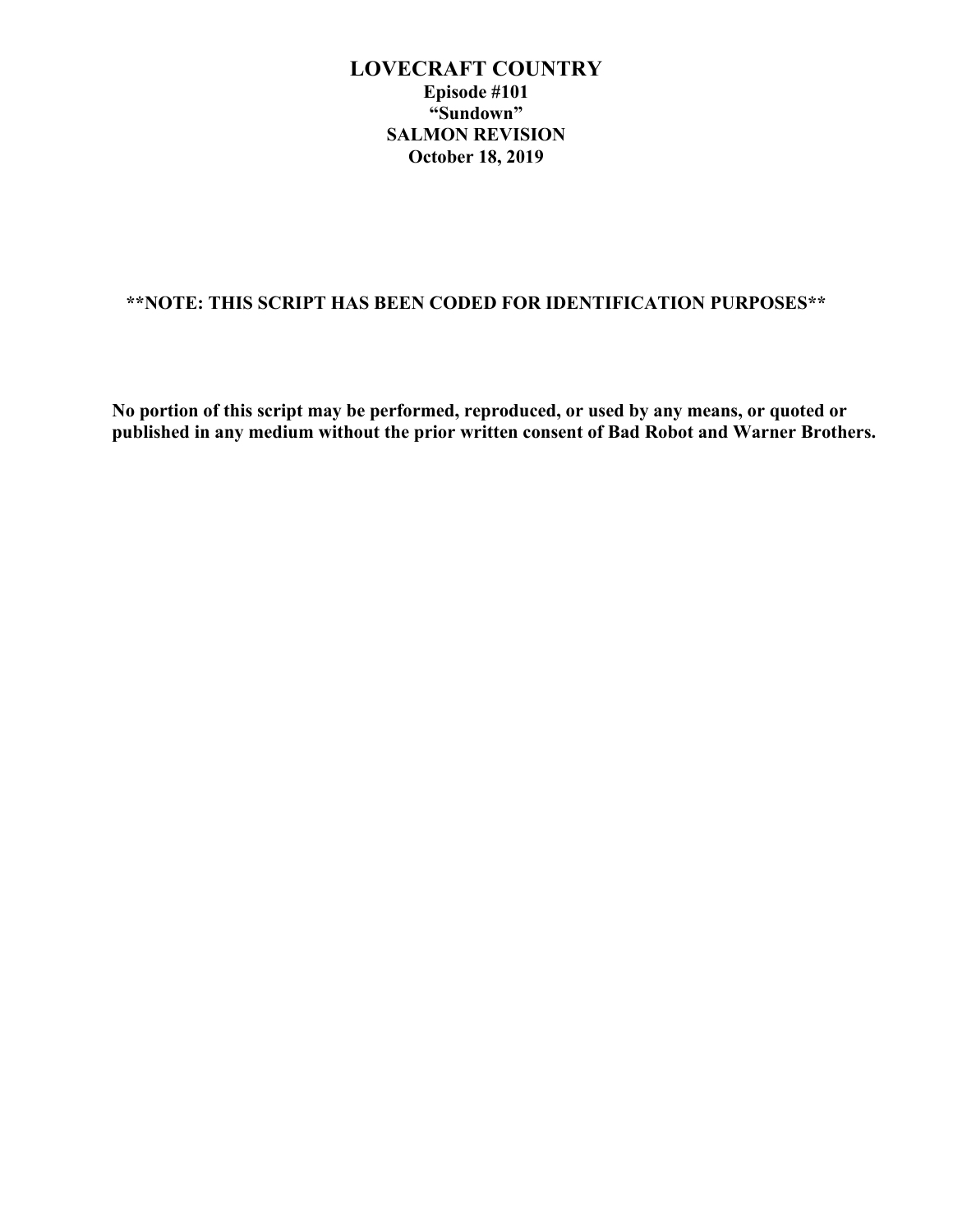# **SCRIPT REVISION HISTORY**

| <b>REVISION</b>                  | <b>DATE</b>    | <b>REVISED PAGES</b>                                                         |
|----------------------------------|----------------|------------------------------------------------------------------------------|
| Production Draft                 |                |                                                                              |
| REVISED WHITE Draft 06/27/18 n/a |                |                                                                              |
| <b>BLUE Revision</b>             | $07/19/18$ n/a |                                                                              |
| PINK Revision                    | 08/04/19 n/a   |                                                                              |
| YELLOW Revision                  |                | 04/10/19 pp. 1, 1A, 10, 10A, 11-13,<br>22, 22A, $42-43A$ , 44,<br>62 and 62A |
| <b>GREEN Revision</b>            |                | 06/04/19 pp. 1, 10, 10A, 10B, 10C,<br>10D and 59                             |
| GOLDENROD Revision               |                | 09/16/19 pp. 46, 46A, 47 and 47A                                             |
| SALMON Revision                  |                | 10/18/19 pp. 1, 1A and 1B                                                    |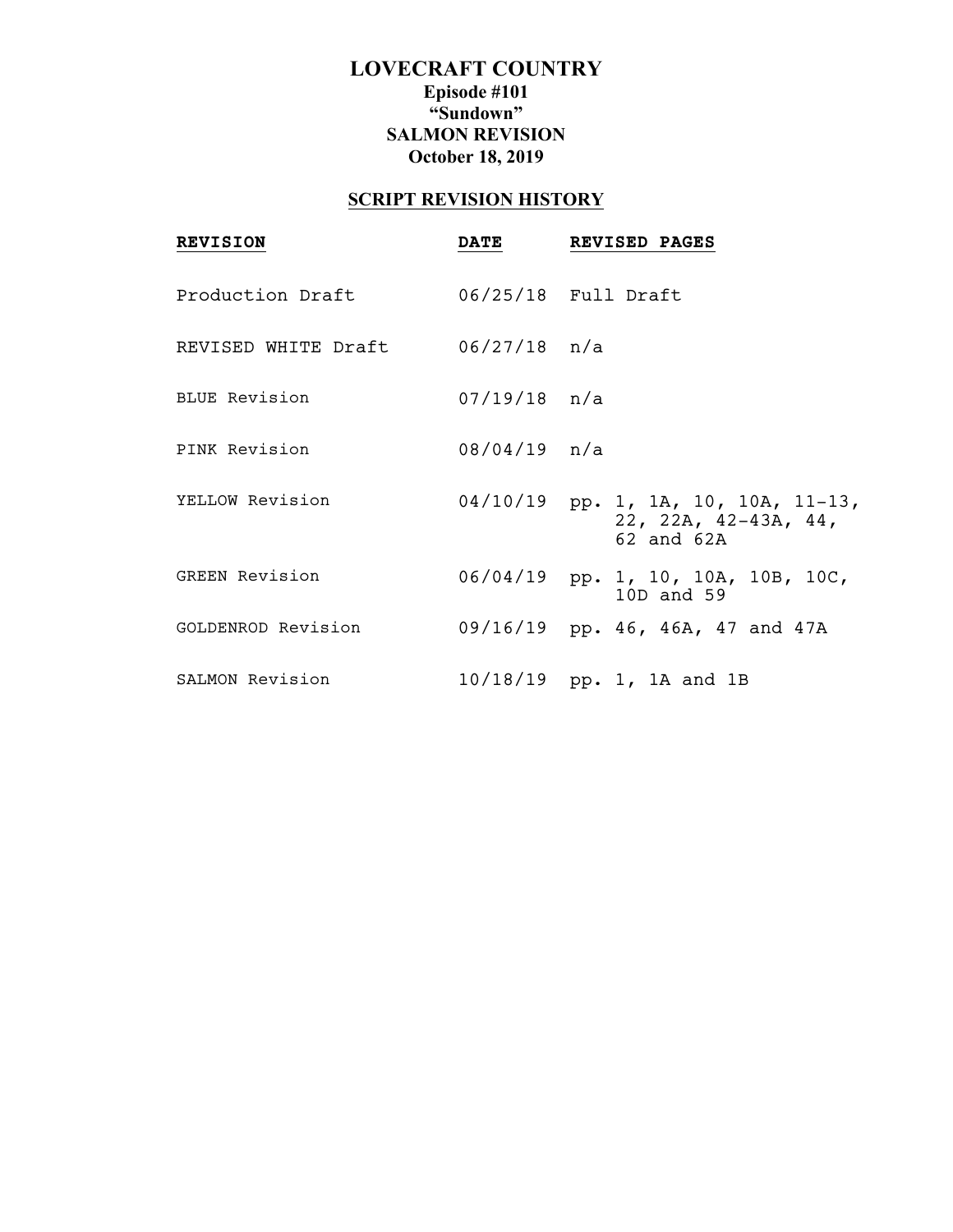## **CAST LIST**

 LETI LEWIS ATTICUS FREEMAN RUBY BAPTISTE GEORGE FREEMAN HIPPOLYTA FREEMAN CHRISTINA BRAITHWHITE DIANA "DEE" FREEMEN MEEH JI-AH SAMMY TREE DORA FREEMAN MAYBELLE CROSS BUS DRIVER MISTER LADS MARVIN BAPTISTE COUNTER BOY - SIMMONSVILE PORKPIE HAT CUSTOMER SUSPENDERS FIREMAN SHERIFF EUNICE HUNT DEPUTY EASTCHURCH DEPUTY DALTON DEPUTY JIMMY DEPUTY TALBOT MONTROSE FREEMAN MECHANIC #42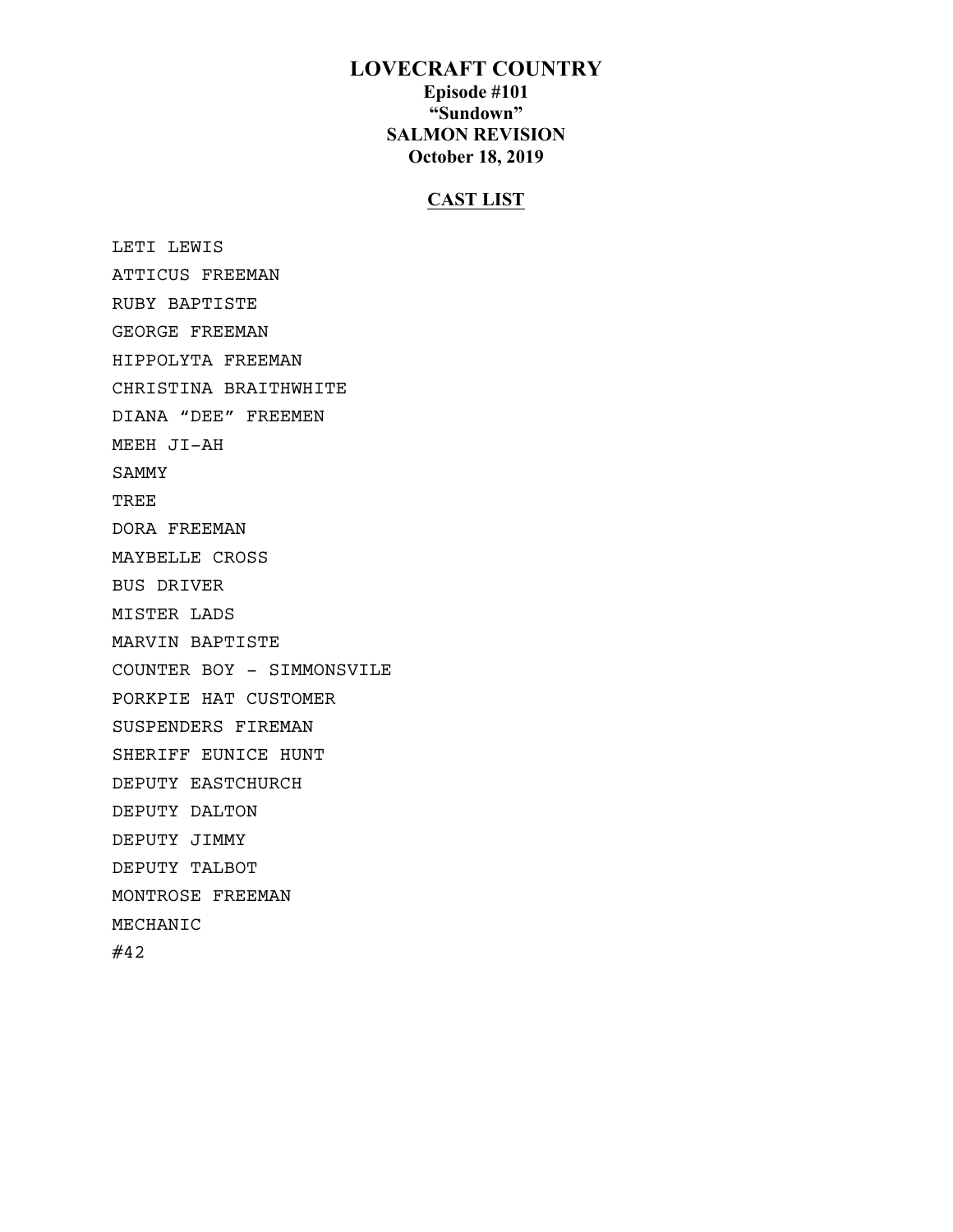## **SET LIST**

## **INTERIORS EXTERIORS**

 Safe Negro Travel Office Apartment Above Safe Negro Travel Bedroom Living Room Denmark Vesey's Montrose's Apartment Bedroom Simmonsville Dinette Marvin's House Bedroom Kitchen Cabin in the Woods

 Southside Chicago Block Party Denmark Vesey's Alley Behind Montrose's Apartment Safe Negro Travel \*(Korean Mountainside - OMIT) Highway out of Chicago Indiana Countryside Road 19 Cent Hamburger Hangout City Street Highway Gas Station Side of the Highway Side of the Road Bus Stop Simmonsville Fire Station Country Road Another Country Road Marvin's House Back Portch Woods on the Edge of Devon County Another part of the Woods Road along the edge of the Woods Gorge before the Cabin Cabin in the Woods Ardham Village Ardham Lodge \*Korean Trench

## **VEHICLES**

 Silver Daimler Woody the Packard Bus Sheriff's Patrol Car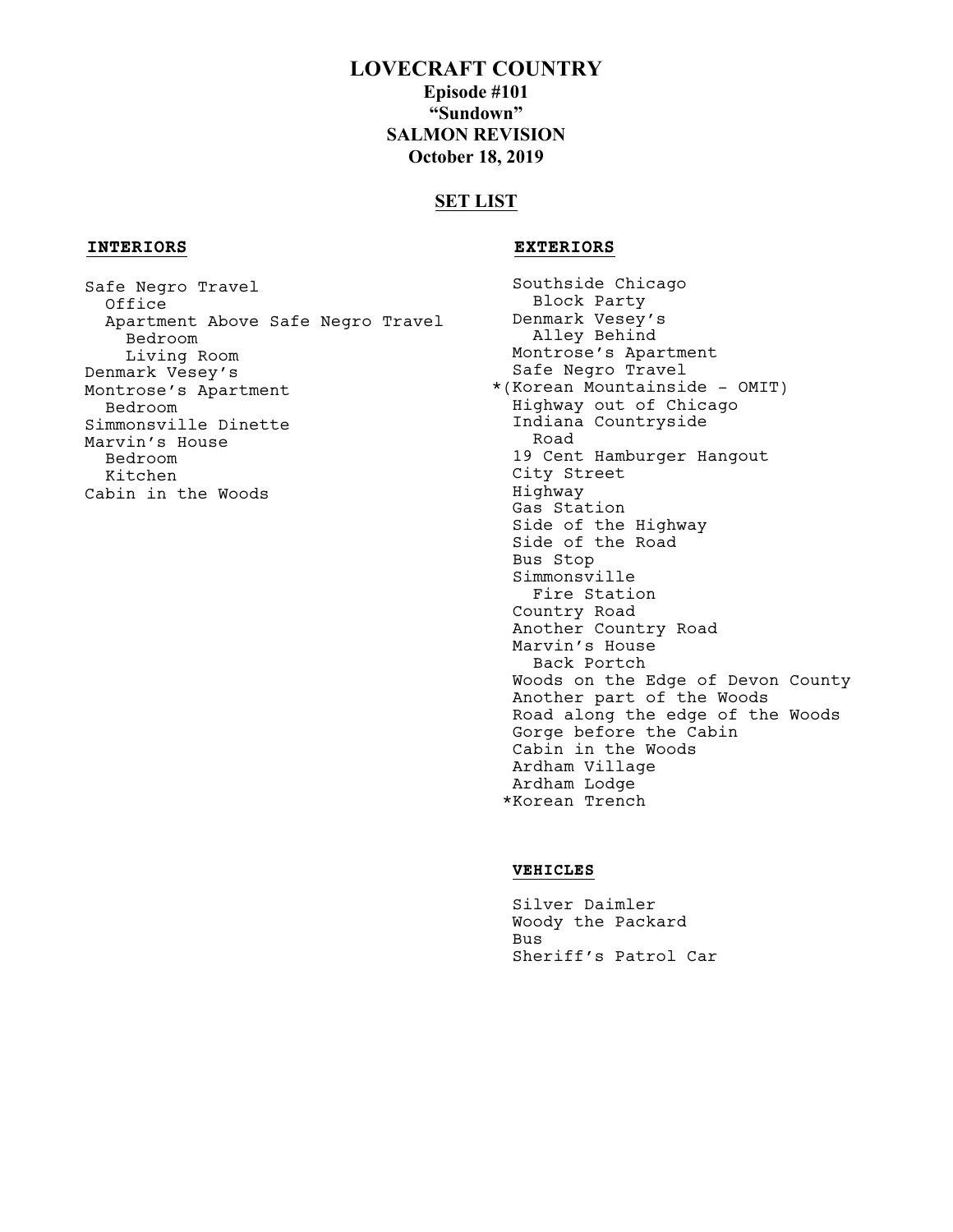## EP.101 "Sundown" Production Draft - SALMON 10/18/19 1.\*

The epic TITLE MUSIC from *"THE JACKIE ROBINSON STORY" (1950)* brings us into...

## A1 **EXT. TRENCH - KOREA - NIGHT A1** \*

...CHAOS. AMERICAN TROOPS fight KOREAN GUERRILLAS in a muddy trench as EXPLODING MOTORS rain debris. The VOICE OVER from "The Jackie Robinson Story" breaks through --

*"This is a story about a boy and his dream..."*

ATTICUS FREEMAN (MID 20'S) fights for his life against a KOREAN SOLDIER. SCARED OUT OF HIS MIND. But he still manages to kill the soldier. He pauses to catch his breath. Covered in BLOOD and MUD. \* \* \*

*"But more than that, it is a story of an American boy and a dream that is truly American..."*

*BOOM! BOOM! BOOM!* FIGHTER JETS soar overhead dropping BOMBS. Atticus scrambles over the entrenchment to find himself in the middle of the D-Day version of the KOREAN WAR mashed up with LOVECRAFTIAN MONSTERS.

*"The year is 1928. The time spring. If you were a young man, your thoughts were undoubtedly turning to love..."*

Atticus marvels at the carnage around him as a FLYING SAUCER approaches, and -- a HALF-NAKED KOREAN-ALIEN HYBRID (MEEH JI-AH) beams down, floating through the melee towards him.

He's TRANSFIXED. Doesn't notice the LOVECRAFTIAN TENTACLED MONSTROSITY rising behind him.

Ji-ah wraps her arms around Atticus. Whispers in his ear in the LANGUAGE OF ADAM. We're not familiar with it yet, but in time we certainly will be --

JI-AH

*Die.*

*"But if you were a young boy, your thoughts were of one thing*..."

Atticus turns now. Eyes WIDENING as he takes in the Lovecraftian Monstrosity posed to strike --

*"...Baseball."*

*SLOOSH!* A BASEBALL BAT slices down the middle of the monster. Wielded by #42 himself -- JACKIE MOTHERFUCKIN' ROBINSON! He sends Atticus a megawatt smile --

> $\#42$  \* I got ya kid.  $*$

\*

\* \*

\* \* \*

\* \* \* \*

\* \* \*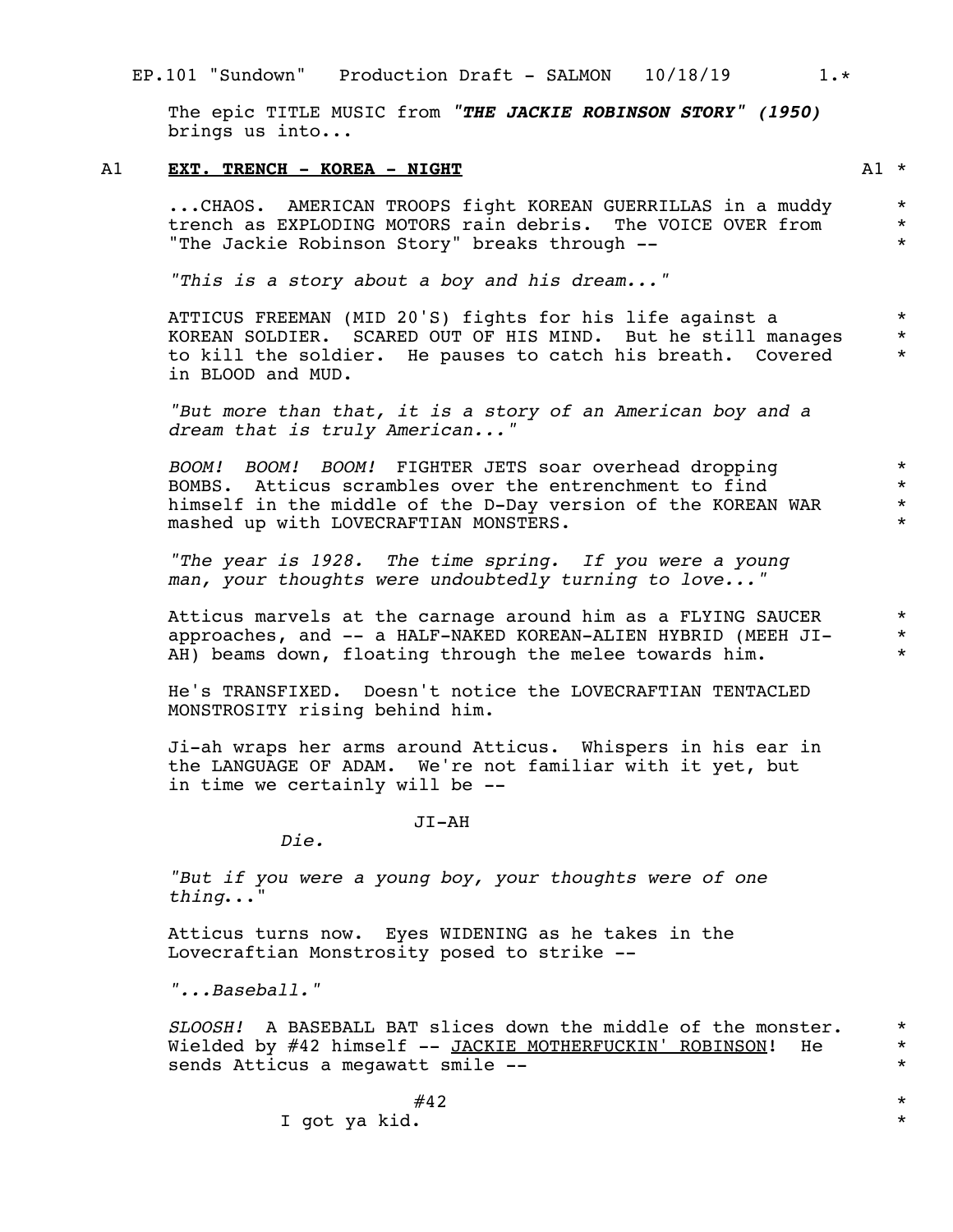| The Lovecraftian Monstrosity starts to REFORM as Atticus            |  |
|---------------------------------------------------------------------|--|
| takes in his American hero with awe, and -- Jackie                  |  |
| <u>Motherfuckin' Robinson releases another home run swing! BA--</u> |  |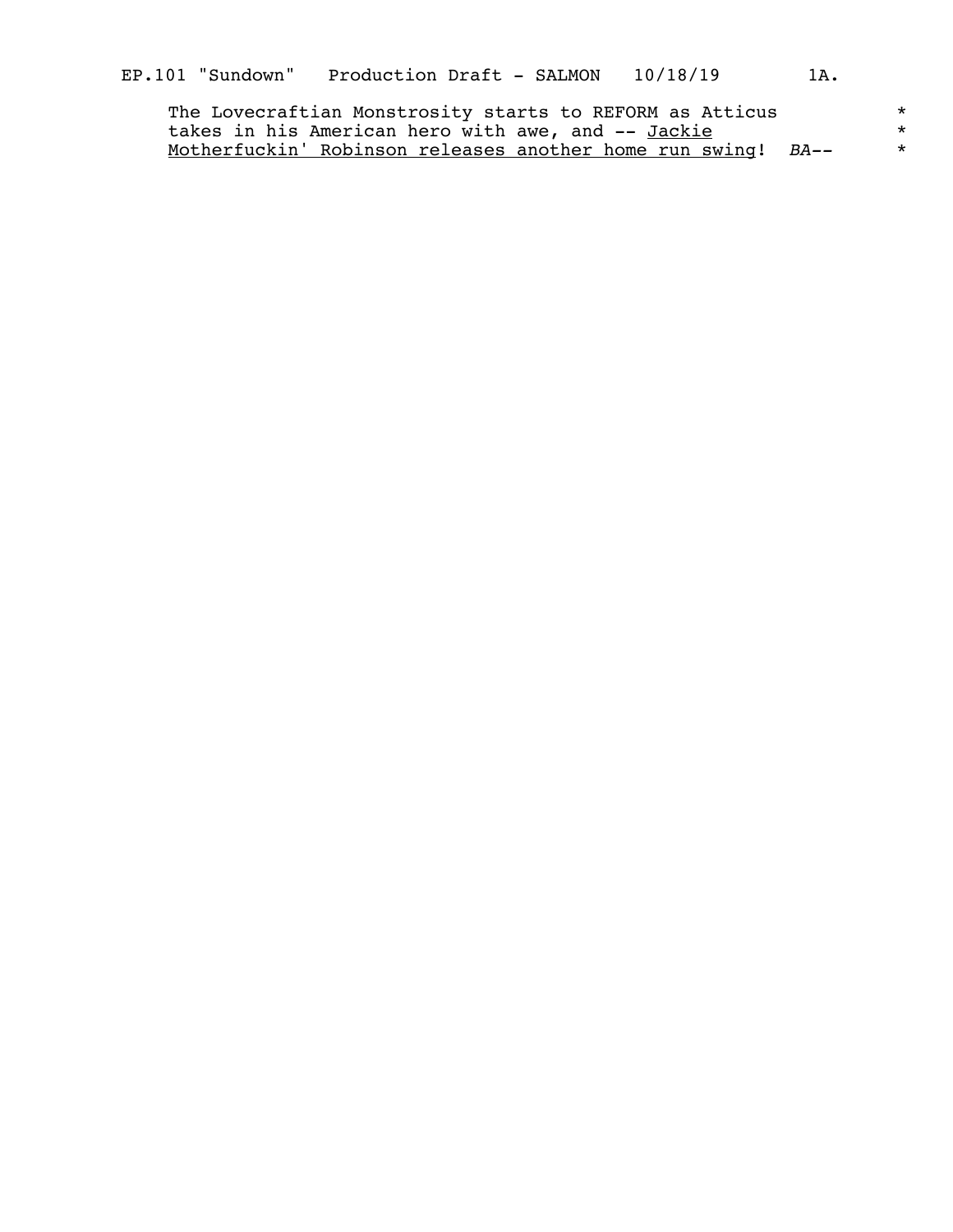## 1 **OMITTED** 1

2 **INT. BUS ON A - BRIDGE NAMED AFTER A DEAD SLAVE OWNER - DAY** 2

*--AM!* Atticus WAKES as the bus rumbles across a bridge. He quickly grabs the open copy of *A PRINCESS OF MARS* **by EDGAR RICE BURROUGHS** on his lap, along with his GLASSES sitting on top of it before both slide off.

He blinks the nightmare away as *THE CREW CUTS "SH BOOM"* leaks from the radio -- *"Oh, life could be a dream..."* 

A CHYRON tells us it's: **1955** 

Which is why Atticus, one of two BLACK faces in a sea of WHITE, sits in the back of the bus under a "THIS PART OF THE BUS FOR THE COLORED RACE" sign.

Across the aisle MAYBELLE CROSS (60's) hums as she knits. She notices Atticus's eyes drift out the window  $--$ 

#### MAYBELLE

Just passed over another bridge named after some dead slave owner. Finally made it to the promised land. Hallelujah. Amen.

**ATTICUS** Good riddance to old Jim Crow...

He FLIPS OFF the confederate states receding in the rear view. She LAUGHS, entertained by this vibrant young man She LAUGHS, entertained by this vibrant young man --

*POP!* A PLUM OF SMOKE erupts from the front of the bus...

## 3 **EXT. INDIANA COUNTRYSIDE - DAY** 3

The SCORCHING SUN beats down on the BUS DRIVER fretting over the SMOKING ENGINE with a group of concerned BUS RIDERS.

Atticus steps off the bus. Looks up and down the two lane road. DESOLATE. There's one TREE across the way. Just a slither of SHADE. He makes his way over. Sits. Puts on his GLASSES. Opens *A PRINCESS OF MARS*.

There's a WORN ENVELOPE wedged between the pages. Atticus stares at it. Meaningful. Strained. It's obviously more than just a bookmark. He finally removes it, and -- READS.

TIME MORPHS around Atticus as he loses himself in Edgar Rice Burroughs's words --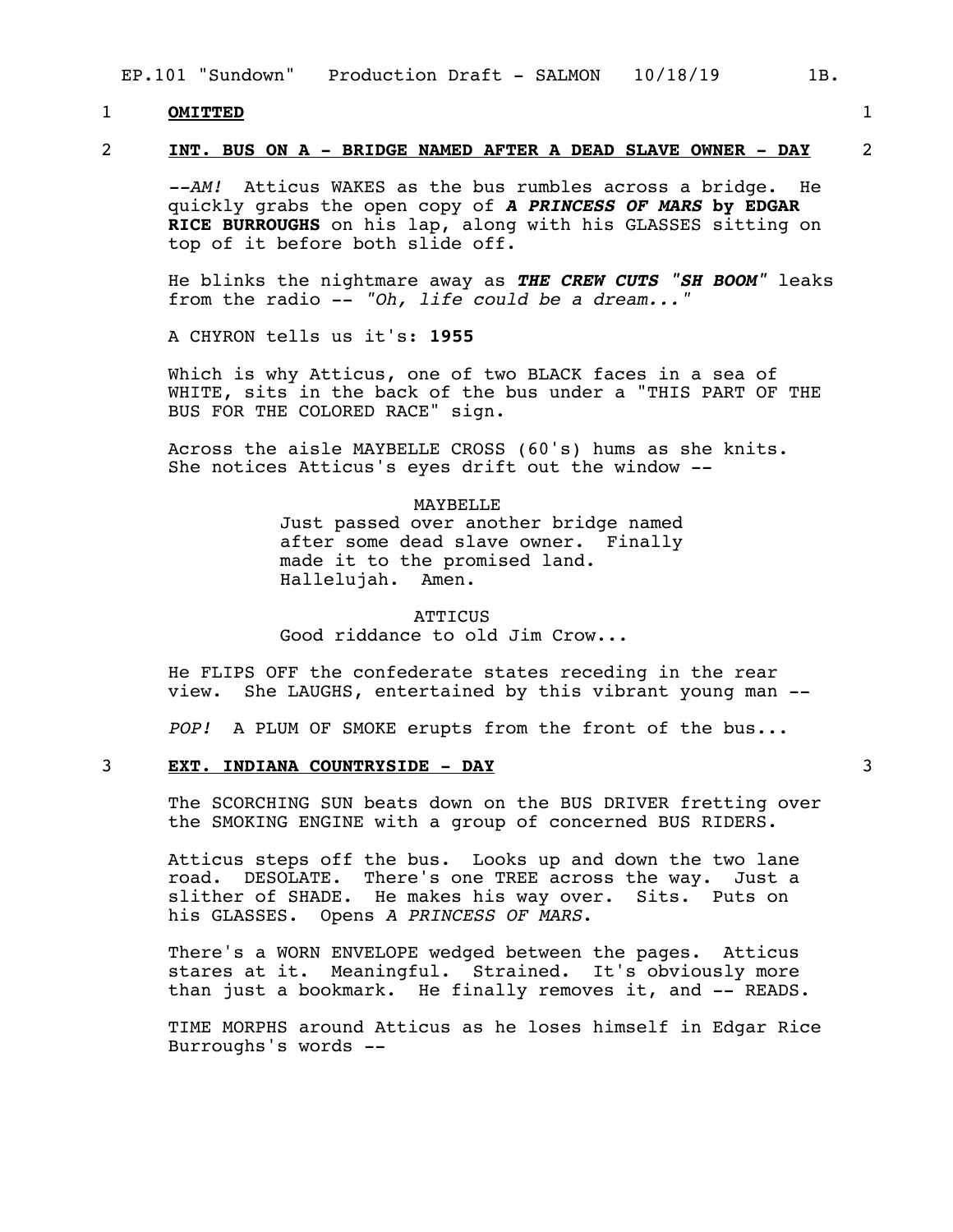LOVECRAFT COUNTRY EP 101 "SUNDOWN" BLUE REVISED 07.19.18 2.

**1)** More frustrated BUS RIDERS have abandoned the bus. They fan themselves as they chat with each other. But not with Atticus. He's content to continue reading undisturbed...

**2)** A CAR slows as it comes across the stranded bus. The BUS DRIVER discusses with the DRIVER. Climbs in a moment later. The car pulls away. Atticus just continues reading...

**3)** The sun beams down. Bus Riders drenched in sweat cut looks at Atticus occupying the only shade. There's room to join him. They don't. And still, he continues reading...

**4)** A FLATBED FARMING TRUCK rolls up. The Bus Driver wears a TRIUMPHANT smile as he climbs from the cab with the DRIVER (LADS). Atticus is finally drawn from his book but does not share the FRUSTRATED RELIEF that rolls through the heat stroked Bus Riders as he eyes Lads...

#### 4 **EXT. INDIANA COUNTRYSIDE - MOMENTS LATER** 4

Atticus is the last to pull his ARMY ISSUED DUFFEL from the bus's luggage compartment. He helps Maybelle struggling to drag her heavy SUITCASES to the flatbed --

> **ATTICUS** Let me get those for you.

> > MAYBELLE

Appreciate it...

**ATTICUS** 

Atticus.

MAYBELLE Maybelle Cross. You from Florida?

ATTICUS No, ma'am. Just been working in a garage down in Jacksonville since I got out of the service.

Atticus slides one of Maybelle's suitcases onto the back of the flatbed. Ignoring the WHITE RIDER who slides further over at the prospect of being next to them.

> MAYBELLE You see any action?

> > **ATTICUS**

Two tours --

BUS DRIVER (O.S.) Hold up just a second...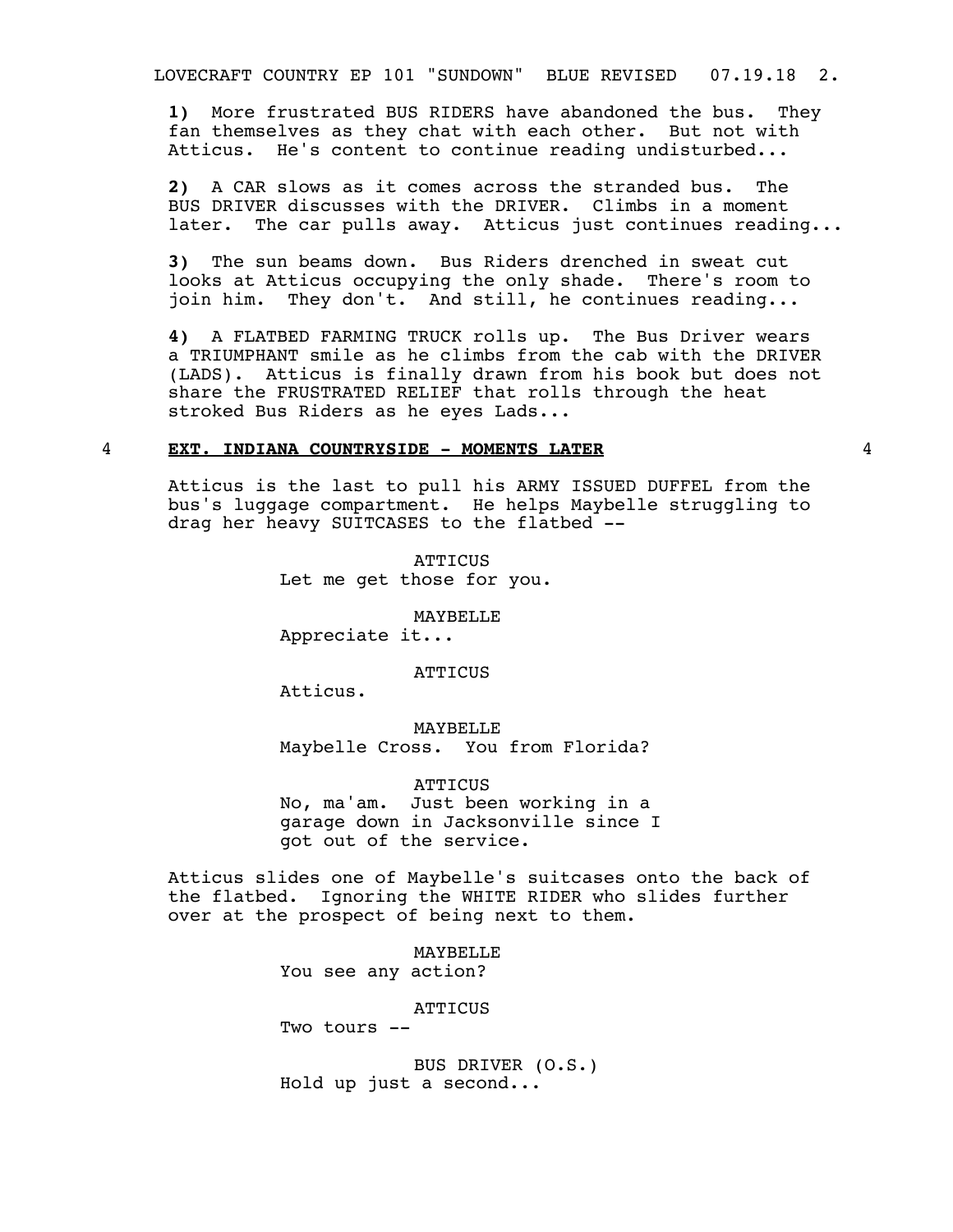LOVECRAFT COUNTRY EP 101 "SUNDOWN" BLUE REVISED 07.19.18 2A.

Atticus turns. Looking right past the flustered Bus Driver to Lads watching them with crossed arms and a SNEER --

> **ATTICUS** Is there a problem?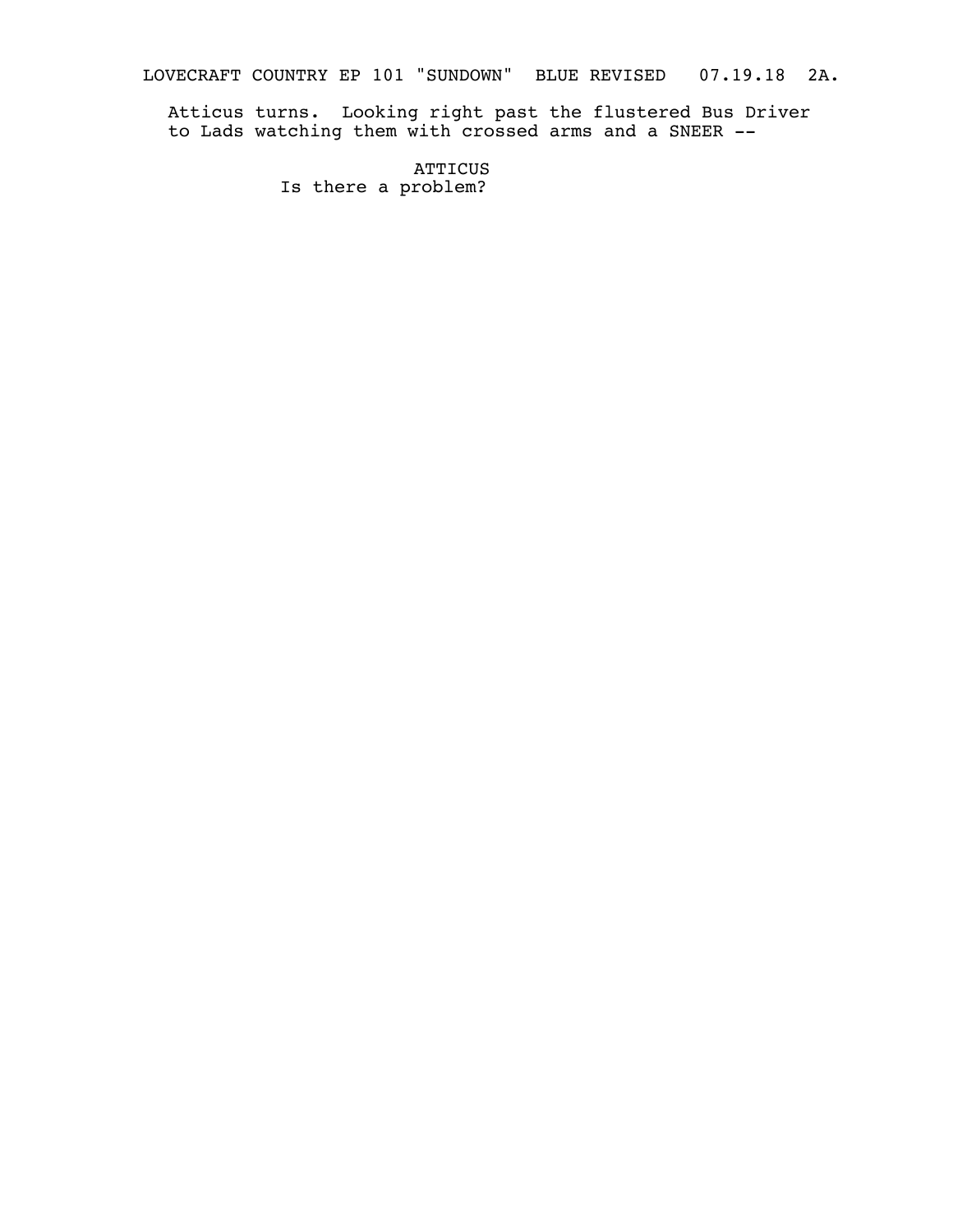BUS DRIVER There is. Um...He's refusing you and your mother a ride.

**ATTICUS** 

She's not my...

Atticus glances to Maybelle. Decides on a different tactic. Steers the Bus Driver away for a private moment --

> ATTICUS (CONT'D) You said it's six miles to the next station, right? I'll walk, that's fine. But there's no way she'll be able to make that.

BUS DRIVER Look, I'm real sorry --

#### **ATTICUS**

There's no need to be sorry. Now you convinced him to drive out here to help everyone, I know you can convince him to let one more old lady on that truck. Please...

BUS DRIVER

I'll try.

Bus Driver retreats to Lads. They exchange HEATED WHISPERS as Maybelle does some whispering of her own with Atticus --

MAYBELLE

I ain't that old.

**ATTICUS** I know, just playing to the crowd.

The Bus Driver looks to Atticus. Shrugs apologetically. But Atticus isn't giving up. He approaches Lads --

ATTICUS (CONT'D)

How much?

MISTER LADS What you say to me, boy?

Atticus's jaw tightens. But he keeps himself in check --

**ATTICUS** How much to get her on this truck?

MISTER LADS Fifty dollars.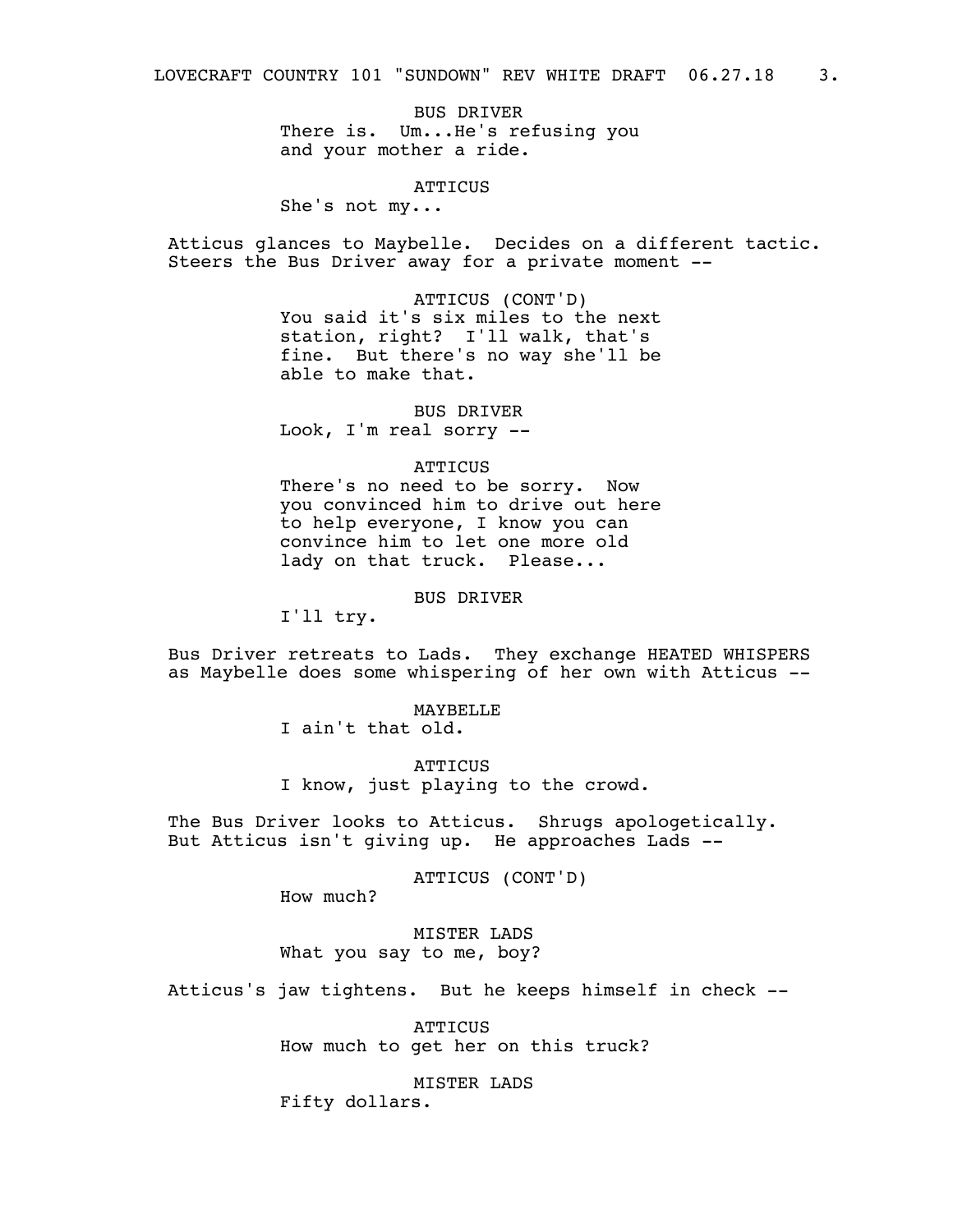LOVECRAFT COUNTRY EP 101 "SUNDOWN" BLUE REVISED 07.19.18 4.

ATTICUS Fifty? Bus tickets from Florida didn't cost that much --

Atticus catches himself. Swallows his exasperation. Checks his WALLET. He turns to Maybelle. Lowers his voice --

> ATTICUS (CONT'D) You have any money?

MAYBELLE My daughter sent me just enough to to get to her in Chicago. Alt: None I'mma give him.

Atticus turns back to Lads's shit eating grin --

**ATTICUS** I have twenty-three dollars.

Lads eyes Atticus's Duffel at his feet --

MISTER LADS What's in there? Anything worth anything?

**ATTICUS** Clothes. My army uniform. Books.

MISTER LADS What kind of books?

**ATTICUS** Science fiction mostly.

MISTER LADS *Science* fiction? Dump it. Let me see.

Atticus is keenly aware of all the WHITE EYES on him. And how much Lads is enjoying making him jump. But Maybelle needs to get on that truck, so -- he DUMPS his duffel.

Lads carelessly KICKS around the contents. Picks up a small GREEN BOOK. *THE SAFE NEGRO TRAVEL GUIDE*. He thumbs through it with CURIOSITY. Then PUZZLEMENT. Followed by AMAZEMENT --

> MISTER LADS (CONT'D) Hell is this? These addresses. They're all places that serve niggers?

Atticus just stares back at him in response.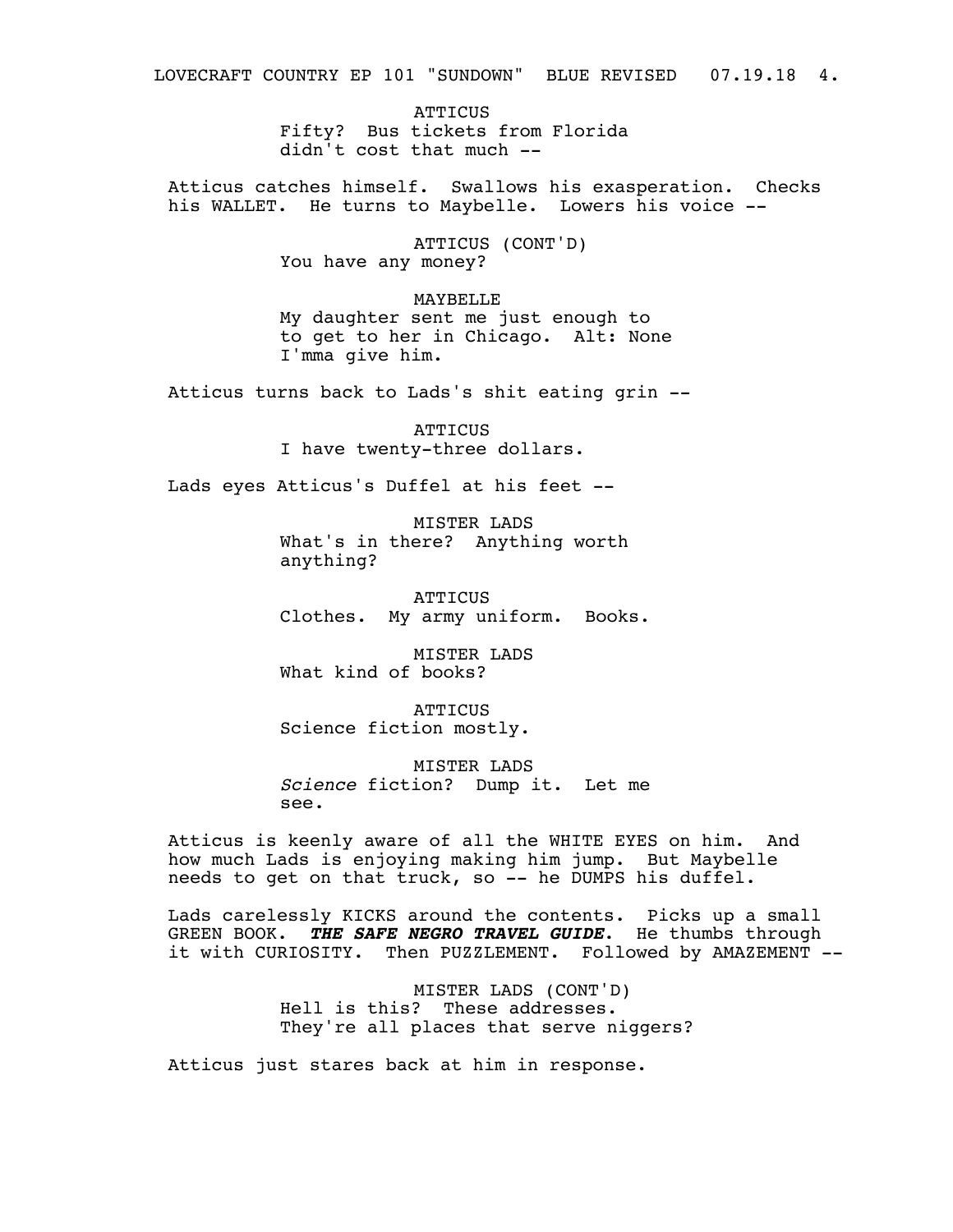LOVECRAFT COUNTRY EP 101 "SUNDOWN" BLUE REVISED 07.19.18 4A.

MISTER LADS (CONT'D) Well hell, if that doesn't beat everything. Not very thick is it?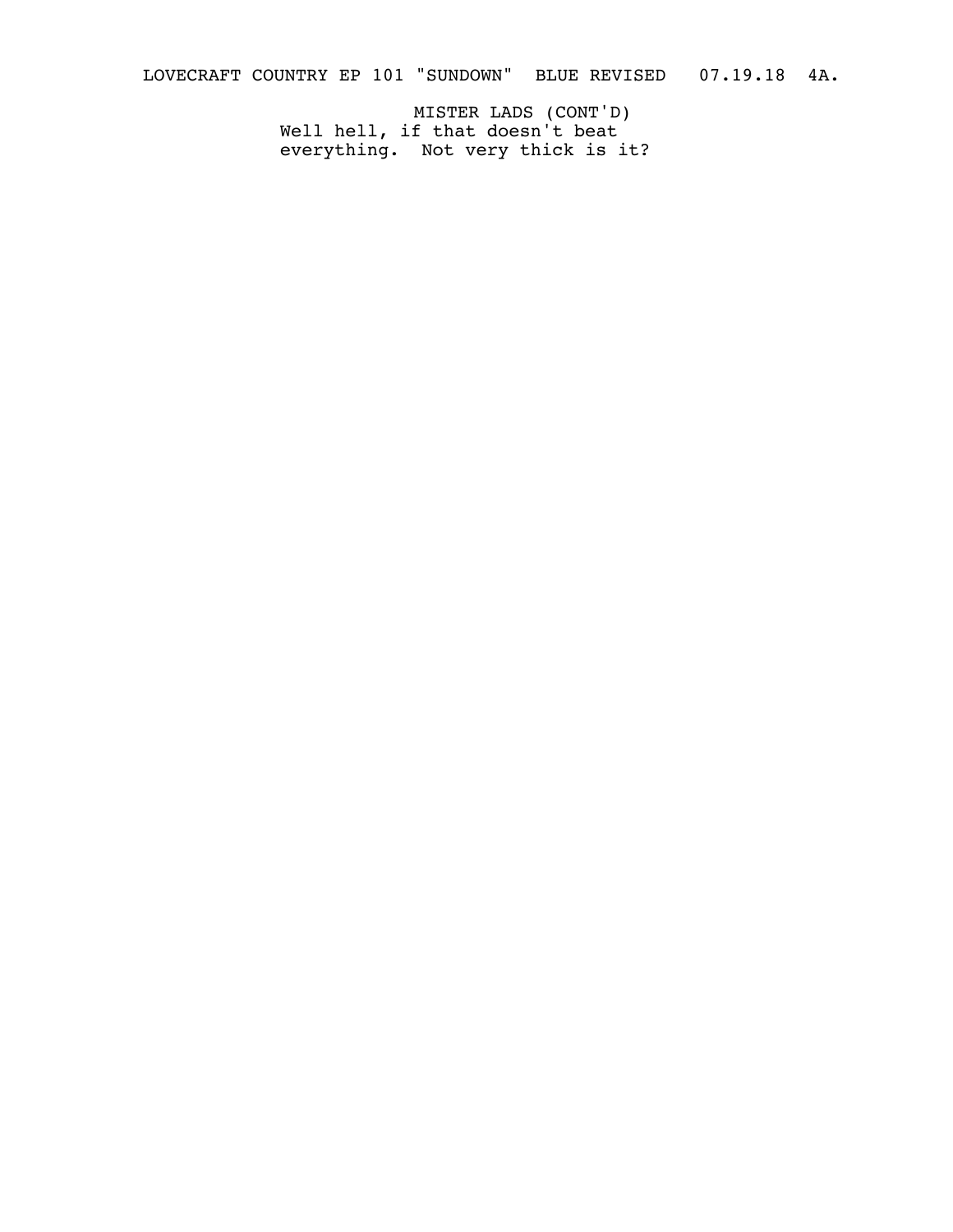He exaggeratedly squints at the Guide edge-on. CHUCKLING to himself. Bus Driver points to a PACKAGE wrapped in KOREAN GIFT WRAP half-hidden by Atticus's things --

> BUS DRIVER What's that there?

**ATTICUS** It's a gift. A first edition book.

BUS DRIVER That's got to be worth something.

Lads tosses aside the Guide. Picks up the Gift. And Atticus does not want to say it, but --

> **ATTICUS** It's yours if you want it.

Lads carelessly rips the paper off. Takes in the pristine copy of **ALEXANDER DUMAS'S** *COUNT OF MONTE CRISTO*...

## 5 **EXT. ROAD - INDIANA COUNTRYSIDE - DAY** 5

Atticus trudges. SWEATING. Duffel slung over his shoulder. Maybelle's heavy suitcases in hand. Maybelle by his side.

#### MAYBELLE

I ain't never seen no Negro man with all them books. No white one either. Must be they gettin' pretty heavy.

Cars filled with WHITE PASSENGERS pass. They don't slow down, and neither Atticus nor Maybelle try to get them to.

> **ATTICUS** I've lugged around more weight in the army. And books are too sacred to toss on the side of the road.

MAYBELLE Let me at least carry one of my bags.

He just keeps walking. So she lets it go --

MAYBELLE (CONT'D) Alright, then tell me what's that book you been readin' about?

#### **ATTICUS**

A Princess of Mars? It's about a man named John Carter who goes from being a captain in the army of Northern Virginia to becoming a (MORE)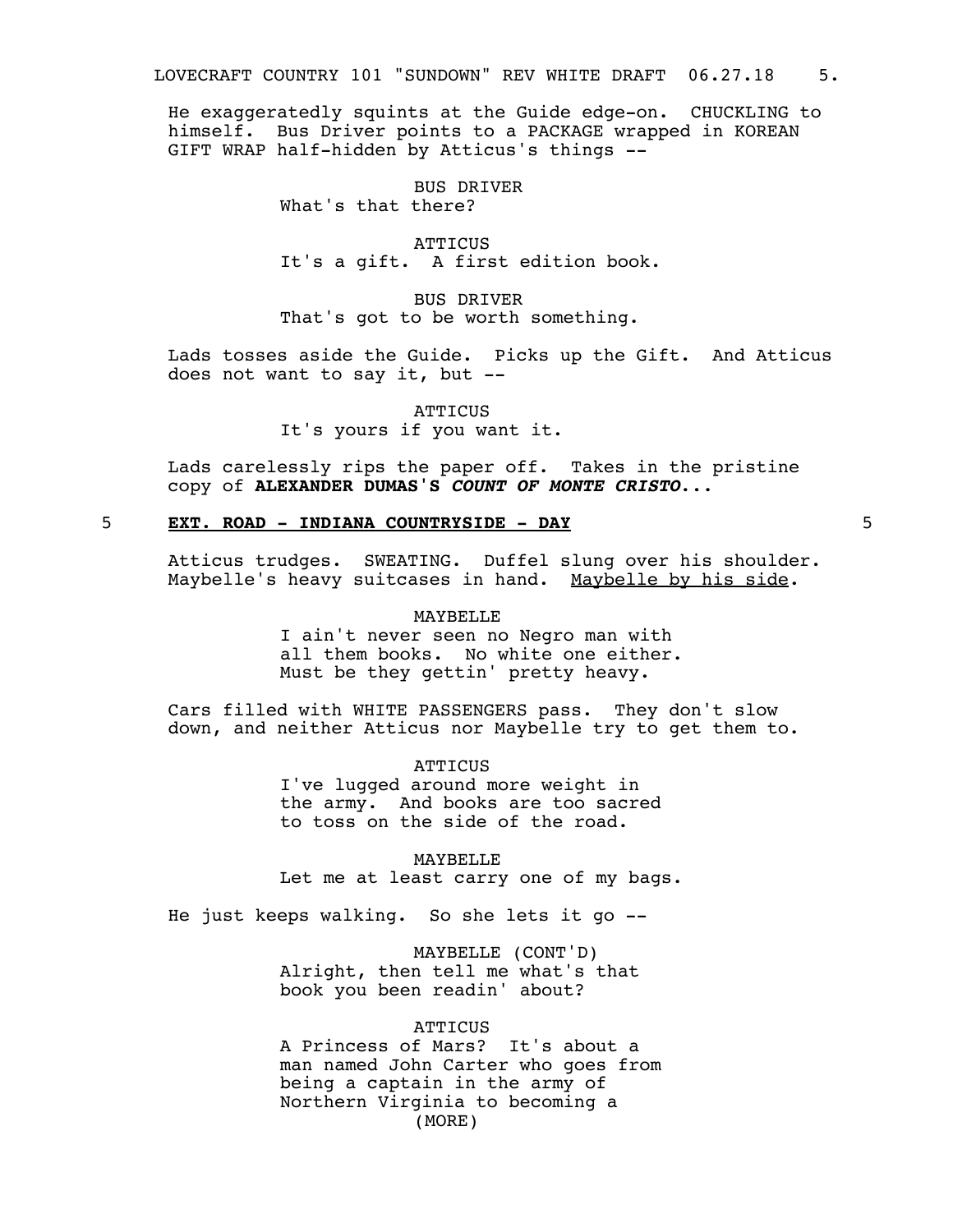LOVECRAFT COUNTRY EP 101 "SUNDOWN" BLUE REVISED 07.19.18 6.

ATTICUS (CONT'D) Martian warlord. It starts with him running from Apaches, and hiding in this magical cave that transports him to the red planet. And that's where it starts to get good...

It's clear by the fervor in which Atticus speaks he doesn't just love these stories. He *loves* loves them, but --

> MAYBELLE Hold on, did I hear you say the hero is a confederate officer?

**ATTICUS** Ex-confederate, but yes.

MAYBELLE He fought for slavery. You don't get to put an ex in front of that.

A wan smile comes to Atticus's lips. Wistful and painful.

**ATTICUS** 

That sounds like something my father would say. Has said. He doesn't care much for pulp stories either.

Atticus loses his smile now. The pain associated with his father winning out.

> ATTICUS (CONT'D) But the way I see it, stories are like people. Loving them doesn't make them perfect. You just try and cherish them and overlook their flaws.

**MAYBELLE** But the flaws are still there.

**ATTICUS** 

Yeah. They are.

Maybelle studies Atticus. Feels like this conversation has moved beyond books for him.

> MAYBELLE We got too much walkin' left to do with you mopin'. Tell me what it is you cherish 'bout your stories.

**ATTICUS** "My" stories. That's it, I guess. (MORE)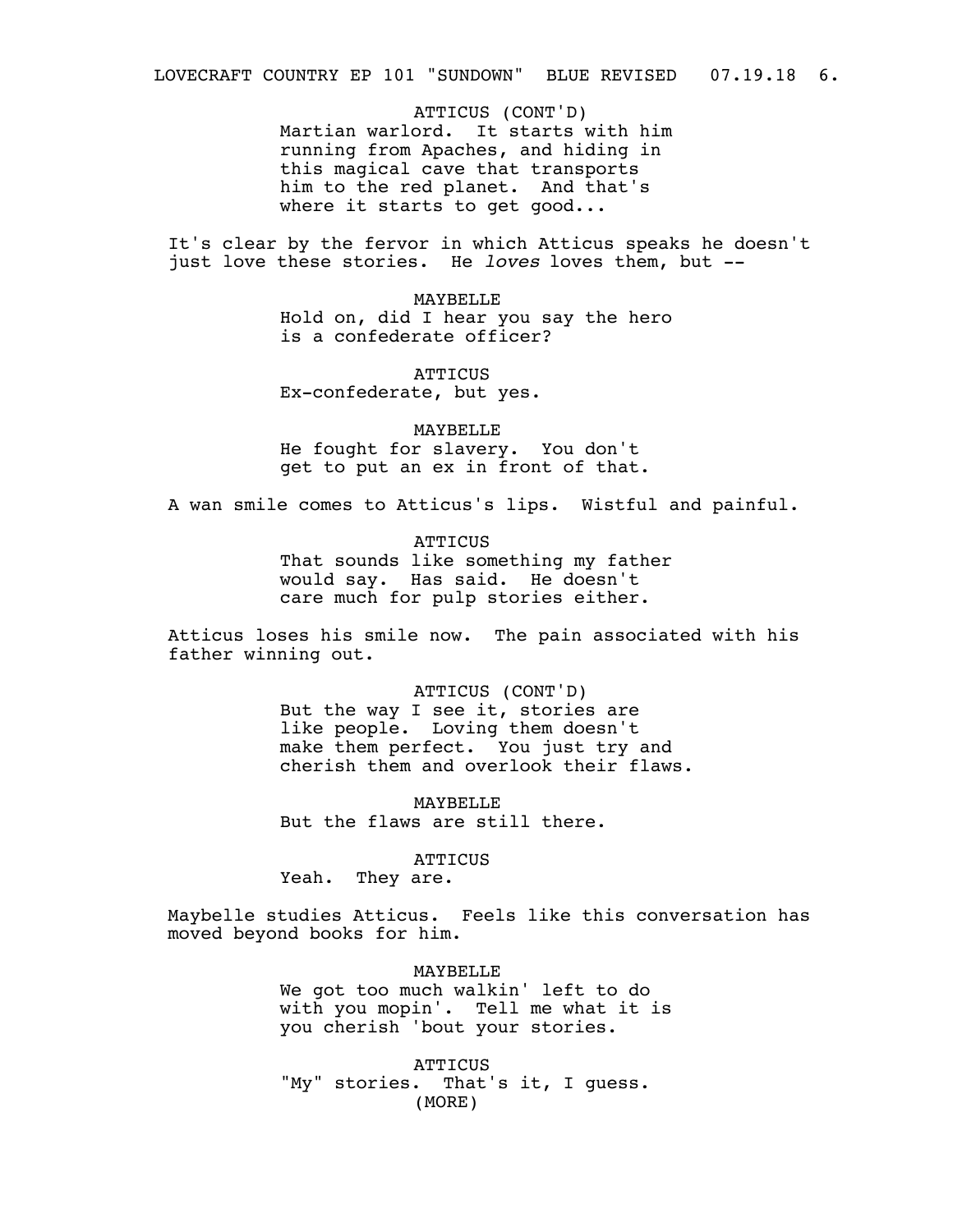ATTICUS (CONT'D) They're not mine. I love that the heroes get to go on adventures to different worlds, defy insurmountable odds, defeat the monsters, and save the day. Little Negro boys from the Southside of Chicago don't notoriously get to do that.

MAYBELLE Unless they join the army.

Again, we see the EMOTION in Atticus's eyes --

**ATTICUS** I didn't join for adventure. I joined to get away from my father. Which is the real funny part, because he's also now the reason I'm coming home.

## MAYBELLE

He sick?

With great import, that tells us this is what it's all about --

**ATTICUS** 

He's gone missing.

## 6 **INT. BEDROOM - APARTMENT ABOVE SAFE NEGRO TRAVEL - DAY** 6

GEORGE FREEMAN (Mid 40's) sits up in bed, marveling at his sleeping wife HIPPOLYTA (Mid 40's). There's a quiet intensity about him. His stare is both loving and invasive. She stirs --

> HIPPOLYTA What are you looking at George Freeman?

> > GEORGE

My wife.

She smiles sheepishly --

HIPPOLYTA And why are you looking at your wife? Are you waiting for her to fix you breakfast?

GEORGE I'm leaving tomorrow.

HIPPOLYTA

I'm aware...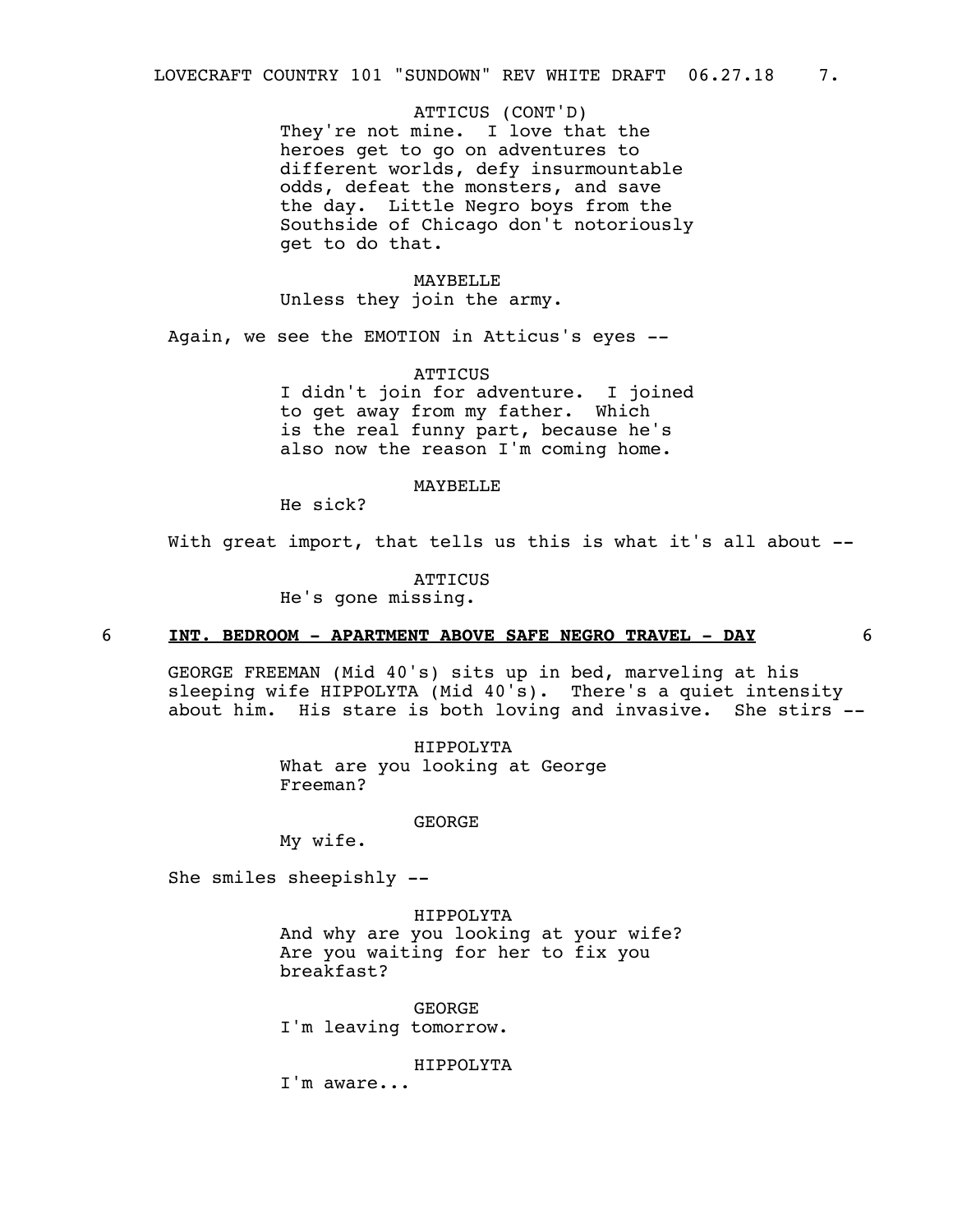GEORGE And I'm looking at my wife because

it feels like I've been spending too much time on the road and not enough time in bed with her.

He pulls her into him. KISSING. Spooning. Hippolyta is fully awake now, her cheeks a rosy red --

> HIPPOLYTA George Freeman, you've got me blushing before God.

GEORGE If he's watching, then we should give him a show.

HIPPOLYTA What has gotten into you lately? You're only going to be gone a few days. Used to be you couldn't wait to go off on some grand adventure.

A sadness clouds George's features. And even though Hippolyta can't see his face, she can feel the change in him.

> HIPPOLYTA (CONT'D) You know I could go. Make the trip instead of you.

That elicits an INCREDULOUS EXHALE from her husband. Hippolyta STIFFENS. George turns her face to him --

> GEORGE You're serious?

Hippolyta looks away. Both affronted and self-conscious --

HIPPOLYTA

Is that idea so crazy? I've written more than my share of reviews for the guide...

GEORGE Arguably the best ones.

HIPPOLYTA

All based on your notes. Imagine how good they could get if I was able to take a few notes of my own.

George turns on his back. His hand MASSAGING his right knee. A nervous tick activated by dark memories --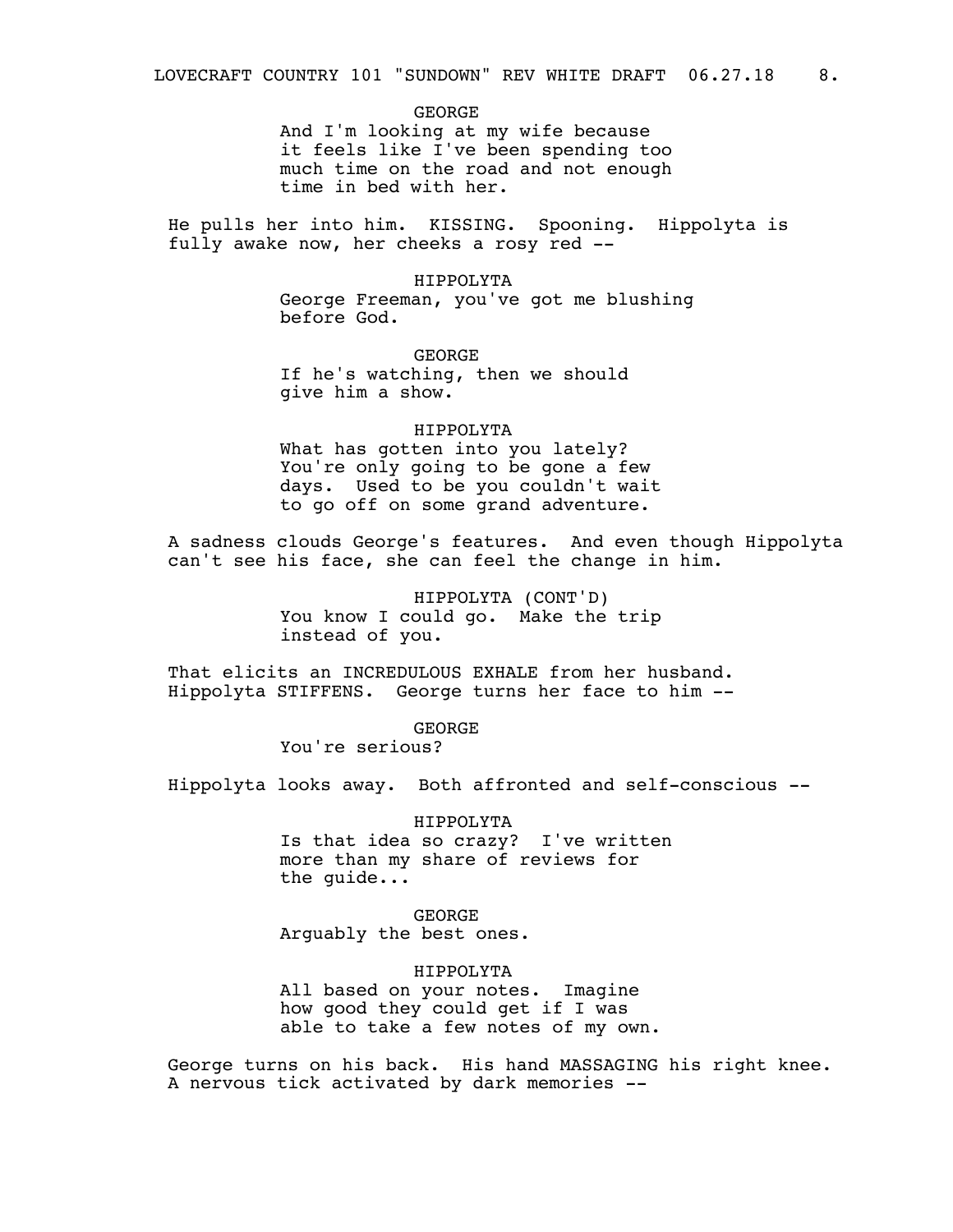GEORGE The road is too dangerous for a woman traveling alone. You know the shit I have to deal with out there.

Hippolyta's not satisfied by that response. For a moment it seems like she might press, but she moves to get up instead --

> GEORGE (CONT'D) Where you going?

He pulls Hippolyta back to him. She lets him, but --

HIPPOLYTA The block party starts at noon. And those pecans in the kitchen are not going to turn themselves into pies.

GEORGE

Stay with me.

His hand drifts down between her legs. He STROKES her. And Hippolyta is thoroughly scandalized. Even as the pleasure courses through her --

> HIPPOLYTA What are you...You know Dee's up. How thin these walls are...

GEORGE Hippolyta...I can't remember the last time we made love in the light of day. I want to see my wife.

She looks to him. Longing and desire flares. He pulls the covers back. He's already naked. She lets him pull off her modest nightgown. Then he's on top of her. Inside of her.

Their lovemaking is sensual but also ravenous. Like young lovers discovering each other for the first time...

## 7 **INT. LIVING ROOM - APARTMENT ABOVE SAFE NEGRO TRAVEL - DAY** 7

DRIFT from the closed bedroom door, down a hallway lined in FRAMED FAMILY PHOTOS -- a long lineage aware of the power of preserving LEGACY -- to find a messy living room.

In one corner, next to a bookshelf filled with COMICS, sits a SOFA made up like a bed, currently inhabited by DIANA "DEE" FREEMAN (12) sketching in her SPIRAL NOTEBOOK. Drawing a COMIC. BLACK SUPERHEROES. BLACK VILLAINS. She's good.

Diana is lost in the world she's creating, until -- MOANS drift from the bedroom. It takes her a moment to realize what she's hearing. Her tongue juts out in disgust --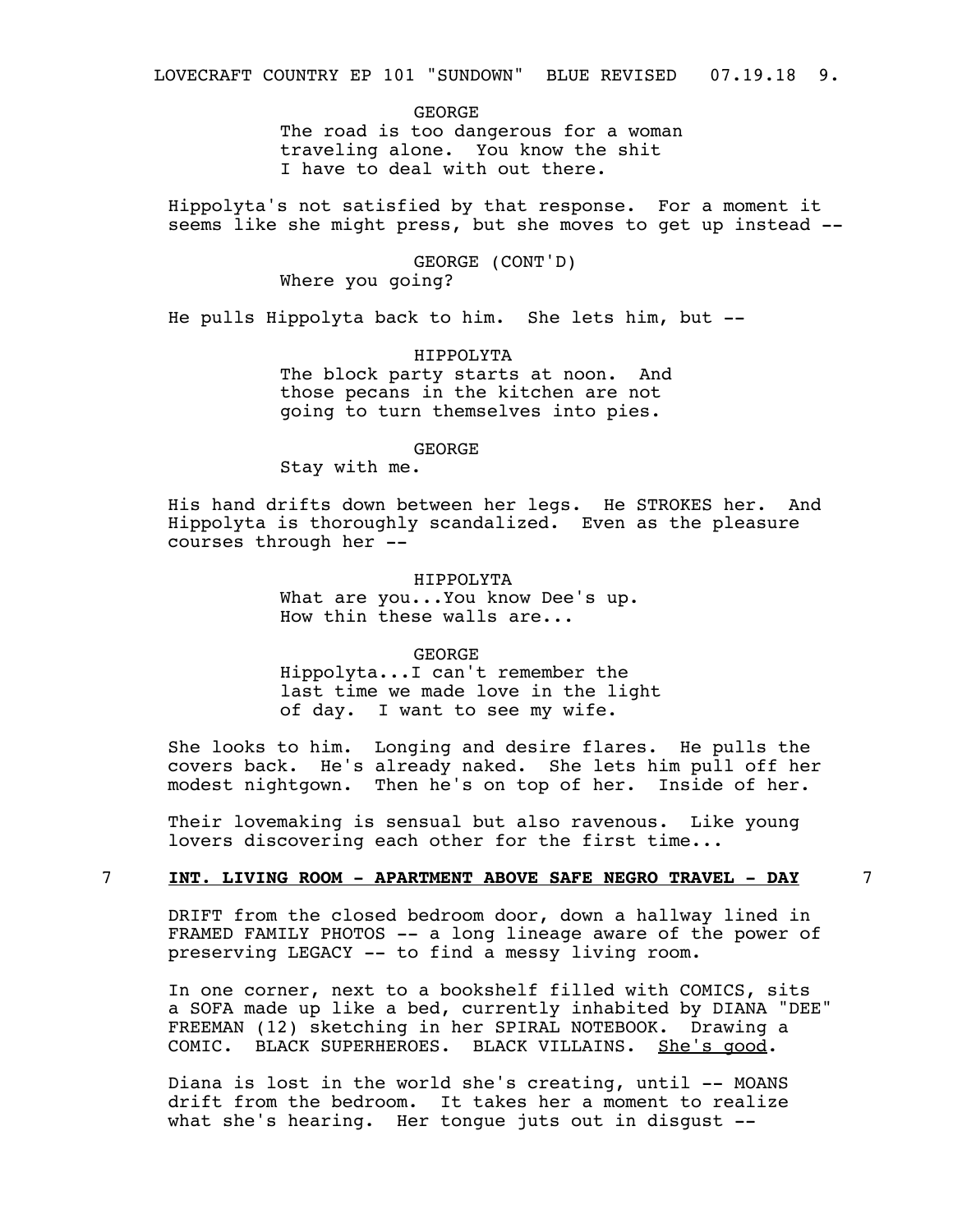DIANA

Gross.

She grabs some colored pencils. Carries her notebook towards the window to the fire escape. Shoves the TELESCOPE in front of it aside, throws open the curtains, and -- SCREAMS BLOODY MURDER at the sight of the BLACK MAN right on the other side!

GEORGE (O.S.)

Diana!

A boxer-clad George stalks from the bedroom with a LOUISVILLE SLUGGER in hand. Menace in his eyes. Only to break out in a SMILE a mile wide when he recognizes the black man --

It's Atticus.

HIPPOLYTA (O.S.) George Freeman, what's going on? Is Dee okay?

George opens the window so Atticus can crawl in --

**GEORGF** She's fine. Just got surprised is all.

DIANA I wasn't scared. Not really...

**ATTICUS** I know you weren't.

Diana pushes Atticus. Atticus pushes her back. Playful sibling aggression. George calls to Hippolyta --

> GEORGE Your nephew's back.

Hippolyta responds to that with an ECSTATIC SCREAM --

HIPPOLYTA (O.S.)

Tic's back!

As George bear hugs Atticus...

## A8 **EXT. SAFE NEGRO TRAVEL - DAY** A8

Atticus exits the apartment entrance. Eyes the worn sign for SAFE NEGRO TRAVEL nestled in the store front window as he ducks inside...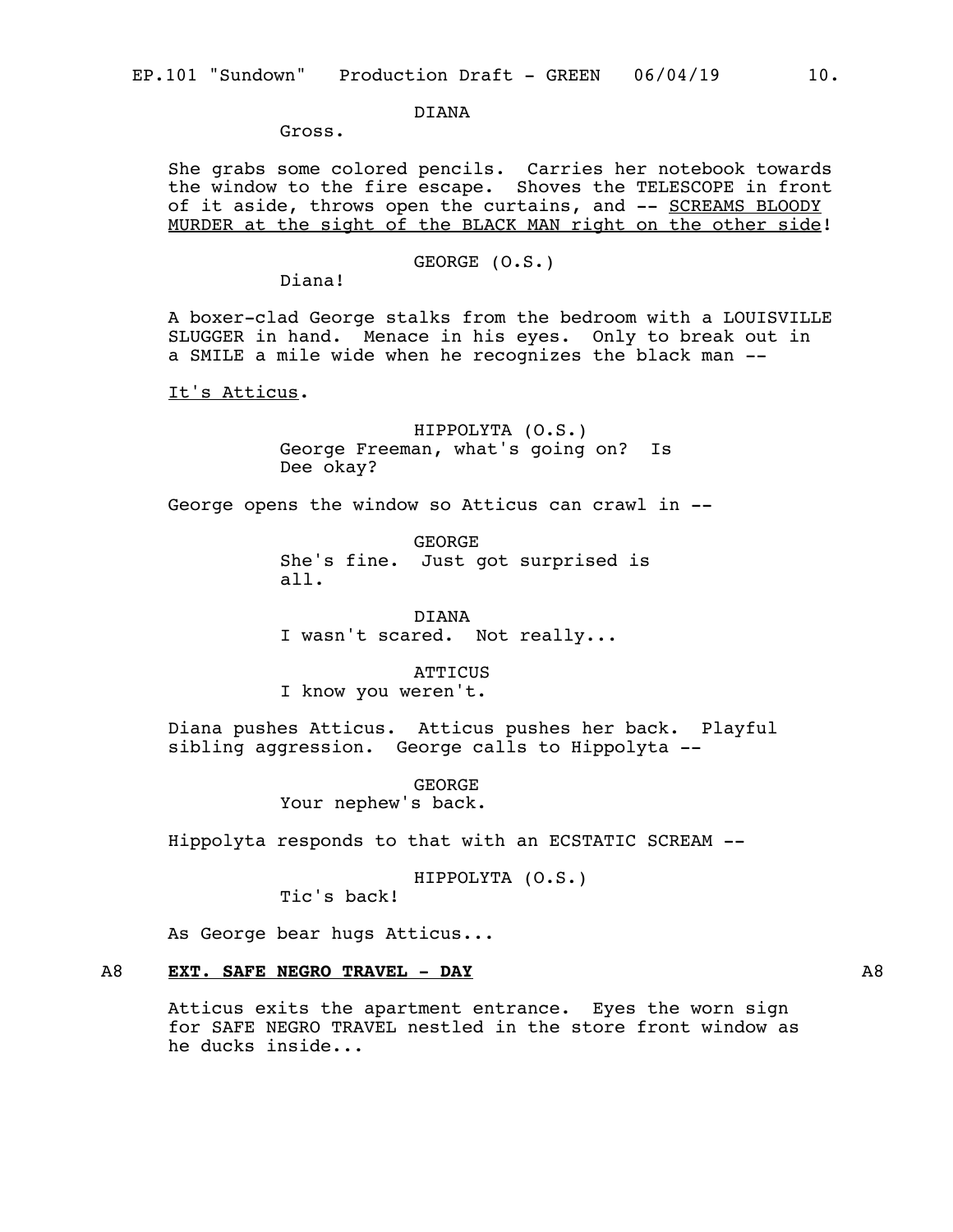## 8 **INT. SAFE NEGRO TRAVEL - DAY** 8

...to find PHIL HODGES (40'S), the key maker/shoe repairman, finishing up with a COSTUMER at the front counter.

## PHIL HODGES

Welcome home, Tic...

They trade a familiar smile as Atticus moves into the makeshift workspace wedged between a LOCKSMITH'S OFFICE and a MECHANIC'S STATION.

George converses with the MECHANIC tinkering under the hood of a CAR. Motions for Atticus to "give him a second".

Atticus takes in the workspace. There are BOOKS of all sizes tucked in every nook and cranny. Any area not occupied by a book is covered by MAPS, both TOPOGRAPHICAL and ASTROLOGICAL, or SCAVENGED METAL for a HALF-CONSTRUCTED ROBOT. Atticus fiddles with it, then his attention turns to one of the bookshelves as George finishes up with the Mechanic --

GEORGE

I'll be heading through that part of the country in a few months, I'll vet it then --

MECHANIC

The tip's solid. My cousin bought smokes from there just last week...

GEORGE

I believe it, but I still have to triple check. A bad tip in the guidebook could get someone killed...

Atticus pulls *"THE OUTSIDER AND OTHERS*" by **H.P. LOVECRAFT** from the bookshelf. Looks at the ARKHAM HOUSE IMPRINT on the spine. His eyes DARKEN. This symbol troubles him.

> GEORGE (CONT'D) Getting reacquainted with old friends?

> > **ATTICUS**

Something like that.

GEORGE Surprised that ones's caught your interest. Horror's usually my thing.

**ATTICUS** "On the Creation of Niggers".

That same knowing washes over his uncle that washed over Atticus when Maybelle questioned the racism in John Carter --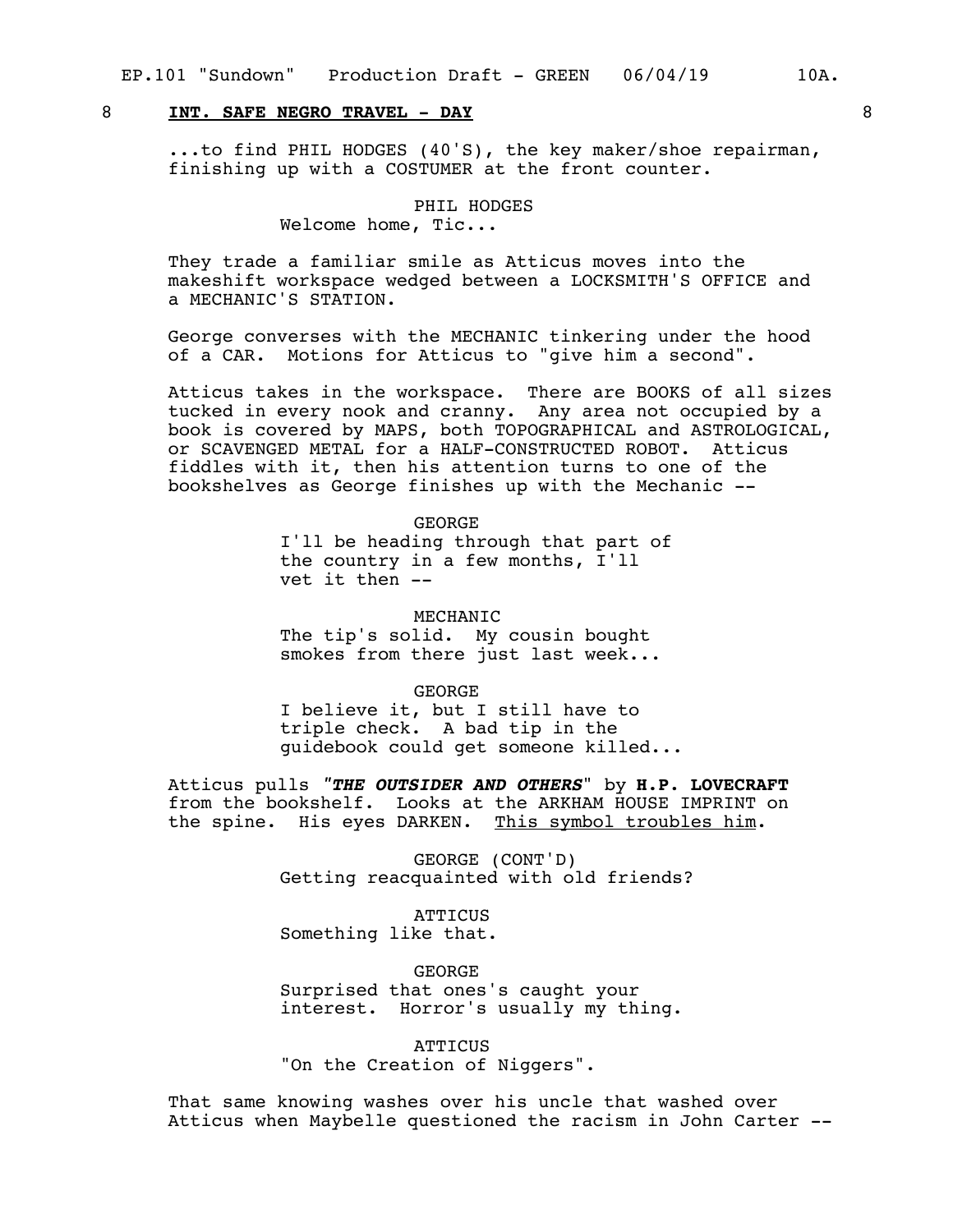GEORGE That's one of Lovecraft's you don't hear mentioned often.

#### **ATTICUS**

Pop made me memorize that poem word for word after he caught me reading this. Thought it might turn me from the pulp trash I'd borrow from here to respectable literature.

The mention of his brother shadows George's features --

GEORGE He's been missing for about two weeks.

**ATTICUS** About? You're not sure.

#### GEORGE

You know how he can get on the sauce. Didn't think anything of it until his landlord dropped by when he didn't pay rent. I don't know where he could have gone.

**ATTICUS** 

I might have an idea. He wrote me. About momma.

George TENSES. But just ever so subtly. Atticus doesn't notice as he pulls out that WORN ENVELOPE. The one that's more than just a bookmark.

> ATTICUS (CONT'D) He says he found out where her family came from. He wanted me to come home so I could go there with him.

George RELAXES. Whatever he fears Montrose might have revealed about Atticus's mother is still a secret.

> GEORGE He's still obsessing over her ancestry? I thought he had given all that up when she passed.

Atticus slips on his GLASSES. Struggles to read his father's TERRIBLE HANDWRITING --

> **ATTICUS** "I know that, like your mother, you think you can forgive -- *forget* the past. You can't. (MORE)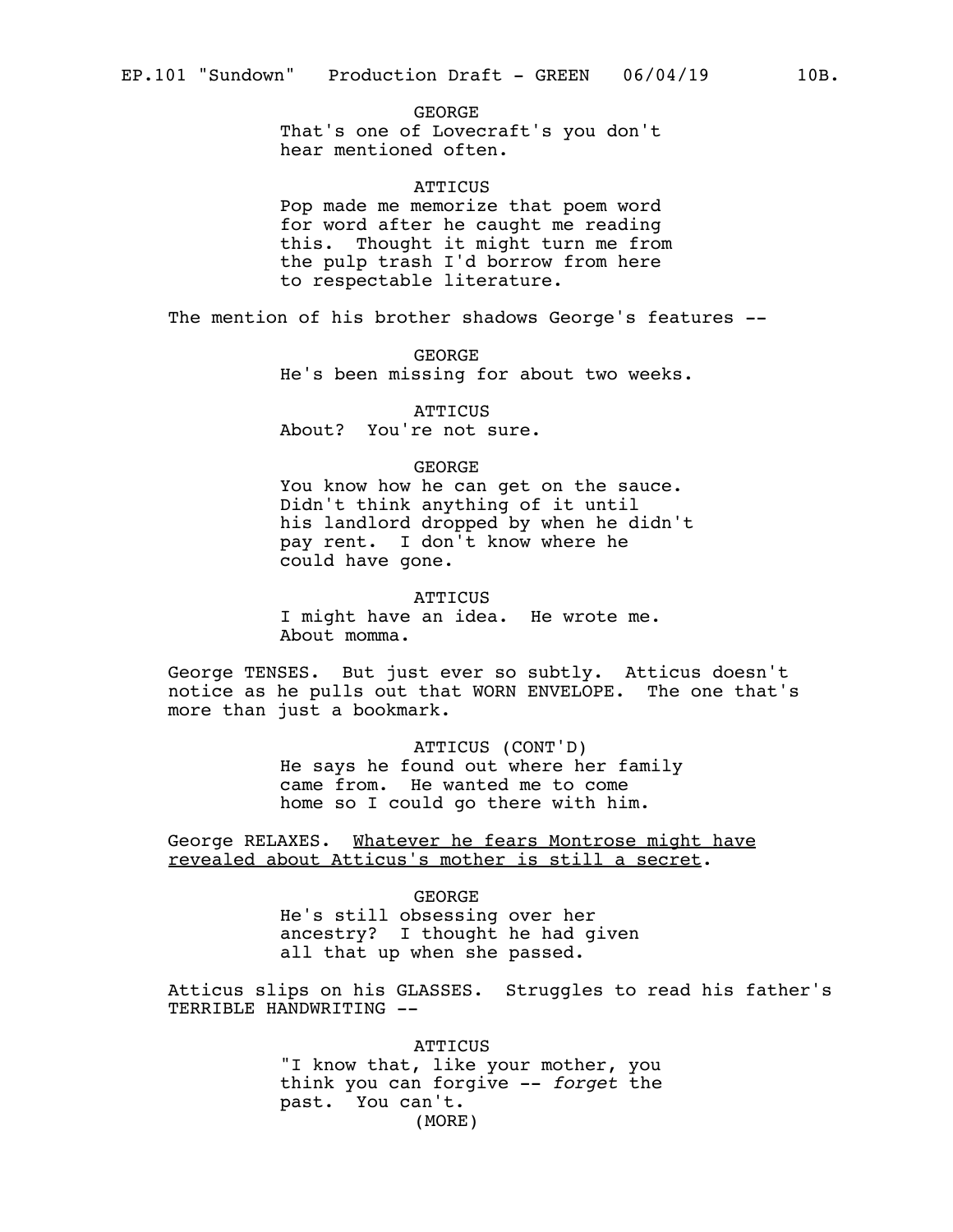ATTICUS (CONT'D) The past is a living thing. You own - *owe* it. Now I have found something about your mother's forebears. You have a sacred -- *secret* legacy, a birthright that's been kept from you..."

#### GEORGE

That's strange. Doesn't really sound like your father, does it?

**ATTICUS** And I haven't even gotten to the real strange part. The place he wants me to go with him? It's in Lovecraft Country.

Atticus turns the book to display the Arkham Imprint --

ATTICUS (CONT'D) The letter says mom's ancestors are from Arkham, Massachusetts.

GEORGE Home of the corpse re-animator and Herbert West? Lovecraft based it on Salem, but it's not real.

ATTICUS

You sure?

Atticus's conviction gives George pause. There's something in his nephew's eyes. The look of somebody who now knows something he can't unknow.

> GEORGE Let me see the letter.

Atticus hands it over. George takes it to his design desk. Uses the MAGNIFYING LAMP, and after some careful discernment --

> GEORGE (CONT'D) It's a "d". It's not Arkham with a "k" it's Ardham with a "d".

Atticus squints at the words over George's shoulder. Annoyed --

**ATTICUS** That's a "d"? You know, for someone who talks so much about the importance of being educated, you'd think Pop would learn how to write clearly.

George rummages through Books and Maps. In RESEARCH MODE --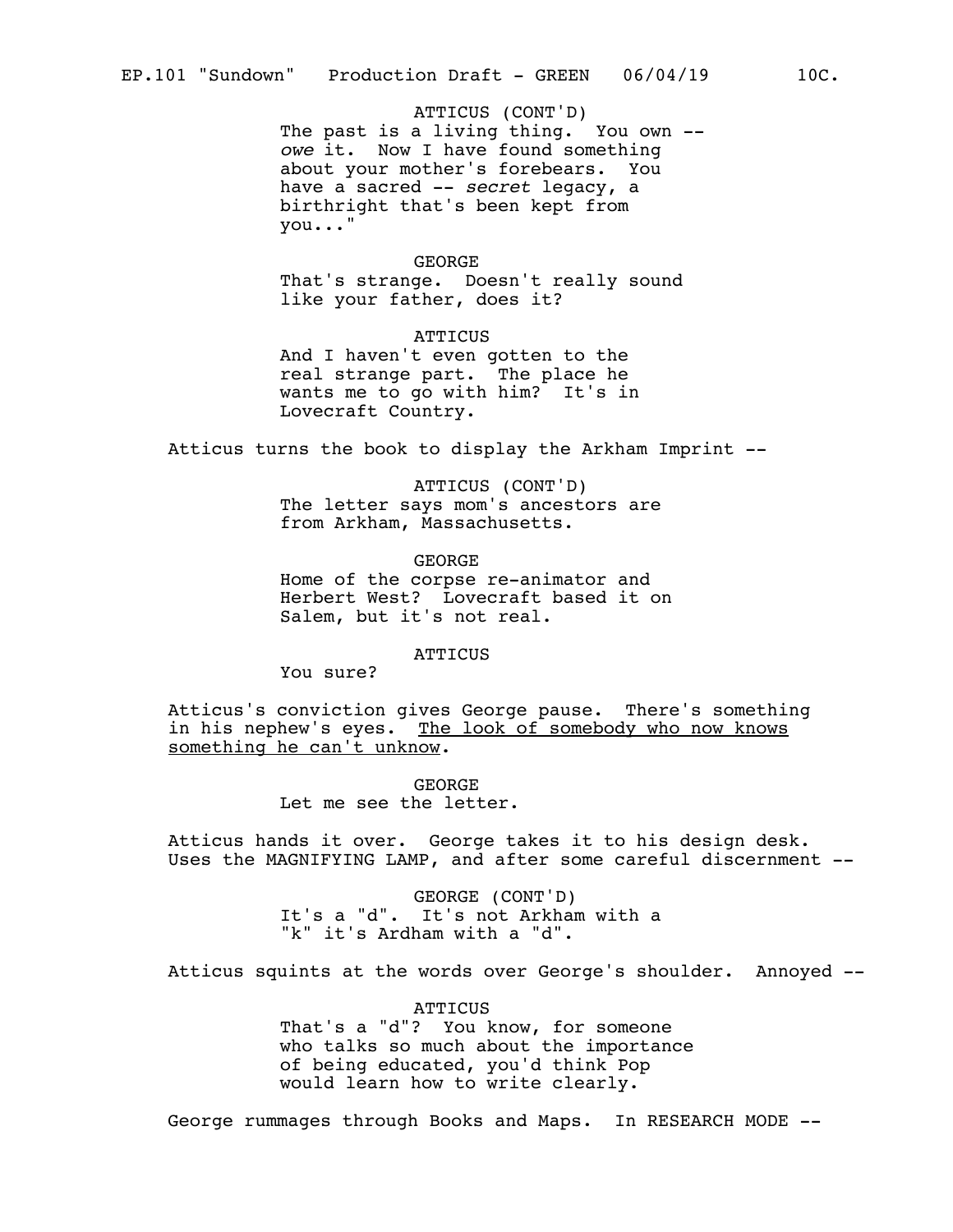GEORGE I'll look into this Ardham. See if I can glean any clues as to what this "secret legacy" Montrose is going on about...

Atticus nods. As he returns *"THE OUTSIDER AND OTHERS***"** to its place on the shelf, his mind turning...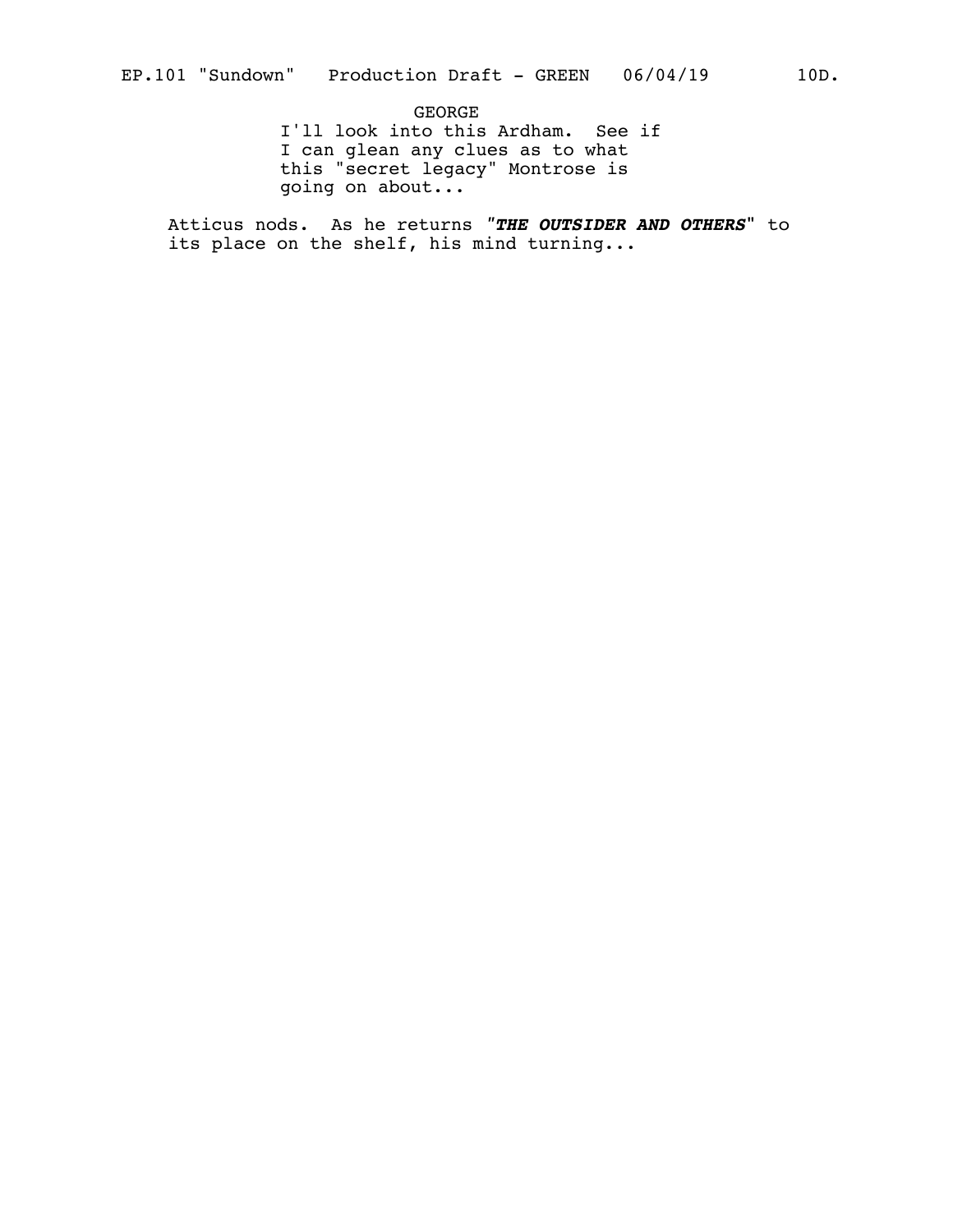## 9 **EXT. SOUTHSIDE OF - CHICAGO - DAY** 9

Atticus moves through BLOCK PARTY PREPARATION to take a walk through his old neighborhood. Nothing and everything has changed. Conflicting emotions bubble as he takes in...

**1)** An **ARMY RECRUITMENT OFFICE**. FADED POSTERS line the window enticing young Negro men to serve their country. Atticus catches eyes with the RECRUITMENT OFFICER smoking outside. Pained recognition passes between them...

**2)** Dilapidated Tenements loom over a **VACANT LOT** littered with trash. A group of CHILDREN play "Cowboys & Indians" in this makeshift playground. Their unbridled joy bringing light to the bleak landscape...

**3)** Underneath a **L TRAIN OVERPASS** the shady part of the shady part of town is mixed in with respectable businesses. The Southside isn't big enough to have it any other way...

Atticus approaches the front door of a squat building with a neon sign proclaiming it's...

## 10 **INT. DENMARK VESEY'S - DAY** 10

Dimly lit. SMOKE filled. Occupied by ALL-DAY DRINKERS. Atticus is greeted by a  $six-foot-six$  BOUNCER (TREE)  $--$ 

> TREE We're closing early for the block party...

Tree's indifferent scowl turns into vague recognition --

TREE (CONT'D) Holy shit...Tic is that you? Man, almost didn't recognize you without them coke bottle glasses. Remember me? Tree?

#### **ATTICUS**

Yeah, I remember...

And it's clear those memories are not fond. One could imagine Tree was the jock who bullied Atticus the geek. Atticus notices it's EMPTY behind the bar --

> ATTICUS (CONT'D) Listen, what was the bartender's name with all the earrings? He still work here?

Tree takes a beat. Knows when he's being blown off.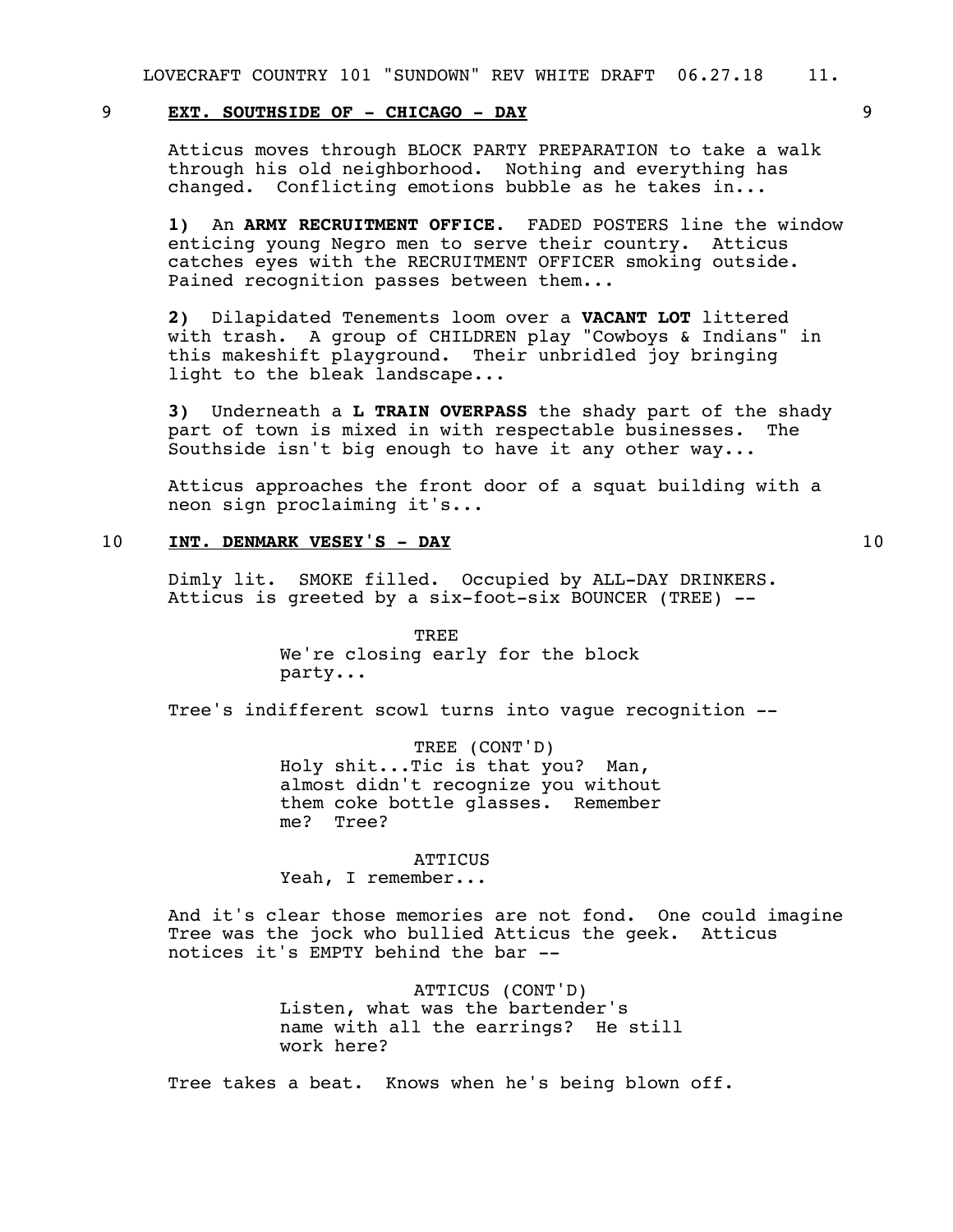LOVECRAFT COUNTRY 101 "SUNDOWN" REV WHITE DRAFT 06.27.18 12.

TREE

Sammy. Yeah, he's out back...

Atticus heads off, missing Tree's MISCHIEVOUS smirk...

## 11 **EXT. ALLEY BEHIND - DENMARK VESEY'S - DAY** 11

Atticus pushes out the back door to the sounds of GRUNTS and EXERTION. *Somebody fighting?* Wouldn't be surprising in this neighborhood. But Atticus is surprised to find -- a YOUNG MAN going down on BARTENDER SAMMY (40's)!

> **ATTICUS** Shit. I'm sorry --

The Young Man springs off his knees. Takes off down the alley. Atticus tries to escape back into the bar, but --

> ATTICUS (CONT'D) I...the door's locked.

Sammy's not fazed. He just casually pulls up his pants --

SAMMY You here about your father?

Atticus looks to him. *How did he know?*

SAMMY (CONT'D) I remember plenty of nights you dragging him off of one of my barstools, and he hasn't been perched on one in weeks.

Sammy adjusts one of the many EARRINGS in his ear. The move meant to mask the CONCERN washing over him.

> **ATTICUS** When's the last time you saw him?

SAMMY About two weeks ago. He left here one night with a white man.

Atticus is incredulous --

ATTICUS

Was he a cop?

SAMMY

Doubt it. He looked like one of Bill Haley's Comets. Can't get the clothes he was wearing on a pig's salary. My guess he's a lawyer. (MORE)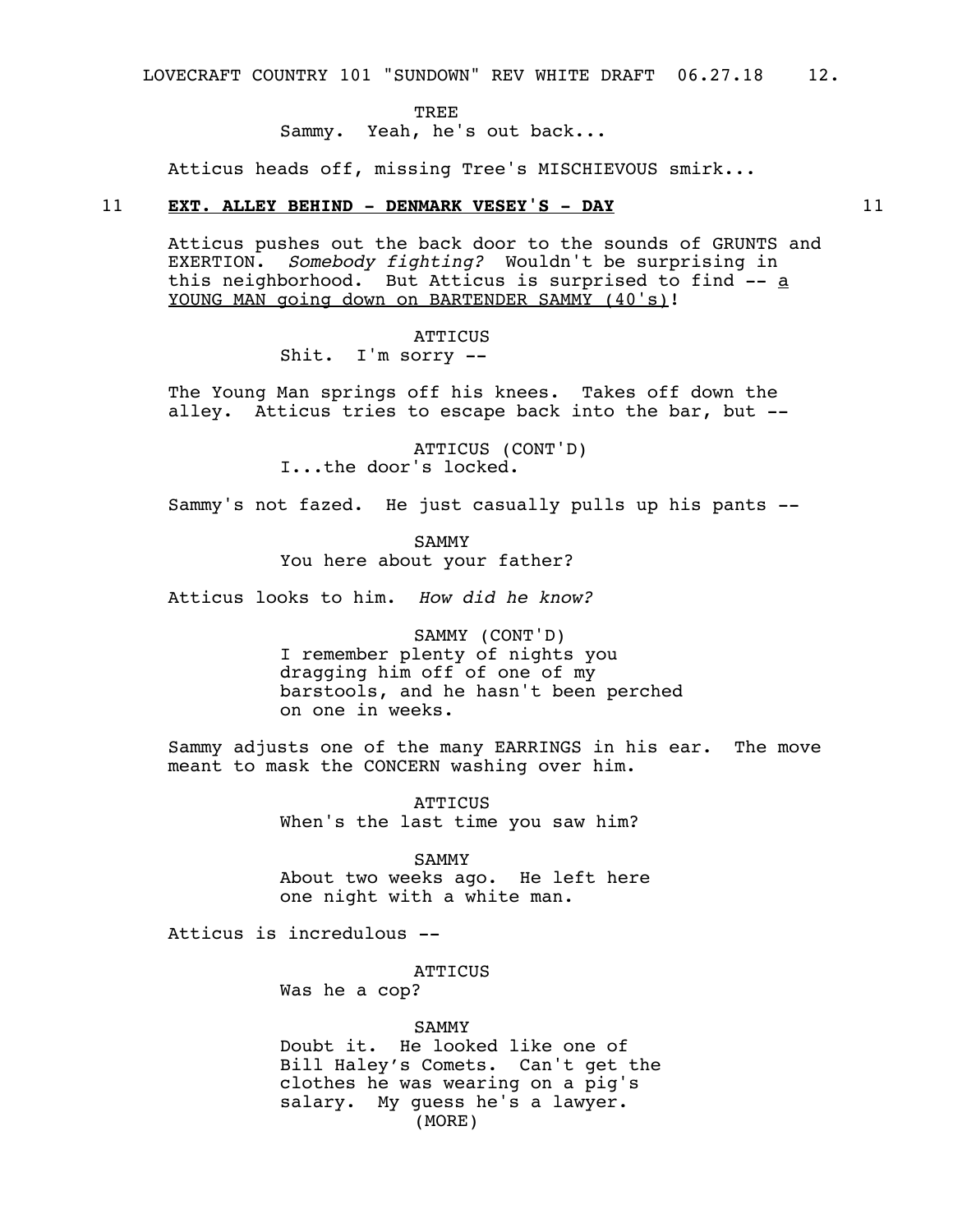LOVECRAFT COUNTRY EP 101 "SUNDOWN" BLUE REVISED 07.19.18 13.

SAMMY (CONT'D) Would explain how he could afford the car too.

Atticus straightens up. A possible clue --

ATTICUS You saw what he was driving?

SAMMY

Tree did. Said it was a silver sedan. Something foreign. Shot off so fast it had to be expensive...

## 12 **EXT. BLOCK PARTY TO END ALL BLOCK PARTIES - SOUTHSIDE - DAY** 12

The vibe is EXPLOSIVE. Despite the HEAT WAVES dancing off the black top, the street, sidewalks, and stoops are jampacked with BLACK FACES for at least six blocks. FOOD, ALCOHOL, a LIVE BAND has everybody living their best lives.

DRIFT through the festivities checking in with FAMILIAR FACES --

**1)** HIPPOLYTA sits with a gaggle of CHURCH LADIES among the picnic tables, feigning modesty as they praise her PIES...

**2)** GEORGE, wearing his FREEMASON HAT, plays dominoes on a stoop with other members of the PRINCE HALL FREEMASONS...

**3)** ATTICUS tinkers with a FIRE HYDRANT as DIANA and her FRIENDS wait in anticipation...

As we revel in all this BLACK JOY, the sun begins to set...

#### 13 **EXT. BLOCK PARTY TO END ALL BLOCK PARTIES - SOUTHSIDE - NIGHT** 13

...as a "COLORED ONLY" CAB pulls up. LETITIA "LETI" LEWIS (MID 20'S) climbs out. She takes in the BLOCK PARTY still in full swing. Pulls a weathered CAMERA from her purse. Scans for the perfect angle, and -- *SNAP!*

She continues taking photos as she snakes her way to the MAKESHIFT STAGE where RUBY BAPTISTE (MID-30's) SINGS. She's PHENOMENAL, but it doesn't seem like her heart is in it. Her eyes keep drifting to the TIP BUCKET --

> RUBY Alright, I've got time for one more, then Slick Willy's coming up with his guitar. What y'all want to hear?

The Crowd ERUPTS. SHOUTING SONGS. Leti remains quiet on the fringes, amused by her half-sister's antics.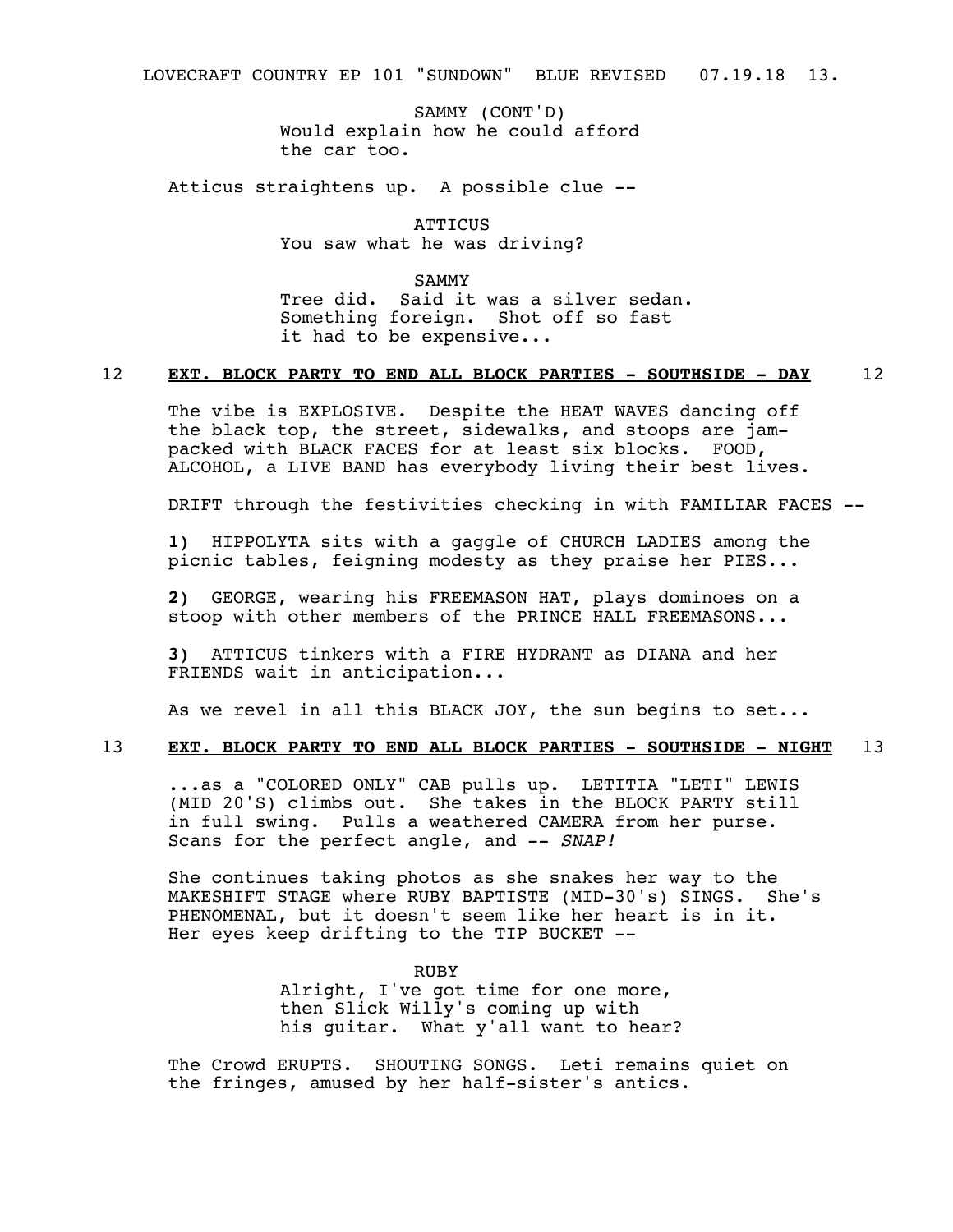RUBY (CONT'D) Come on, y'all don't really like that lily white shit they play on the radio, now do you? (mockingly singing:) *Oh, life could be a dream. Sh-boom...*

She bleeds the Sh-boom into SNORING sounds, before --

RUBY (CONT'D) Let me hear something that's going to wake me up.

The Crowd yells more SUGGESTIONS. And Ruby pantomimes falling asleep, not hearing anything that's catching her attention --

> LETI (O.S.) WHOLE LOTTA SHAKIN' GOING ON...

Ruby wakes all the way up now. SURPRISE washing over her as she locks eyes with Leti in the back of the crowd.

GUITARIST Is that Letitia?

BASSIST Ruby, it's your sister --

RUBY Thank you, Floyd. I have eyes.

A SHOCKWAVE rolls through the Crowd. They recognize Leti too. Soon they're voicing APPROVAL of Leti's song choice --

> RUBY (CONT'D) Alright, alright. A little bit of blues it is then.

Ruby swallows her annoyance, which only gets harder to do as the Crowd URGES Leti to join her on stage.

> RUBY (CONT'D) Now, now. I'm sure my sister's tired from traveling from wherever she just magically appeared from.

The edge in Ruby's voice blows right over the Crowd, but not Leti. She takes it as a challenge. Pushes towards the stage to the Crowd's ENTHUSIASM.

> RUBY (CONT'D) Y'all are gonna have to bare with us, we haven't sang together since our church days --

Leti grabs a MIC --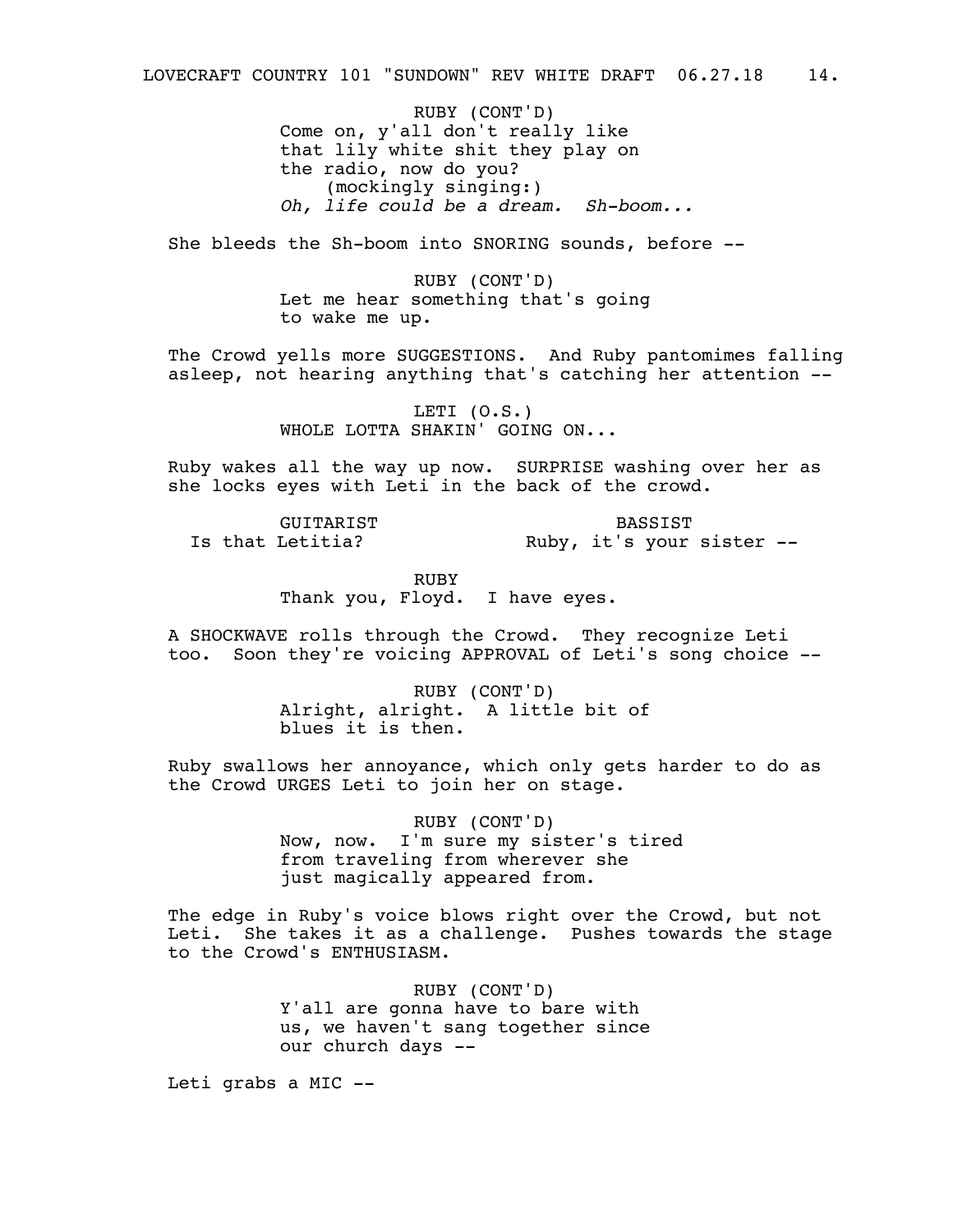**LETT** And it's no secret that those are long gone.

The crowd ROARS. And the band starts up. Ruby starts up. Then Leti joins in. Leti's not a better singer than Ruby, just a better showman. But Ruby's irritation fades as the familiarity of singing with her half-sister takes over. Both of them coming alive in each other's presence.

They fall into the steps of a DANCE. Having clearly performed it many times. Leti messes up the choreography first, but Ruby starts up the song again in a smooth transition.

As they finish big with matching SMILES on their faces...

#### 14 **EXT. BLOCK PARTY TO END ALL BLOCK PARTIES - MOMENTS LATER** 14

...they now wear matching expressions of AGITATION as they push through the crowded street. Ruby's demeanor has changed. On stage she was playing to the DOWNTOWN crowd. Now she's back to her default as she counts her TIPS, faking UPTOWN --

> RUBY Dress that short. You should be wearing some stockings.

LETI It's too hot for all that.

RUBY You can't even afford stockings --

**LETT** Who said I couldn't afford 'em?

RUBY

You don't have to say it. I know you only here cause you need money. And don't think cause you got up there and sang with me you're getting any of these tips.

LETI I don't need a handout. Just a place to stay for awhile...

That garners a DERISIVE CHUCKLE from Ruby. Leti slows as the crowd parts and her eyes fall on a

## SHIRTLESS ATTICUS

drenched in water, acting like a goofy kid as he plays in the HYDRANT spray with Diana and her Friends. Let's be clear, if you have ovaries, they're melting right now.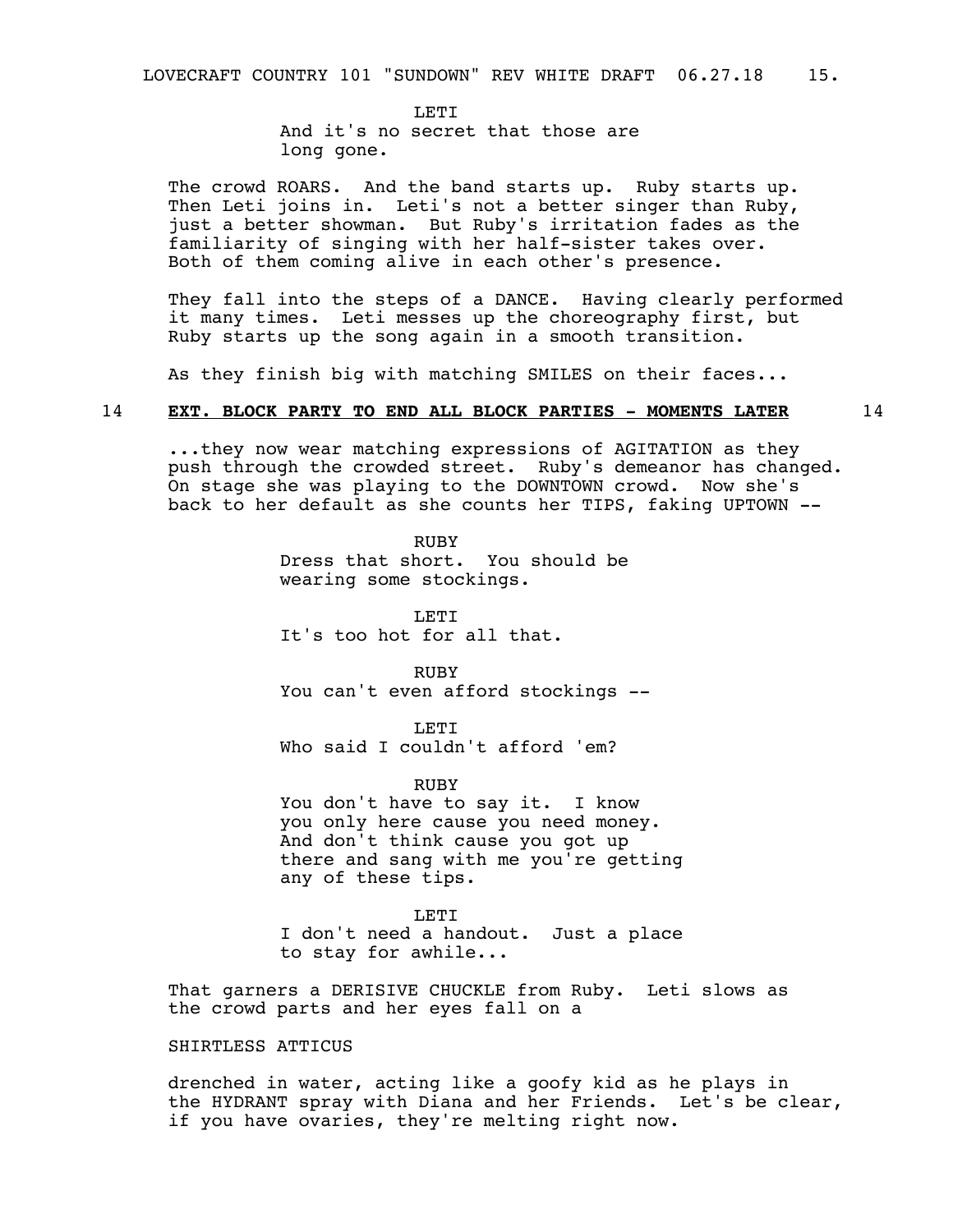LOVECRAFT COUNTRY EP 101 "SUNDOWN" BLUE REVISED 07.19.18 16.

LETI (CONT'D) Wait, who's that?

Leti brings her Camera to her eye. Takes a few quick SNAPS of Atticus.

## RUBY

Who? Tic?

LETI That's Tic? Skinny, glasses kid who was too smart for his own good, Tic?

RUBY

Yeah. He's grown up. Which is more than I can say for you.

Leti rolls her eyes at her half-sister as Ruby keeps it moving --

RUBY (CONT'D) I'm over in the boarding house on McCarthy --

LETI

Ew, that place is a shithole. What happened to the room on Linden?

RUBY Momma's funeral happened.

And that slows Leti way down. A flash of VULNERABILITY --

LETI

Ruby...

RUBY There's nothing to read into me bringing it up. It's just facts. You can stay with me two nights --

Leti's irritation increases. It's hard to tell if it's the mention of her mother's funeral, or her sister's indifference to her plight, or both.

> LETI What job am I supposed to find in two days?

RUBY You could work on the Northside --

LETT<sub>1</sub> I'm not cleaning house --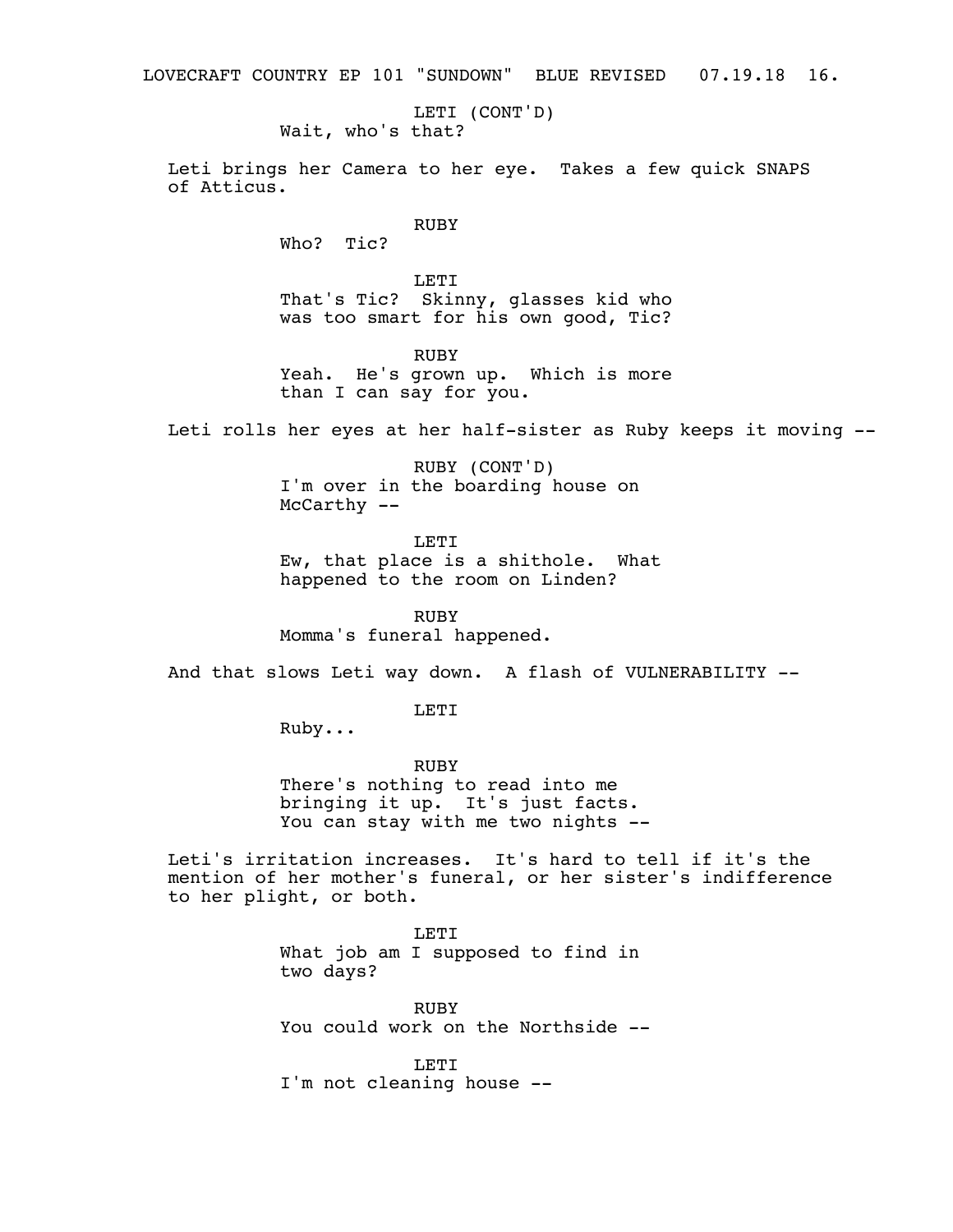RUBY

What then? You think you're going to go downtown and get a job in one of the department stores?

LETI

Maybe.

And that stops Ruby dead. She levels her half-sister with a cold stare --

> RUBY You think it's that easy, huh? You know I've been applying for years.

LETI And if I get the job, it'll be enough money for both us to move --

RUBY I'm fine where I am --

LETI

Have our own rooms for once. Maybe even a house. There's a lot of colored folks pioneering into all white neighborhoods these days --

RUBY Then maybe you should ask one of them to put you up. Two nights, Leti. That's it.

## 15 **INT. LIVING ROOM - APARTMENT ABOVE SAFE NEGRO TRAVEL - NIGHT** 15

Atticus, soaking wet, pulls dry clothes from his duffel in "Diana's room". He notices an open ROAD ATLAS on the pull<br>out. It's illustrated with BRIGHT COLORED DRAWINGS --It's illustrated with BRIGHT COLORED DRAWINGS --

Major Negro population centers are represented as shining FORTRESSES. Isolated hotels and motels are INNS with SMILING KEEPERS. Less friendly parts of the country are populated by OGRES, TROLLS, VAMPIRES, WEREWOLVES, WILD BEASTS, GHOSTS.

Atticus flips the pages and lands on OKLAHOMA -- a great WHITE DRAGON coils around TULSA breathing fire on it.

> GEORGE (O.S.) The kid has an imagination like you. Terrifying ain't they?

He grimaces as he lowers himself onto the sofa.

**ATTICUS** Your knees still acting up?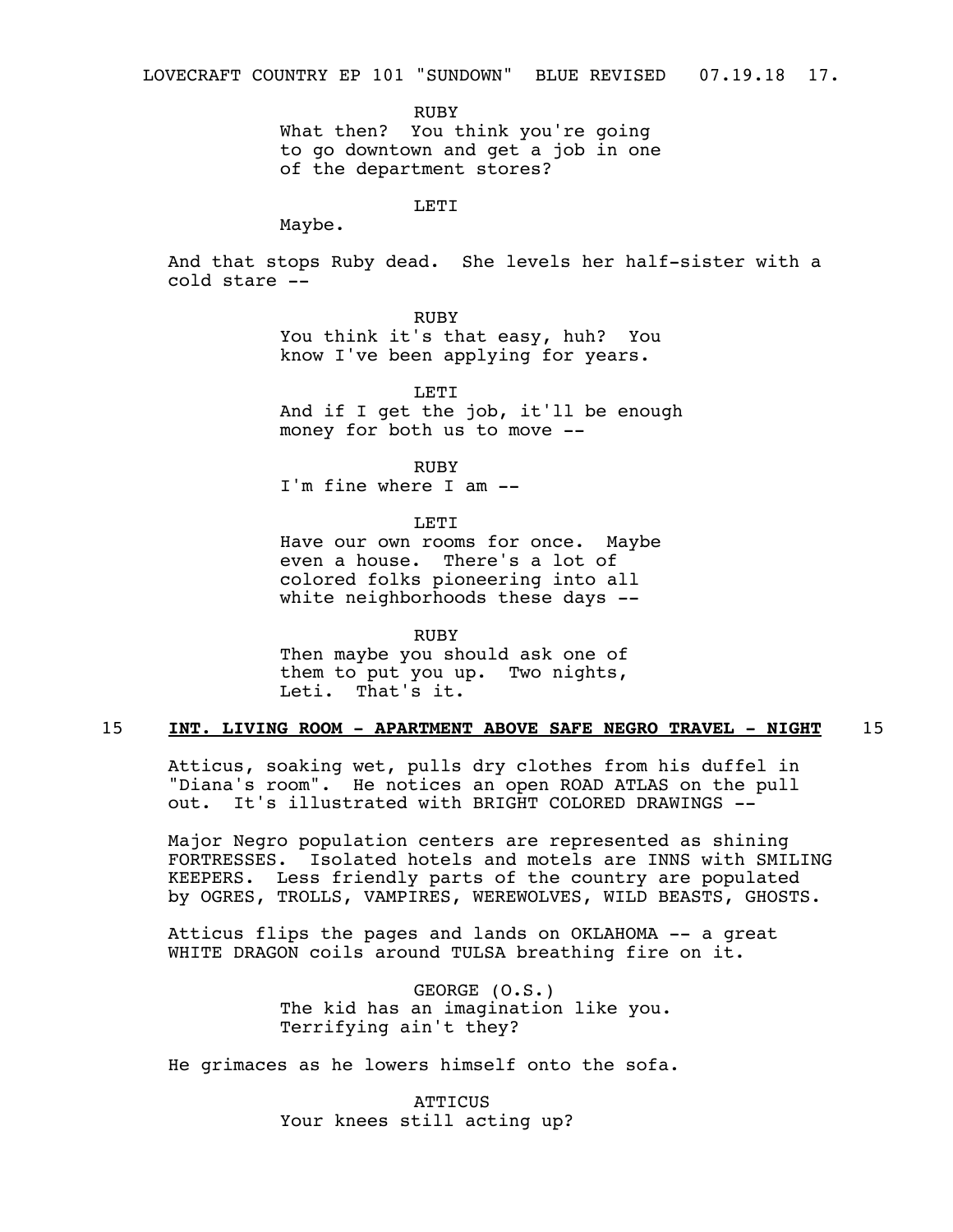LOVECRAFT COUNTRY EP 101 "SUNDOWN" BLUE REVISED 07.19.18 17A.

GEORGE It's a blessing they're doing anything at all after two shattered knee caps.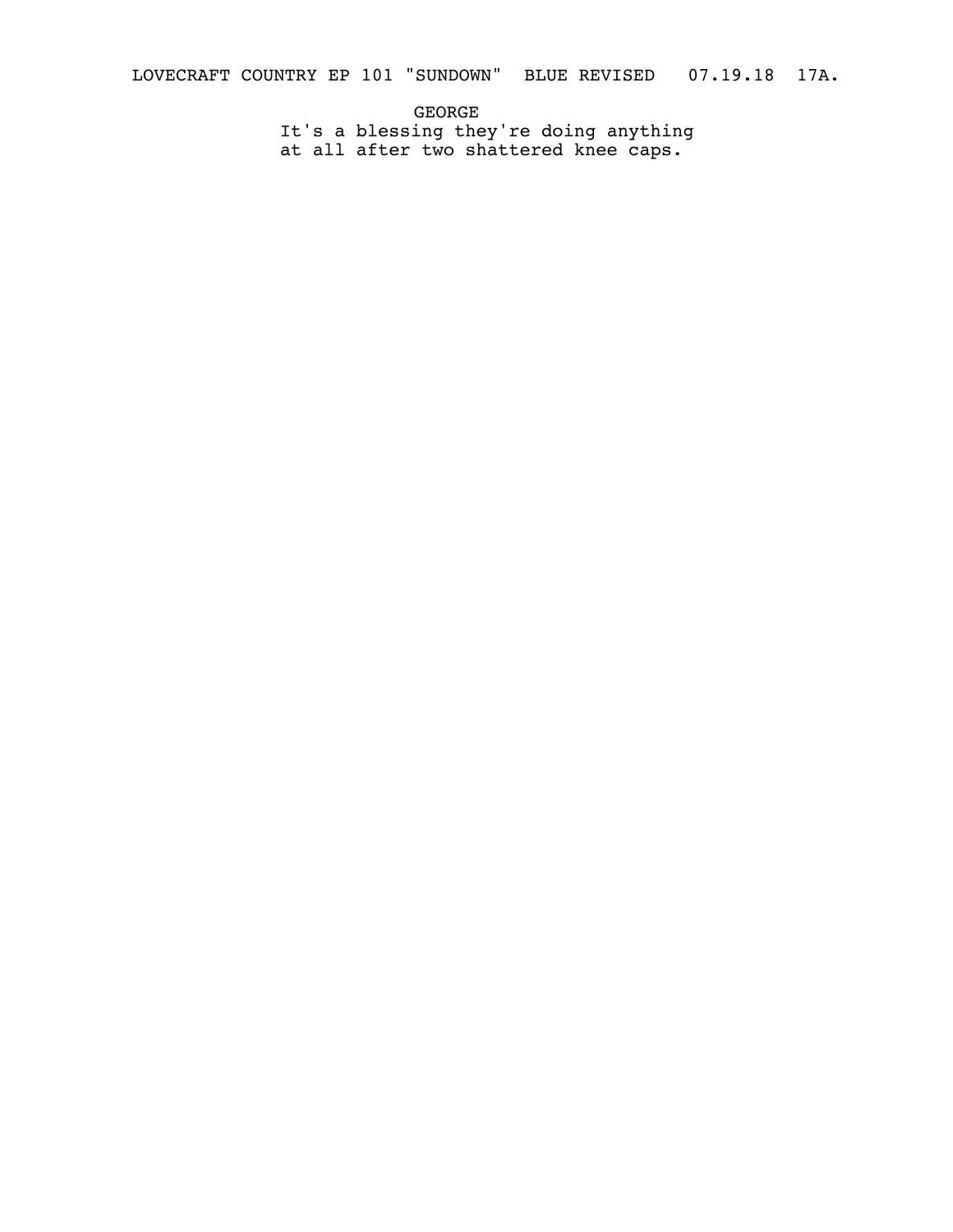George massages his right knee. That same dark look in his eyes from when he was in bed with his wife earlier --

> GEORGE (CONT'D) And now Hippolyta's got this crazy idea in her head to go out on the road. I can't imagine what would've happened if those crackers had caught her outside of Anna instead of me.

Atticus hands George Diana's Road Atlas. An attempt to pull his uncle away from his worry --

#### **ATTICUS**

Well that's why you publish the guide, right? To keep us Negroes safe. Now show me where I can find Ardham.

## GEORGE

That's going to be a little tricky. The last mention of it in any census I could find is from over two centuries ago. Which puts it somewhere around Devon County, Massachusetts.

Atticus frowns. Each new piece of info on his father's disappearance is more troubling than the last. He flips through Diana's Atlas...

#### **ATTICUS**

So what we know is pops disappeared with a white man in an expensive silver car to a town that doesn't exist anymore.

...and studies the page he lands on. George sees the DETERMINATION wash over his nephew --

#### GEORGE

You're going after him.

Atticus looks to his uncle. Set to purpose --

**ATTICUS** I'm going to need a car. Woody still running?

GEORGE Woody will out last us all. That's the only thing I'm sure of. Other than that I'm going with you...

Atticus goes to protest, but --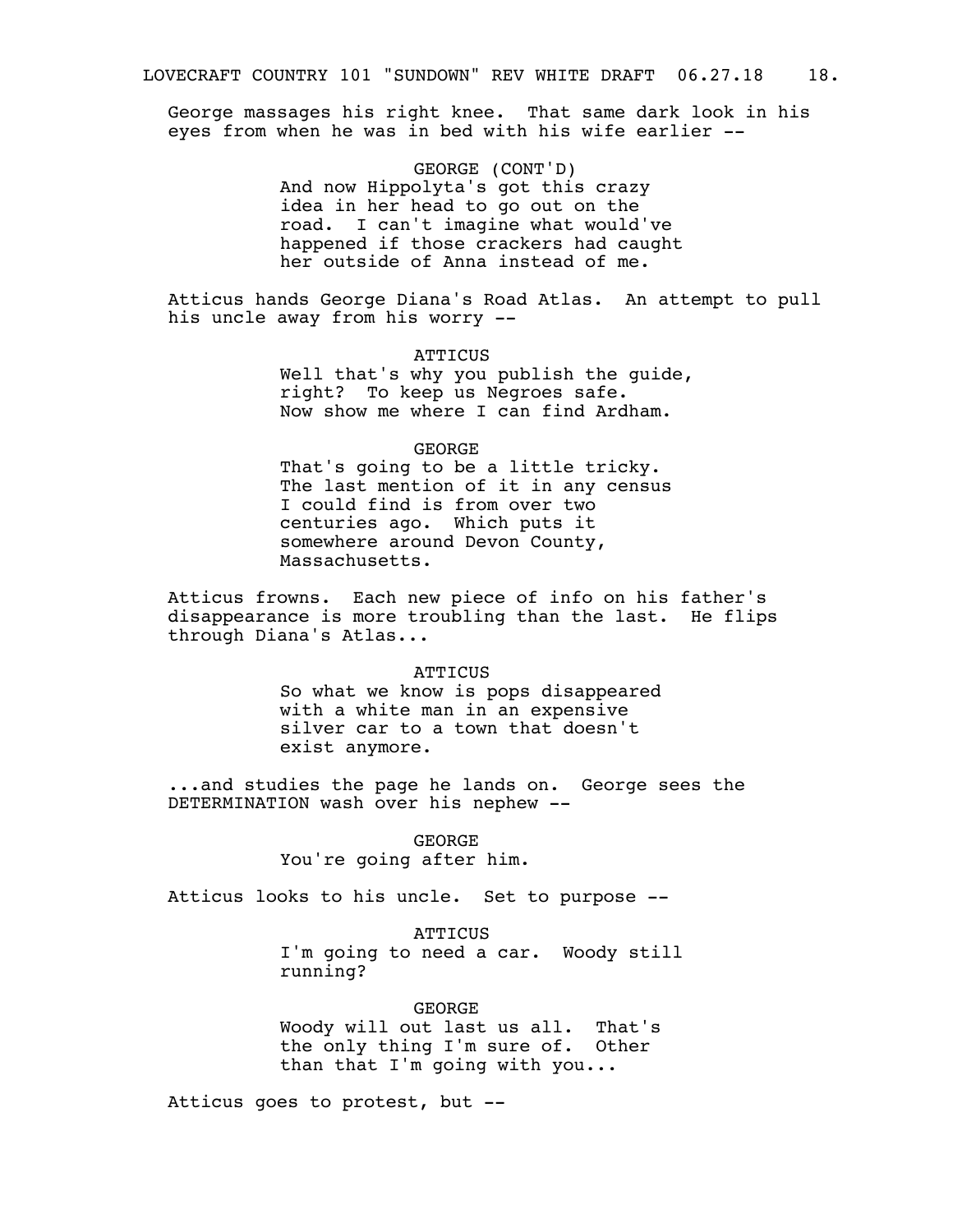GEORGE (CONT'D) I was heading out on a guide trip anyway. Devon County'll be a good addition.

**ATTICUS** You might not be so sure of that after you look at this...

He shows his uncle where he landed in Diana's Atlas -- DEVON COUNTY is marked with a SUNDIAL. A GRIM TEMPLAR holds a noose next to it. The HOLLOW EYES of the Templar's armor seem to stare right through them...

## A16 **EXT. MONTROSE'S APARTMENT - NIGHT** A16

Atticus lugs his duffel towards a squat apartment building next to the L Train tracks. Doesn't notice the

SILVER BENTLEY

parked at the end of the block matching the description bartender Sammy gave him. It's sleek and vaguely sinister. The windows are TINTED midnight black.

We can't see the driver, but we can *feel* they're watching...

## 16 **OMITTED** 16

#### 17 **INT. MONTROSE'S APARTMENT - NIGHT** 17

Atticus lets himself in. Takes in the space both familiar, yet unfamiliar at the same time. He moves to the FRANKENSTEIN VICTROLA his father built himself. ALBUMS line the bookcases around it. Mostly speeches, lectures, and audio plays.

Atticus places an ALBUM on the Victrola. As the record PLAYS, he browses the books. Political theory and serious fiction. He pulls a WELL-WORN copy of *THE COUNT OF MONTE CRISTO* from a shelf*.* Opens it, and -- a FAMILY PORTRAIT falls out.

A 10 YEAR OLD ATTICUS with his mother DORA and MONTROSE. His parents are small in stature, but know how to take up space in a room. That's evident even in this snapshot.

Atticus is smiling in the photo, but not in real life as he stares at it with MIXED EMOTIONS...

## 18 **INT. BEDROOM - MONTROSE'S APARTMENT - NIGHT** 18

Atticus enters, focusing in on -- a DENT on the far left wall. Something about this blight strikes a deep chord in him. Similar DENTS mark all four walls in various places.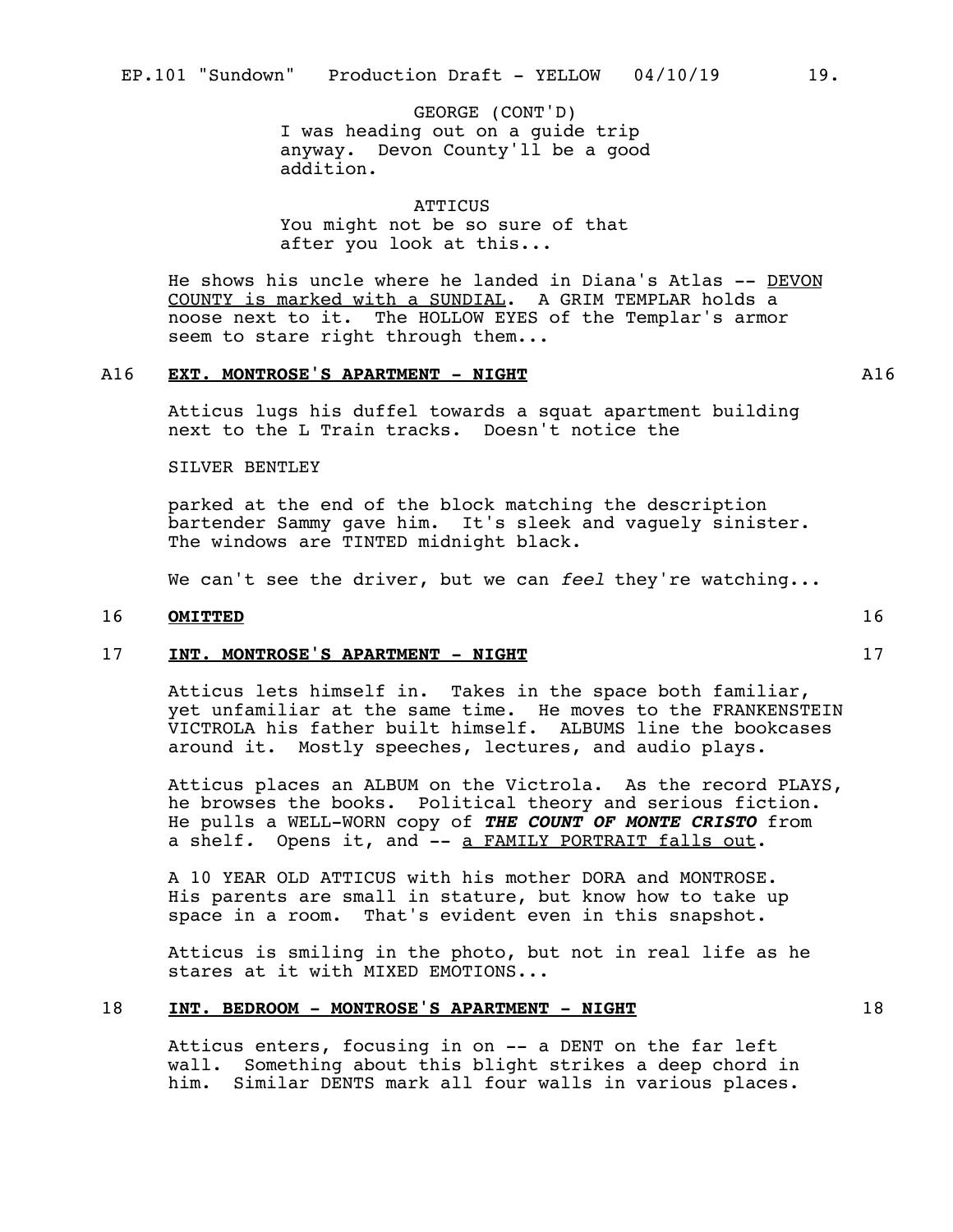Atticus opens the closet. Pulls out a SHOE BOX. And from that, he pulls a -- .45 COLT.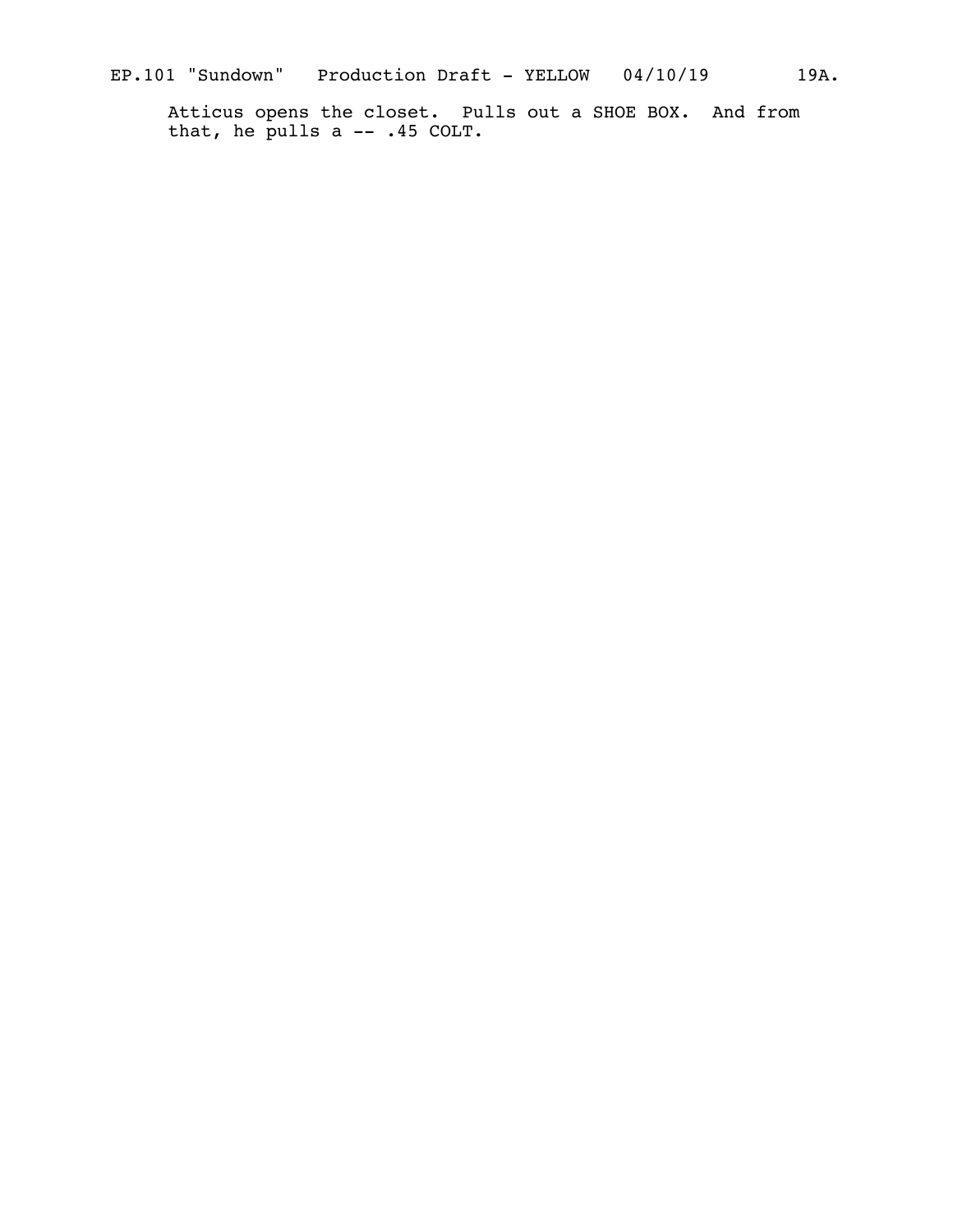He spins the barrel to make sure it's loaded. Stuffs it into his duffel.

He pulls out that 1st edition of *THE COUNT OF MONTE CRISTO*. It's not in perfect condition anymore after being carelessly handled by the flatbed driver. Atticus places it on the nightstand. Regards it. Then grabs the PHONE. Dials.

> OPERATOR (ON PHONE) Where can I direct your call?

**ATTICUS** 555 438 520 3093 2915

OPERATOR (ON PHONE) South Korea?

Atticus hesitates. He doesn't want to make this call, but he's COMPELLED  $to$   $-$ 

**ATTICUS** 

Yes.

The line RINGS and RINGS and RINGS. Atticus grows more agitated with each trill, finally --

> JI-AH (ON PHONE) (in Korean:) Hello... ?

Atticus's heart seizes. His mouth dries up. He can't speak. A TANGIBLE SILENCE reaches across the line, then --

> JI-AH (ON PHONE) (CONT'D) You went home...

Accusation. But also a deep sadness. Thick with FOREBODING. And how does Atticus respond? He hangs the fuck up.

## 19 **EXT. SAFE NEGRO TRAVEL - DAY** 19

Atticus has his duffel once again slung over his shoulder as he approaches George's SERIES 22 PACKARD (WOODY) parked in the open mechanic's garage. A pair of stockingless legs hang out the open trunk. He appraises Leti with an admiring eye as she organizes TRAVEL ITEMS in the back of the Packard.

> LETI You just going to stand there, Tic, or are you going to help me?

She straightens up with a challenging SMILE --

**ATTICUS** Leti Lewis...?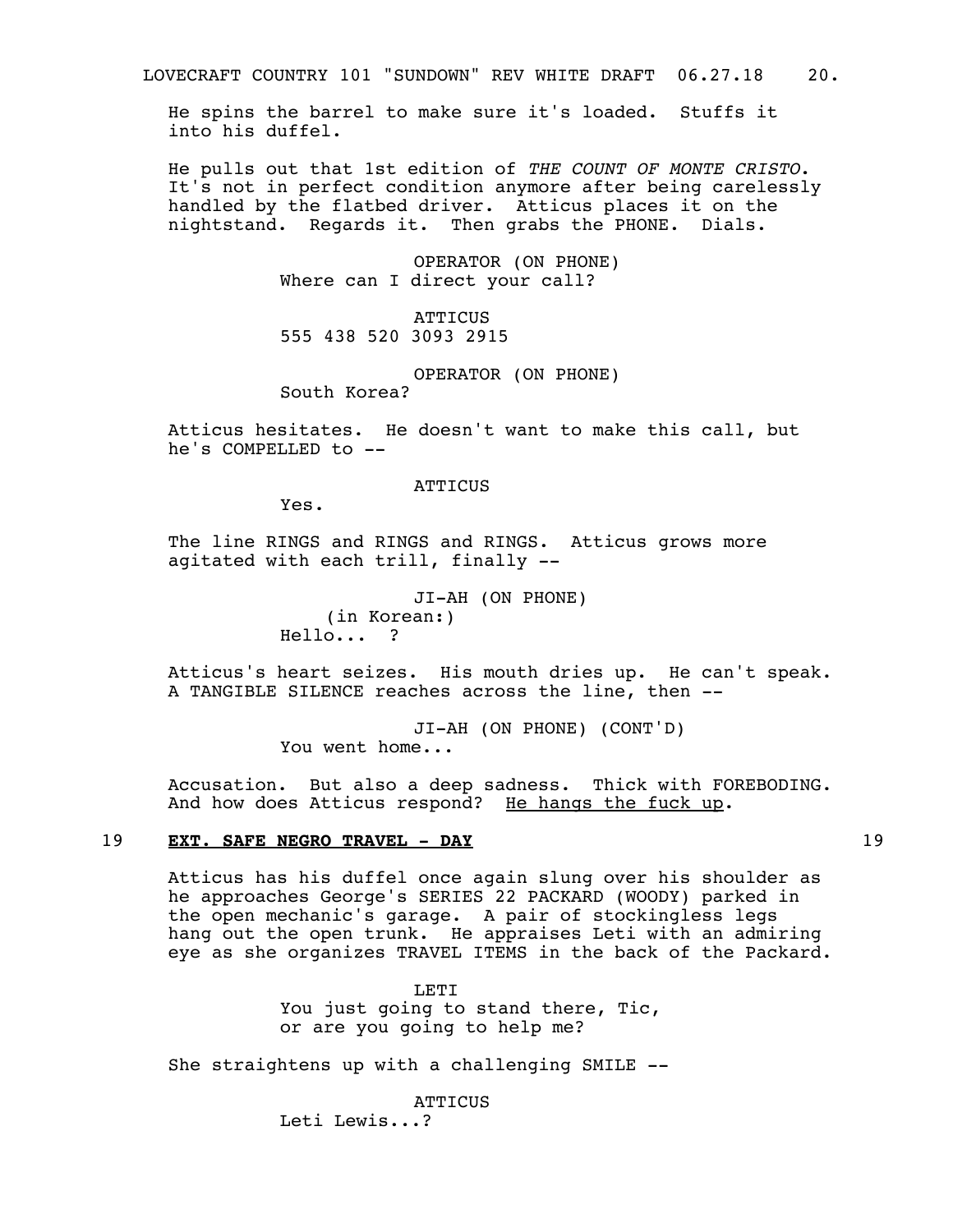**LETI** Only my friends get to call me that. We still friends?

**ATTICUS** Well, considering you were the only female member of the South Side Futurists Science Fiction Club...

They HUG. The gesture lingers just a bit longer than needed.

LETI I heard you were down in Florida hiding out. How was it?

That puts a little hitch in Atticus's swag. *Hiding out.* It was a joke. But it hit a little too close to home.

> **ATTICUS** Segregated. And you? Where have you been?

LETI I've been a little bit of everywhere.

ATTICUS

Doing...?

LETI

Everything.

They stare at each other for a moment. A charged moment.

**ATTICUS** Wait, you're coming with us?

GEORGE (O.S.)

Part way.

George comes out with a clutch of CANTEENS in hand, Hippolyta with a TRAVEL CHECKLIST and Diana in tow --

> GEORGE (CONT'D) Marvin's working for the Springfield Afro American these days. He's going to look into this mysterious town of Ardham for us.

HIPPOLYTA Are we checklist ready?

Diana climbs into Woody as Hippolyta refers to the Checklist --

HIPPOLYTA (CONT'D) Mattress and blankets?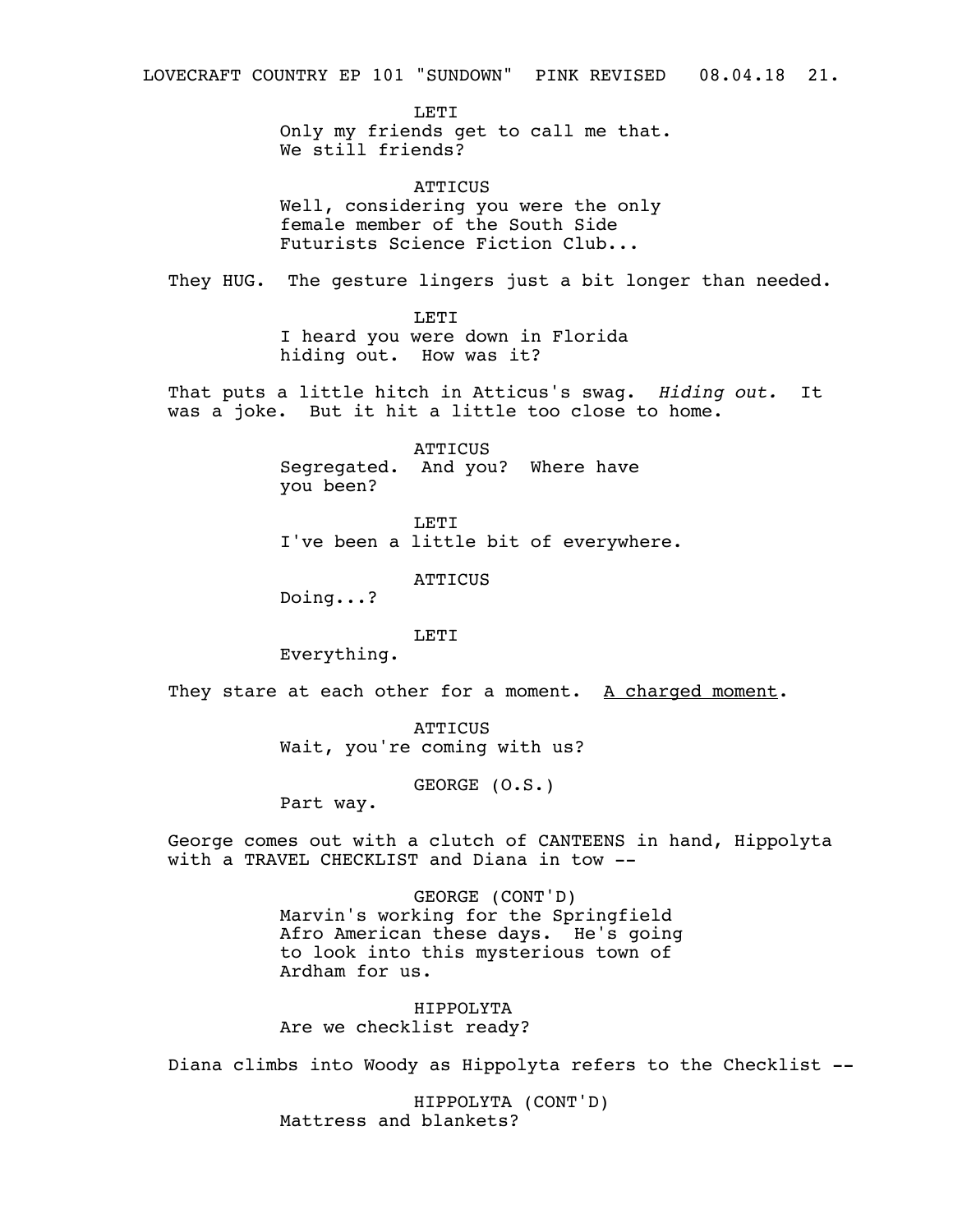Diana points to the MATTRESS leaned on Woody --

DIANA Check. And check.

HIPPOLYTA Spare tire and jack?

GEORGE Who's this Jack, Diana?

DIANA Come on Pop, let mom finish --

GEORGE Sounds like somebody from one of Dumas's swashbucklers. Will I have to duel him for your mother's honor?

George picks up the JACK. Uses it as a sword against Diana. She can't help but LAUGH as she feigns her corny father off.

> HIPPOLYTA Alright, alright. Flares and first aid kit?

> > DIANA

Double check.

HIPPOLYTA Reading material?

**ATTICUS** 

I've got that covered.

Atticus clocks Leti watching this time honored family tradition of sending George off. LONGING in her eyes.

> HIPPOLYTA Then the travel checklist is complete.

**ATTICUS** Leti, help me with the mattress?

They move to do that, giving the family a moment for goodbyes.

GEORGE Anything we're forgetting?

HIPPOLYTA Nope. I believe that's everything.

Diana shakes her head. The exasperation of a preteen too cool for her parents anymore --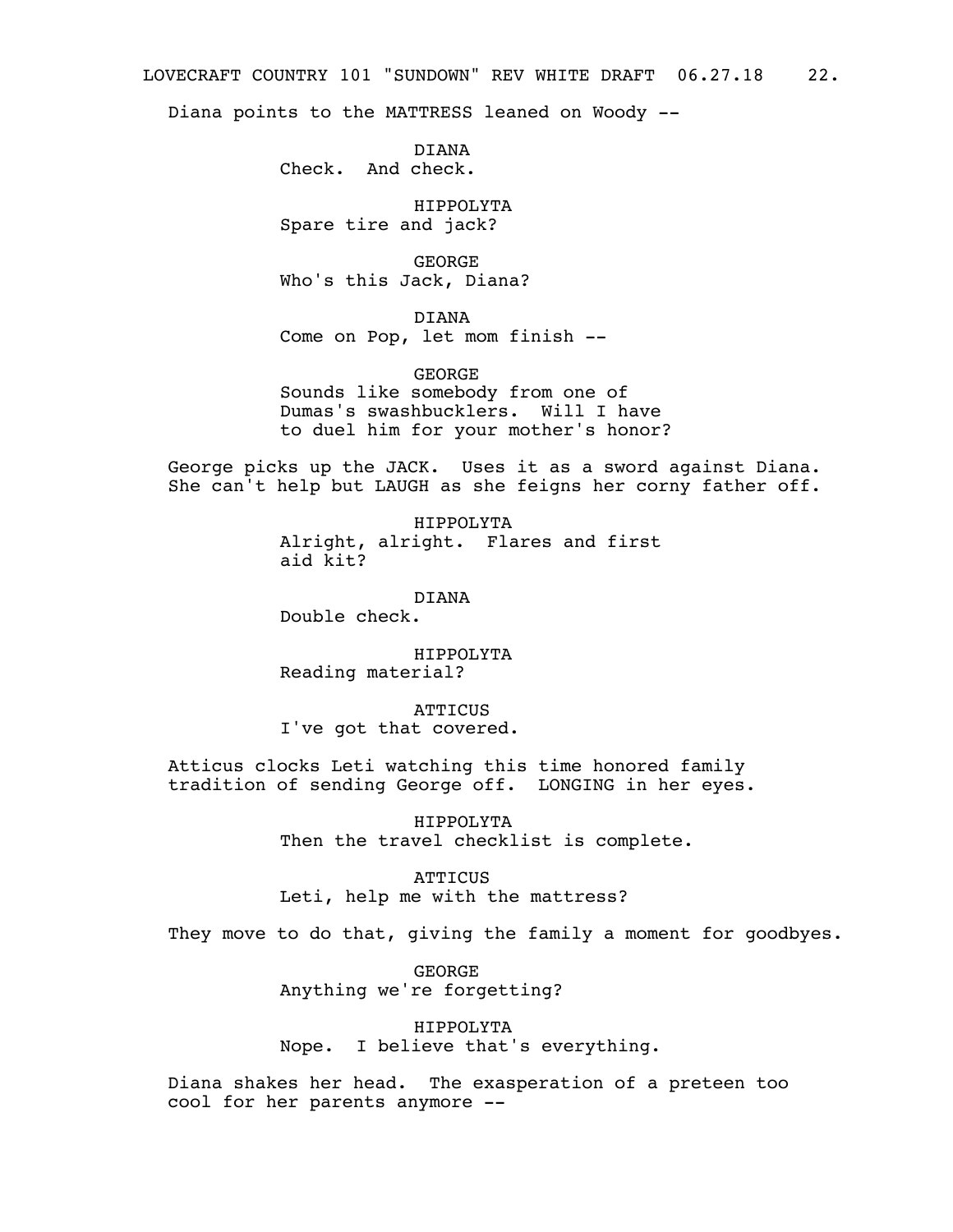DIANA Mom, pop, you don't have to do this every time.

They ignore her. Continuing to play it up --

GEORGE Oh yeah, we almost forgot the most important thing.

HIPPOLYTA That's right, Dee's travel comic.

Diana hands a collection of folded up PAGES to her father.

GEORGE I've been patiently waiting to see what happens to Panther Man...

George trails off. Struck by the COVER of Diana's comic. He throws a wild look to his wife. Her brow scrunches up quizzically. *Why's he looking at her like that?*

George shows Hippolyta the Cover. She GASPS --

HIPPOLYTA Oh pumpkin... what made you decide to change it?

ON DIANA'S TRAVEL COMIC -- *THE INTERPLANETARY ADVENTURES OF ORITHYIA BLUE*. ISSUE #1. A BLACK WOMAN in a SPACE SUIT shoots a LASER GUN at a MONSTER. The black woman looks exactly like Hippolyta.

> DIANA It's no big deal, mom. See you when you get back Pop. And don't forget to look for robot parts.

And with that, she takes off. Hippolyta's caught in the moment, then she hands the comic back to her husband --

HIPPOLYTA

Be safe.

He gives his wife a KISS. Atticus and Leti have wrangled the mattress into Woody. It's time to get on the road...

# **FADE TO:**

Our Heroes make their way from Chicago to Springfield as BALDWIN'S words from his 1965 DEBATE with BUCKLEY narrates this journey into the heart of American darkness *--*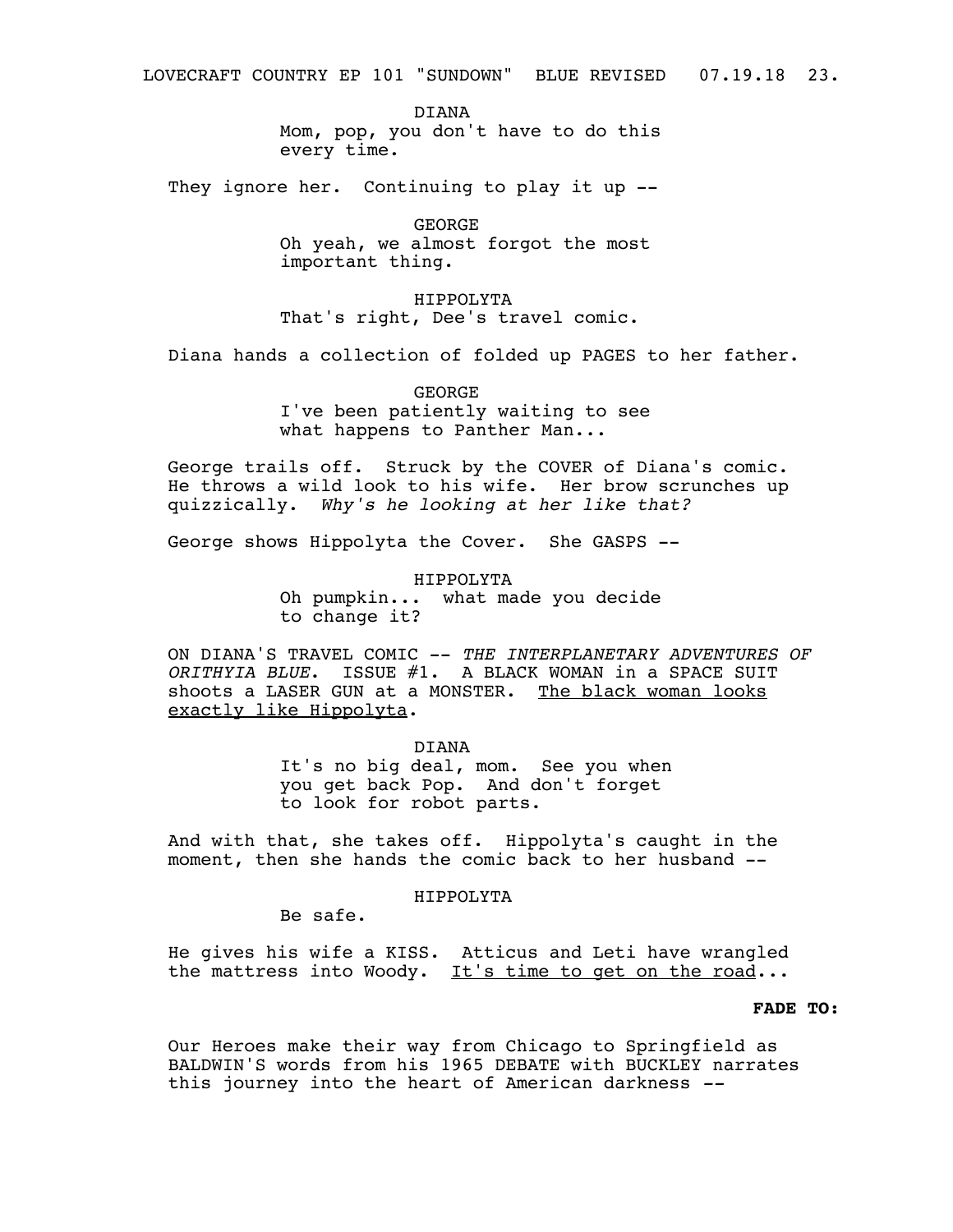LOVECRAFT COUNTRY 101 "SUNDOWN" REV WHITE DRAFT 06.27.18 24.

# 20 **EXT. HIGHWAY OUT OF - CHICAGO - DAY** 20

Chicago's SKYLINE dots the horizon as Woody picks up speed on the open road...

## 21 **EXT. 19 CENT HAMBURGER HANGOUT - DAY** 21

Atticus and Leti eat cold chicken and drink Cokes at a picnic table as George pours over his ROAD ATLAS while referencing the SAFE NEGRO TRAVEL GUIDE. He's mapping their trip...

In the BACKGROUND -- at the "WHITE" service window a POLICE OFFICER buys a group of WHITE KIDS ice cream. A BLACK FATHER and SON wait patiently at the "COLORED" window...

## 22 **EXT. CITY STREET - NIGHT** 22

AMERICAN FLAGS lining storefronts ripple in the breeze as Woody coasts through. Leti notices a BLACK MOTHER and DAUGHTER waiting under a NEON SIGN designating the "COLORED ENTRANCE" to the MOVIE THEATRE. As she *SNAPS* a photo...

# 23 **EXT. HIGHWAY - DAY** 23

The looming TREES allow only a few sun rays to reach the pavement of this isolated road. Woody blasts down it with purpose. Right past a BILLBOARD half-hidden by OVERGROWTH --

"NIGGERS, DON'T LET THE SUN SET ON YOU HERE, UNDERSTAND?"

# 24 **EXT. GAS STATION - NIGHT** 24

George fills up at the pump. Atticus pulls out a BANANA. Peels and bites into it. The ape noises draw his attention to the WHITE ATTENDANTS making fun of him with APE GESTURES.

Atticus's fists curl, but a hand on his arm stops him. It's Leti. Her expression imploring him to let it go. She aims her camera at the White Attendants like a gun. *SNAP!*

## 25 **EXT. SIDE OF THE - HIGHWAY - DAY** 25

A POOR BLACK WOMAN with her BABY strapped to her body and a BOUQUET of FLOWERS in hand. Atticus buys one. Returns to Woody parked on the side of the road --

George stands at the open driver's side door. Arms folded over his chest. Leti sits in the driver's seat. Arms also folded over her chest. They're ARGUING about her driving. Leti finally relents. Slides over into the middle seat...

## 26 **INT. WOODY - NIGHT** 26

George drives. Atticus reads aloud by flashlight. Leti (now wearing Atticus's flower in her hair) sleeps between



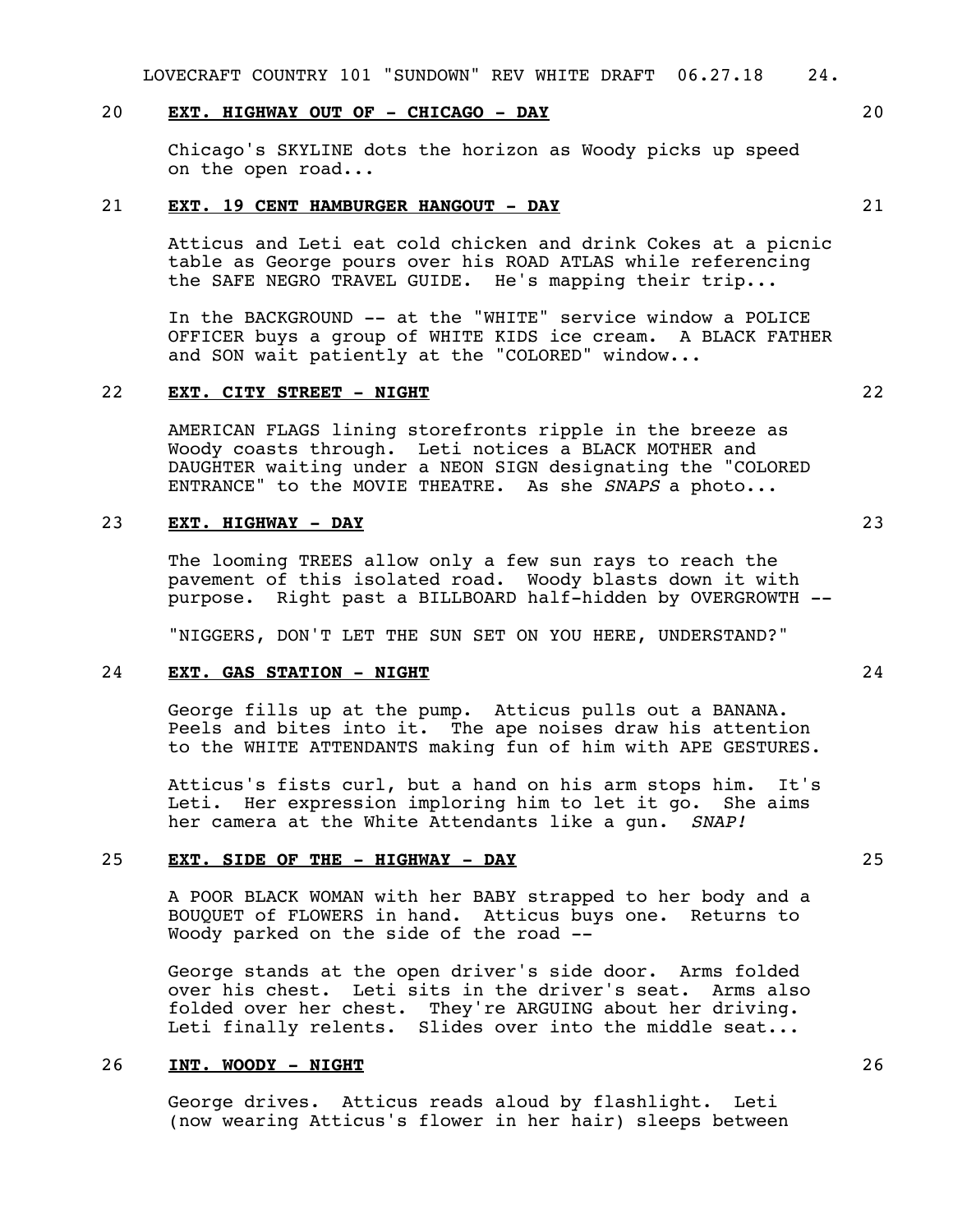LOVECRAFT COUNTRY EP 101 "SUNDOWN" BLUE REVISED 07.19.18 25.

them. She tips over onto Atticus's shoulder. Just an accident. But Atticus notices. George too. He throws his nephew an amused look. Which Atticus ignores...

# 27 **EXT. BUS STOP - DAY** 27

Morning light illuminates a SMILING WHITE FAMILY looming over a long line of BLACK WORKERS waiting to catch the bus. The billboard tagline exclaims -- "WORLD'S HIGHEST STANDARD OF LIVING. THERE'S NO WAY LIKE THE AMERICAN WAY...'

As Woody rolls past the exhausted black faces...

# 28 **EXT. SIDE OF THE - ROAD - DAY** 28

Leti sits on Woody's hood. Flips a SWITCHBLADE open and closed in rapid succession. George leans against Woody consulting his NOTES and a MAP. Atticus does a "quick wash" a little into the woods, the ODD-SHAPED BIRTHMARK on his left shoulder blade exposed.

> GEORGE There's a diner called Lydia's I got a tip on near here. Won't take us too far off course to have lunch there. What do you say to a detour?

> > **ATTICUS**

Where is it?

GEORGE (pointing it out:) In Utica.

**ATTICUS** 

You know what that area would be populated by on Diana's Atlas? A bunch of trolls who pick their teeth with unwary motorists.

GEORGE Funny. I need to add some entries

to the guide. I'm on deadline.

LETI Aren't you the publisher?

GEORGE Exactly. Which is why I know how much of a hardass I can be.

Leti slams the trunk. Moves to climb into Woody --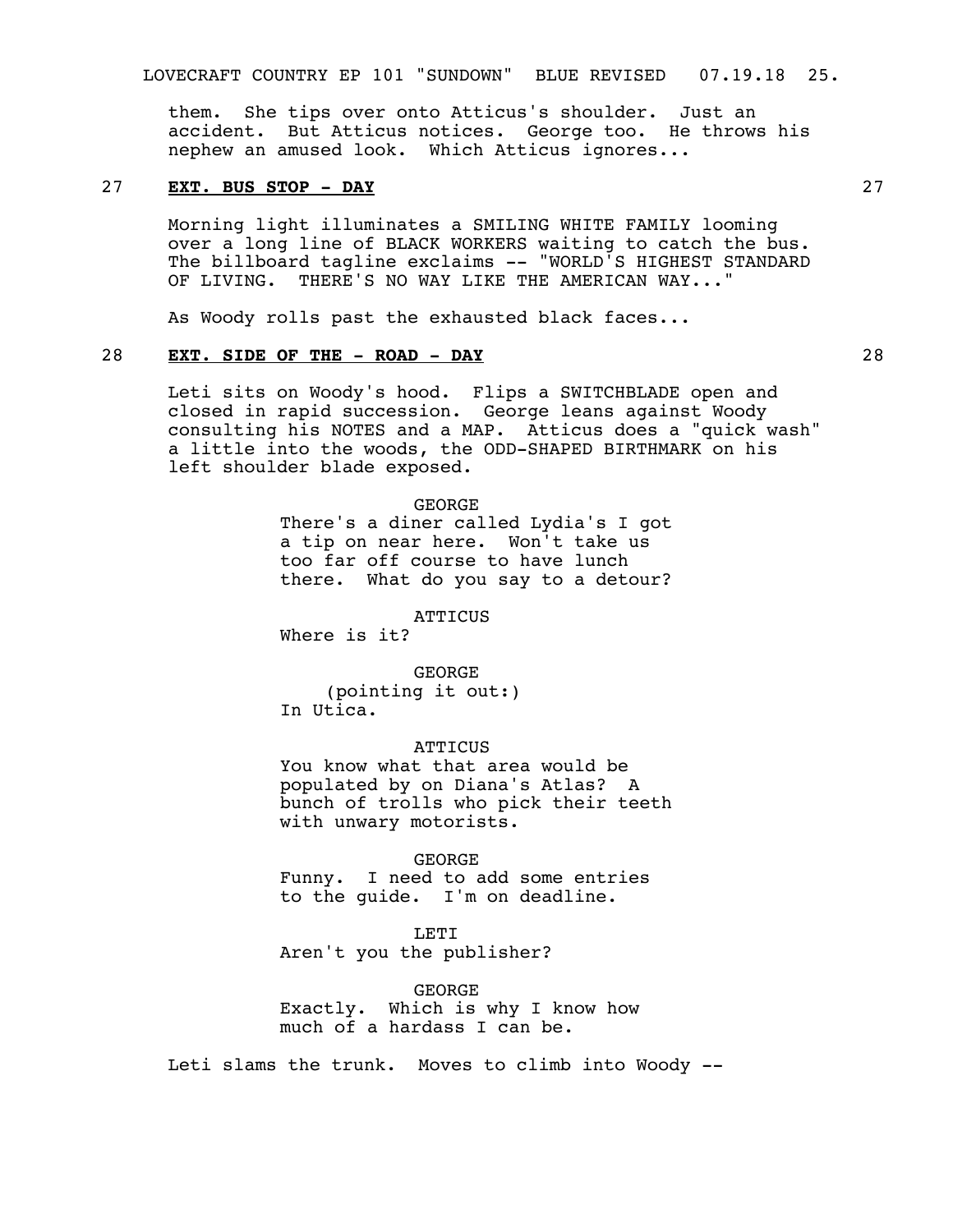**LETT** Well not that either of you asked my opinion but I could use a hot meal.

GEORGE You heard the girl.

LETT<sub>1</sub> And since this "girl" is not allowed to drive, I'm picking the radio station.

*B.B. KING'S "YOU UPSET ME, BABY"* drags us to.*..*

## 29 **INT. WOODY - DAY** 29

...where Atticus drives. George navigates with a MAP. And Leti reaches over the seat from the back to TURN UP THE VOLUME. George reaches to turn it back down...

# GEORGE Turn off the highway up here.

...but Leti SLAPS his hand away. SINGING and DANCING along with B.B. -- *"You upsets me, baby. Yesssss, you upsets me..."*

Leti's seducing George with her enthusiasm. Soon she's got him PANTOMIMING B.B.'s guitar. Atticus can't help the smile that comes over him. But it FADES as he clocks the

# FIRE STATION

they're nearing. A BULKY FIREMAN in SUSPENDERS sits on a bucket outside it. Everything about him screams TROUBLE.

Suspenders stands. Eyes narrowing on the Packard as it rolls past. He does a SLOW BURN on seeing the black faces inside. Atticus watches him in the side mirror. Until he's out of sight, but definitely not out of mind...

## 30 **EXT. SIMMONSVILLE - DAY** 30

Woody coasts past empty SIDEWALKS and STOREFRONTS --

GEORGE We're looking for a red brick building. Should be on the lefthand side on the far end of town.

Atticus's eyes keep drifting to the rear view mirror. The street behind them remains EMPTY. Leti senses his tension --

> LETT<sub>1</sub> What's the matter?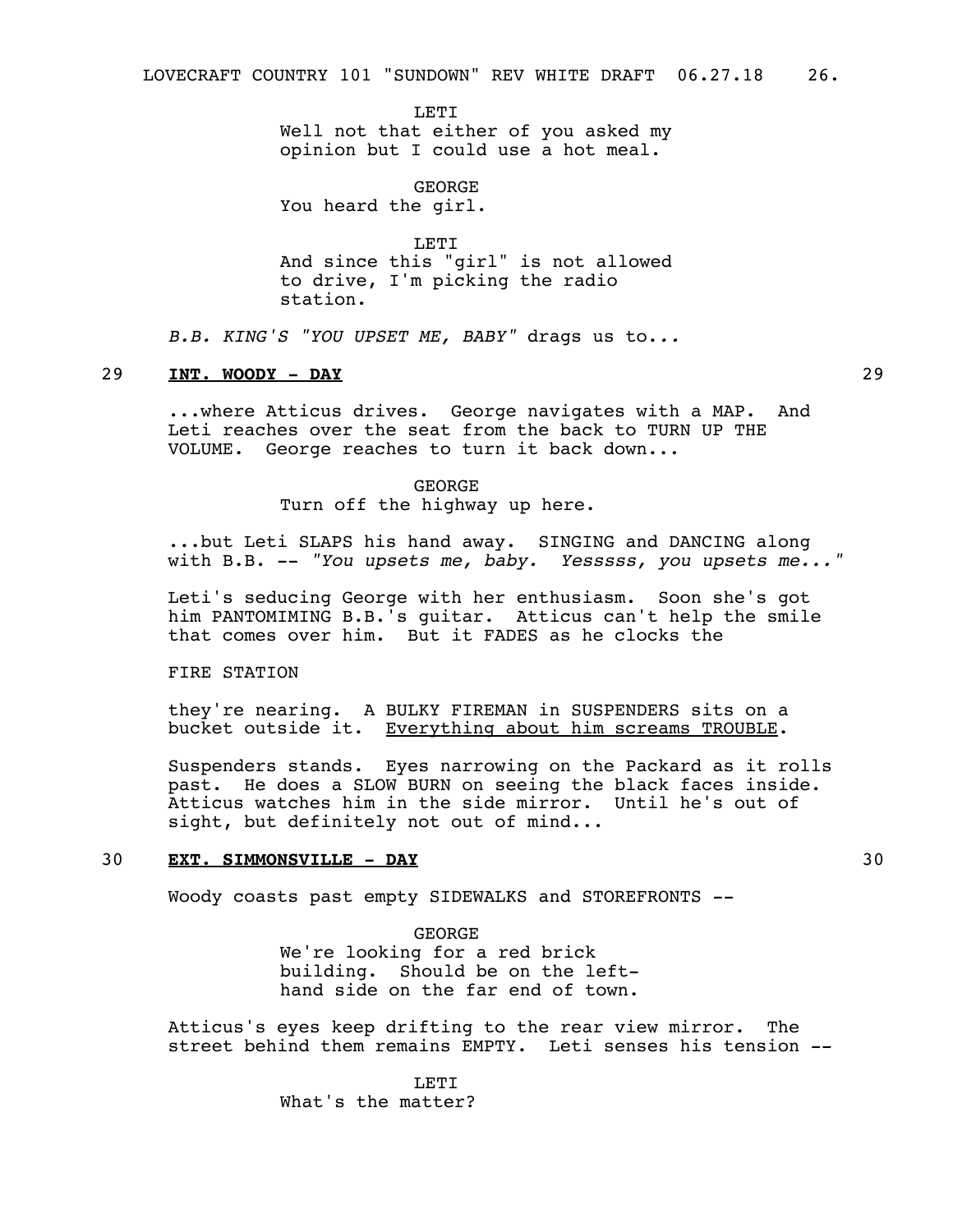LOVECRAFT COUNTRY EP 101 "SUNDOWN" BLUE REVISED 07.19.18 27.

Before Atticus can answer --

## GEORGE

That must be it.

He points to a WHITEWASHED brick building up ahead. "SIMMONSVILLE DINETTE" in lettering across the windows.

> **ATTICUS** Didn't you say it was called Lydia's?

> GEORGE It's in the right place. Don't judge a book by its cover.

**ATTICUS** A book can't refuse you service.

LETT<sub>1</sub>

Or spit in your water glass.

# 31 **INT. SIMMONSVILLE DINETTE - DAY** 31

PEE WEE KING'S "SLOW POKE" warbles from a RADIO. Just a COUNTER BOY and one customer at the counter in a PORKPIE HAT slopping up the gravy on his plate with a biscuit.

The bell over the door JINGLES as Our Heroes enter. Counter Boy's eyes go wide as if they were Green Martians teleported from Barsoom. Porkpie's eyes turn to slits.

> GEORGE Good afternoon. We were just driving by and thought we'd stop in to have some lunch --

Porkpie SLAMS his fist on the counter. Storms past them out the door. Counter Boy just gapes. A beat, then --

> GEORGE (CONT'D) I suppose we'll just seat ourselves.

The Counter Boy brings MENUS over as they take a booth.

GEORGE (CONT'D) Thank you. What's good here?

The Counter Boy tries to STAMMER out an answer. Can't.

**ATTICUS** 

Why don't we just start with coffees?

He nods and quickly retreats. They watch as he fumbles with the coffee pot, nearly dropping it when the phone RINGS.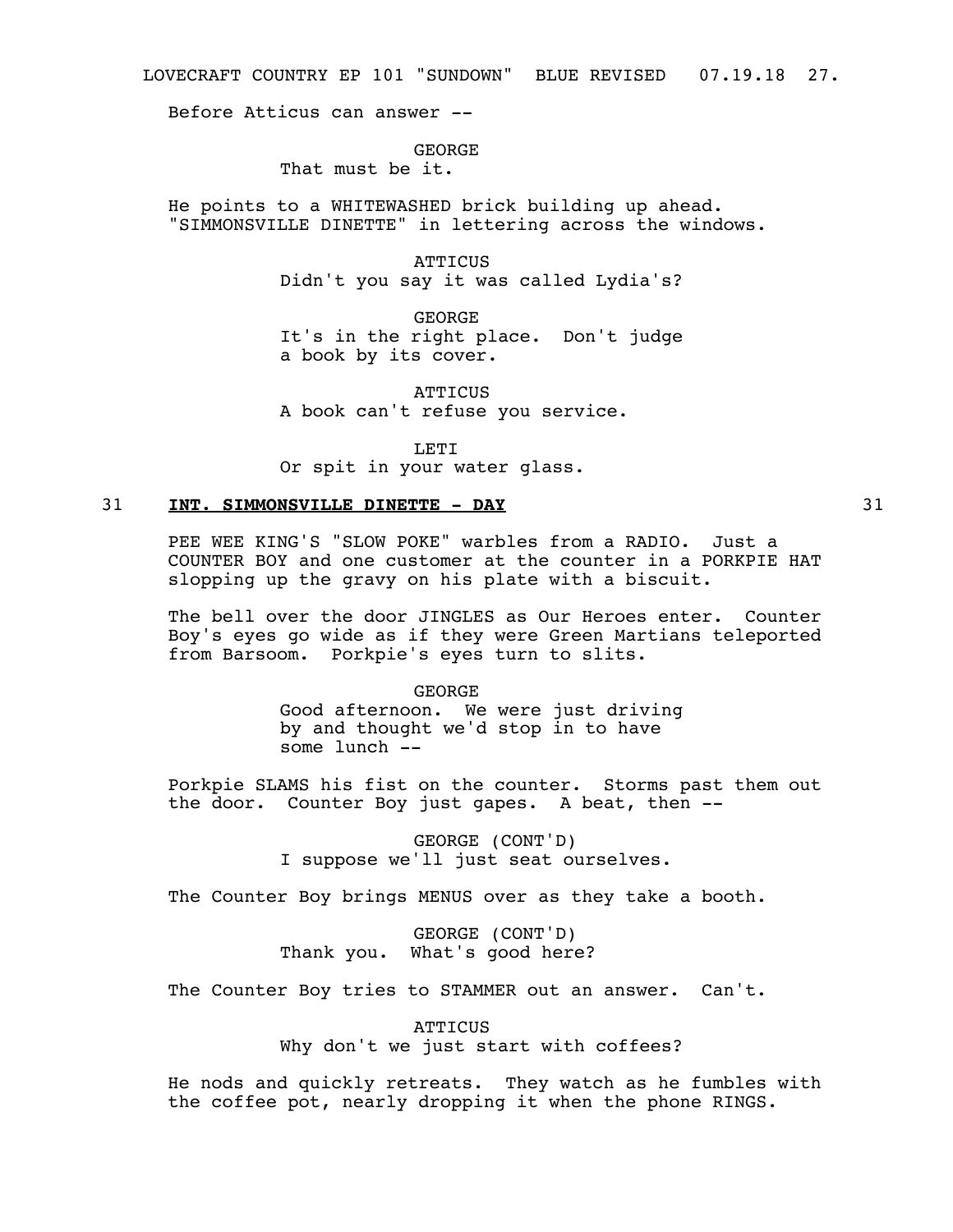As Counter Boy disappears to answer it --

LETT. Doesn't look like the Simmonsville Dinette is making the guide.

GEORGE Yeah, okay, but we're here now.

# **ATTICUS**

Doesn't mean we have to stay. We get back in the car we're only what? Two? Three hours from Marvin's --

George SNAPS --

GEORGE

We're here. And we have every right to be. We're citizens. You're a veteran, for God's sake. Our money spends as good as anyone else's.

Atticus and Leti go quiet. Feeling for George. The weight of Jim Crow can't always be carried with grace. Leti rises...

> LETI I'm going to visit the ladies room.

...and disappears down the back hallway. Atticus and George peruse their menus in silence for a long moment, then --

### **ATTICUS**

Those biscuits and gravy smelled pretty damn good. I think that's what  $I'$ ll order...

He looks around the EMPTY diner. Can't quite put his finger on it, but something just feels...OFF.

> ATTICUS (CONT'D) ..if the waiter ever comes back.

## 32 **INT. BACK HALLWAY - SIMMONSVILLE DINETTE - DAY** 32

Leti exits the bathroom, pausing when she spies through the CRACKED KITCHEN DOOR -- an antsy COOK stands by as the Counter Boy listens with dread to the other end of the phone --

> COUNTER BOY I know. Yeah. Okay.

He hangs up. Looks to the Cook, his heart in his throat --

COUNTER BOY (CONT'D) They're coming for 'em.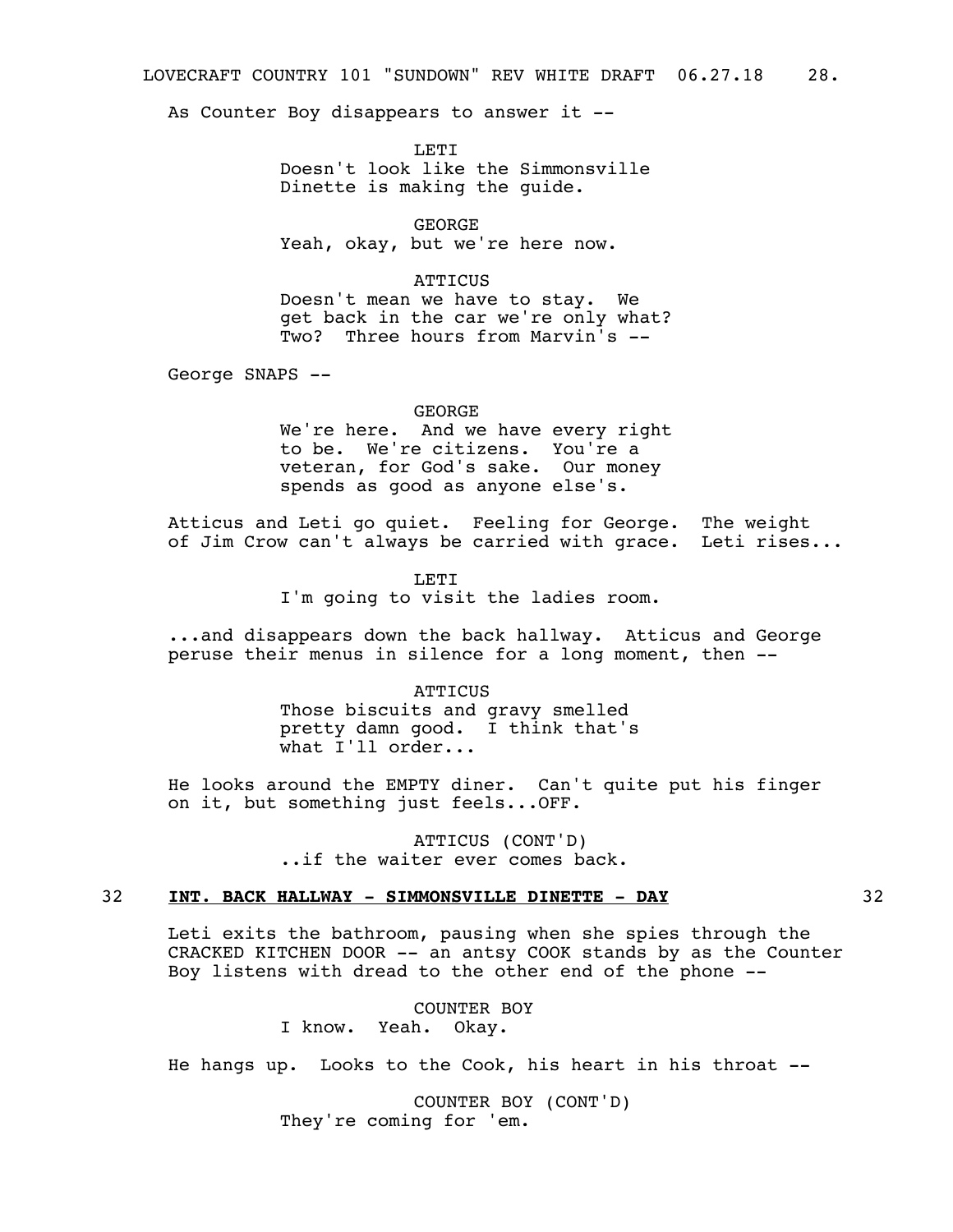Leti REACTS. Trouble is coming their way. The Counter Boy and Cook move to get out of dodge. Coming Leti's way. As she ducks back into the bathroom...

## 33 **INT. SIMMONSVILLE DINETTE - DAY** 33

Atticus looks towards the back hallway. Leti's been gone too long now too. His spider sense really starts to TINGLE as he gets up, and --

*SQUEECH!* He's stepped on a piece of loose linoleum. He notices -- the floor in the entire diner is new!

**ATTICUS** 

Uncle George...

GEORGE

Yeah.

Atticus looks to the ceiling. Bright new wood.

**ATTICUS** Remind me why the white house is white?

GEORGE War of 1812. British soldiers put the executive mansion to torch. Then later when the slaves rebuilt it, they had to paint the walls to cover up...

Atticus touches the brick wall behind their booth -- it's covered in the same WHITEWASH as outside.

**ATTICUS** 

...the burn marks.

And just as he says that -- a FIRE TRUCK SIREN rises in the distance. Trouble is coming their way. Atticus's ANXIETY rockets as Leti sprints from the back...

**LETT** 

We need to get the fuck out of here --

...and doesn't slow down, blasting out the door as Atticus helps George out of the booth --

## 34 **EXT. SIMMONSVILLE DINETTE - DAY** 34

Leti's already climbing into the driver seat and starting Woody up as Atticus and George burst from the diner --

> GEORGE Let me drive --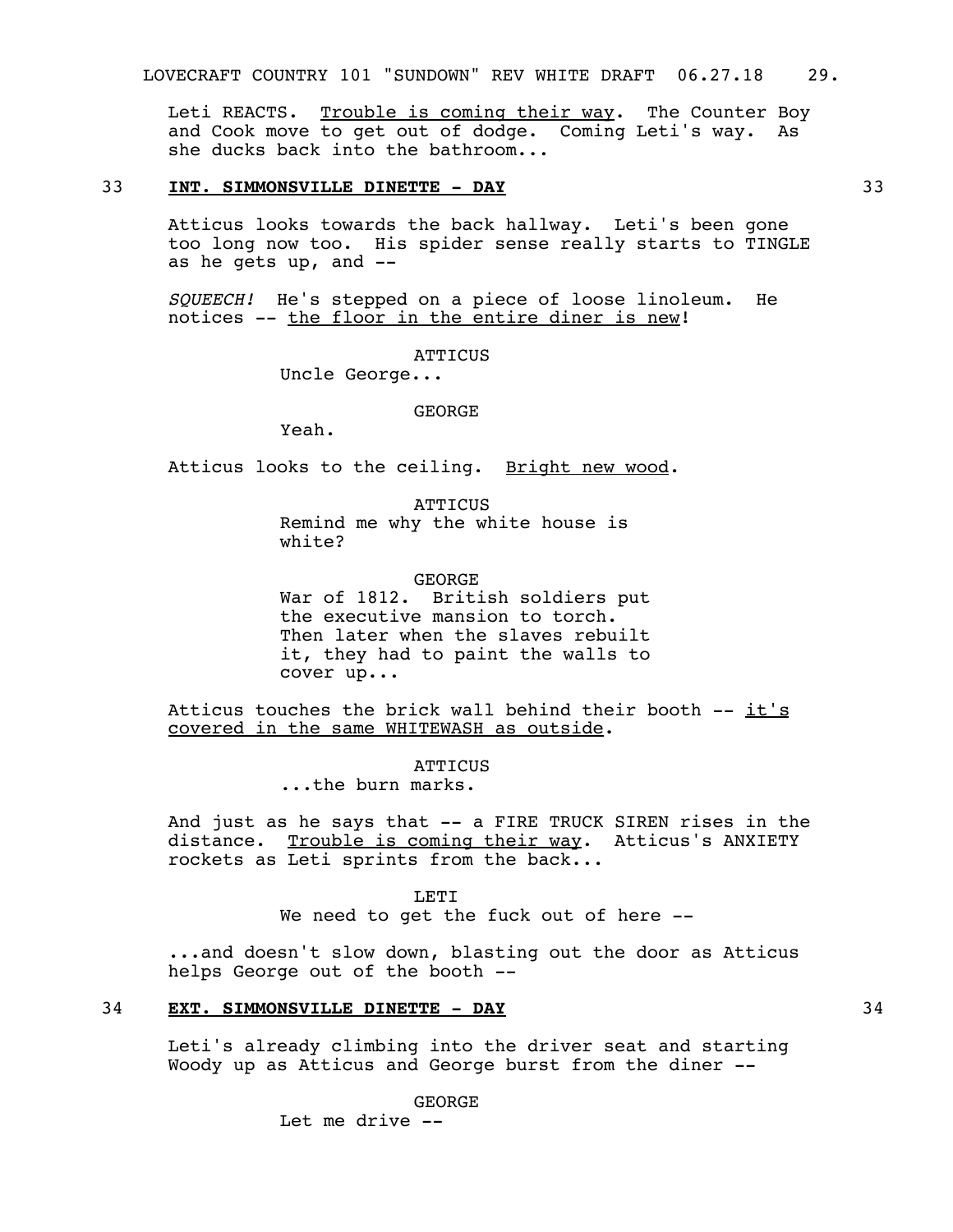A FIRE TRUCK and PICK UP are coming their way. Suspenders drives the Fire Truck. Porkpie & THREE FIREMEN hang off the Pick Up. Menace and grimace in their expressions. Atticus shoves his Uncle towards the passenger side --

## **ATTICUS**

Just get in --

# 35 **EXT. COUNTRY ROAD - DAY** 35

Leti blasts down the road, George next to her, then Atticus. Out the rear window -- the Pick Up is coming fast! Porkpie leans off the side. A RIFLE in his grip -- *BANG!*

Atticus flips into the back. Pulls his father's COLT out of his duffel. Pops the back window open -- *BANG!* 

It's MAYHEM as he TRADES FIRE with the Fire Truck, ADRENALINE racing, everyone TALKING OVER each other --

> GEORGE Don't kill anyone just get them off our backs.

ATTICUS I'm trying --

GEORGE Go faster --

LETI

I'm going as fast as I can --

*BANG! BANG! BANG!* 

**ATTICUS** We've got to get off this road.

George grabs his MAPS. Leti SWERVES to avoid bullets --

GEORGE Damnit girl, keep her steady.

**LETT** 

We're being shot at --

*BANG! BANG! BANG!* She SWERVES again --

GEORGE There's a turn off coming up. You see it?

LETI

On the left?

GEORGE

Right.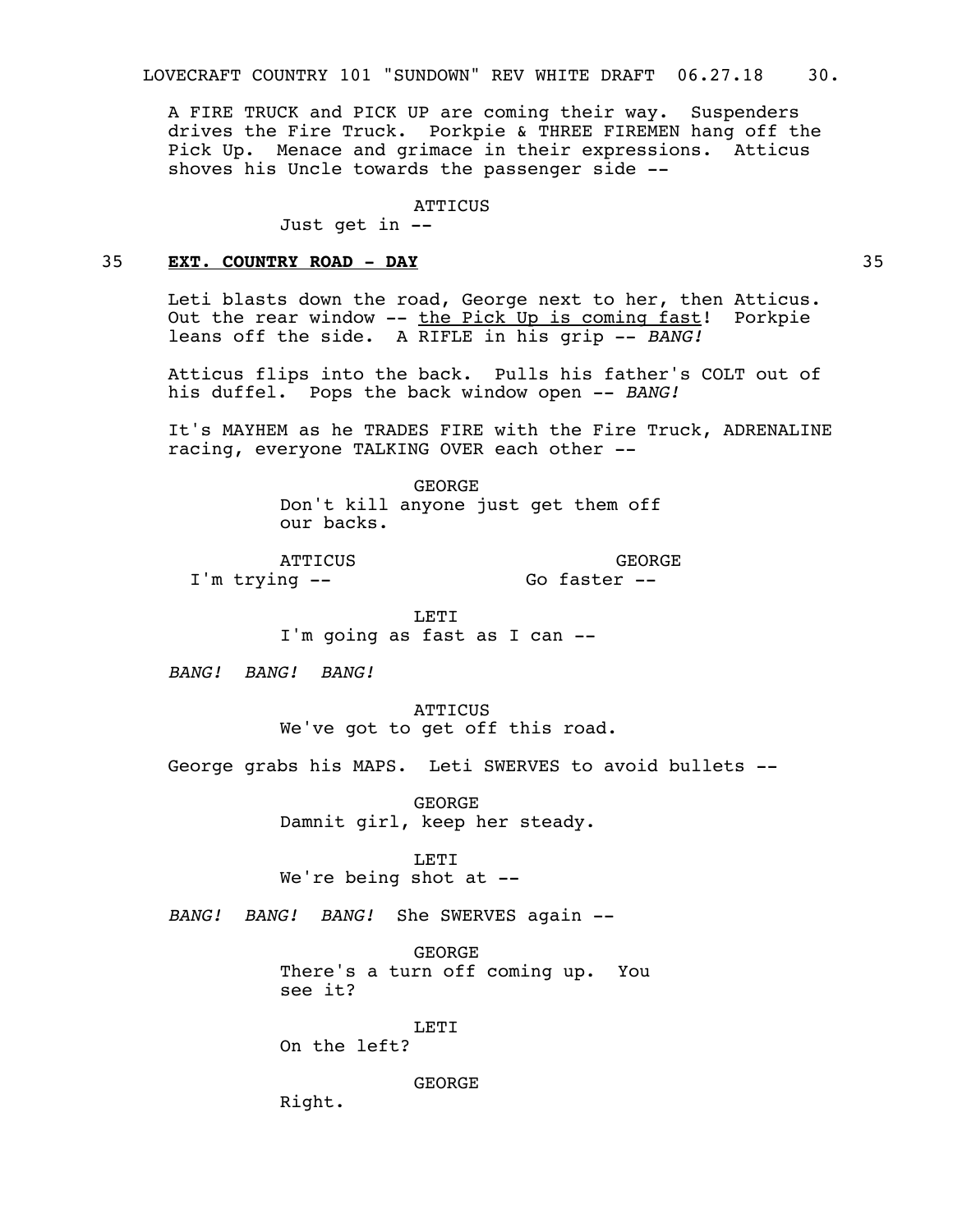LOVECRAFT COUNTRY 101 "SUNDOWN" REV WHITE DRAFT 06.27.18 31. **LETI** Are you agreeing with me, or -- GEORGE It's on the right. *BANG!* The Colt clicks EMPTY. Atticus RELOADS -- **ATTICUS** They're gaining on us. GEORGE Slow down or we'll I'm not going to miss it - miss it  $--$ LETI *BANG! BANG! BANG!* The turn's coming up fast -- GEORGE Woody'll spin out -- LETI Shut up and let me drive -- GEORGE Goddamn it girl, you're going to crash us -- LETI My name's not girl. It's Letitia fucking Lewis... Leti cuts a hard right, FISHTAILING onto... 36 **EXT. ANOTHER COUNTRY ROAD - DAY** 36

...without letting up on the gas. Navigating Woody like a Formula 1 racer. The Pick Up has to slow to make the turn. Leti's created just a bit of distance between them. They're out of shooting range.

But there's little time to celebrate as Atticus sees a

BLUR OF SILVER

out the corner of his eye. The BENTLEY. On a parallel road that's merging with theirs up ahead --

ATTICUS

Leti...

LETI

I see it.

Woody bears down on the point where the two roads meet. The Bentley neck and neck with it. A DRAG RACE.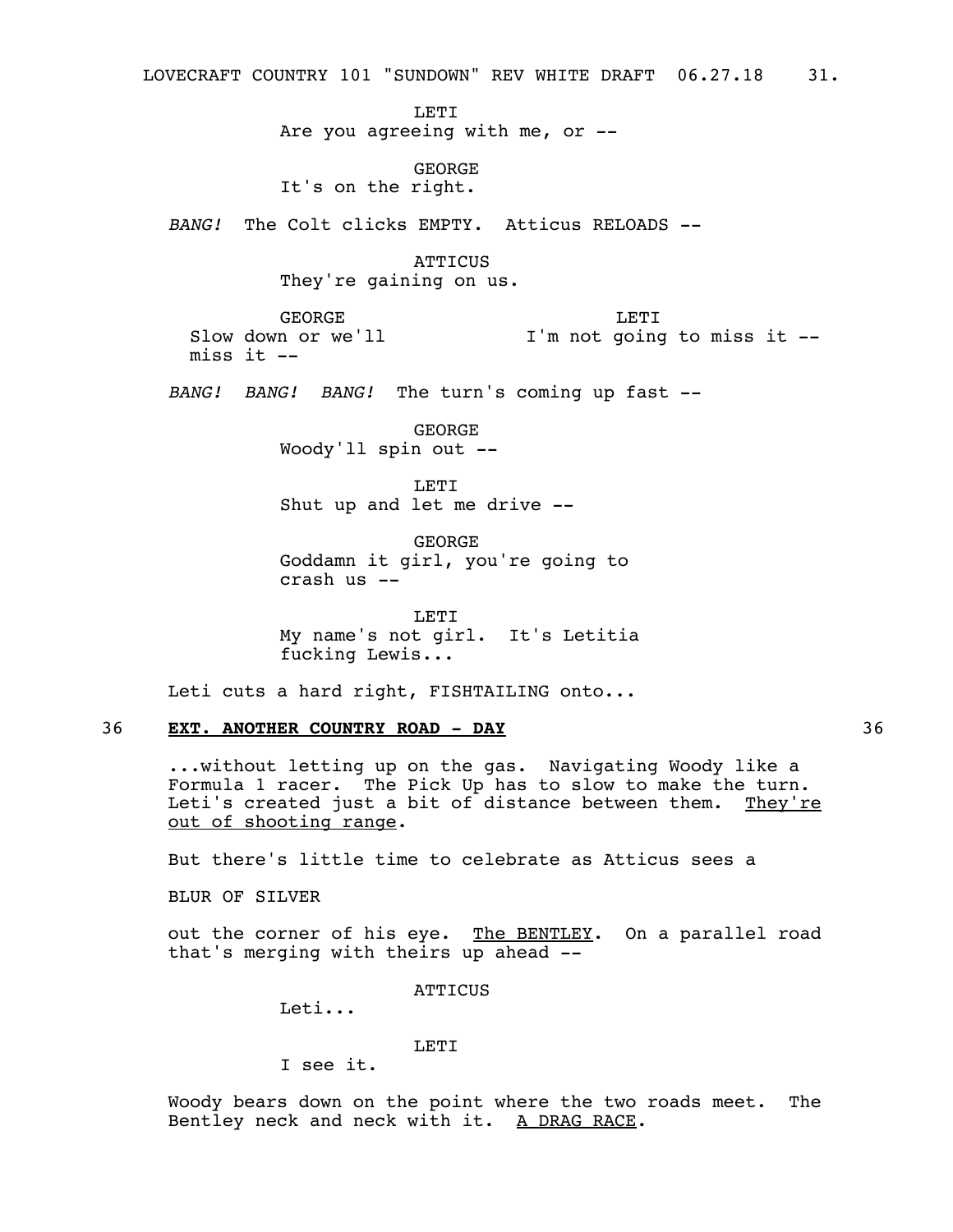LOVECRAFT COUNTRY EP 101 "SUNDOWN" BLUE REVISED 07.19.18 32.

Our Heroes can only watch as the distance closes. Hearts in their throats. George folds under the pressure --

GEORGE

Let up.

LETI I let up, that truck's back in shooting range.

The Bentley gets closer. And CLOSER. Atticus folds now too --

**ATTICUS** 

Leti...

She still doesn't let up.

ATTICUS (CONT'D)

Leti.

And just when it looks like a crash is inevitable --

The Bentley lets up. Cuts in behind Woody. Cutting off the Pick Up. And just as it's about to smash into the silver car -- it juts sideways as if by some external FORCE!

The Pick Up TUMBLES off the road. Firemen FLY as it flips end over end in a cloud of DUST.

Atticus REACTS. What he's just seen is impossible. The Bentley should have been crushed on impact.

Leti doesn't slow down to see the aftermath. But the Bentley skids to a halt sideways. The driver's door pops open. And out climbs a

WHITE WOMAN IN AN IMPECCABLY TAILORED MEN'S SUIT (MID 20's)

who we'll come to know as CHRISTINA BRAITHWHITE. An exotic and electric presence. She sends Atticus a devilish grin before she's engulfed by the DUST CLOUD from the crash...

## 37 **INT. MARVIN'S HOUSE - NIGHT** 37

MARVIN BAPTISTE (EARLY 30'S) holds the door open for Our Heroes as they enter his cozy home --

> MARVIN Let me get those for you.

Leti lets him take her BAGS. Still in the wake of what happened on the road. Atticus and George too. Marvin notices they're all uncharacteristically quiet --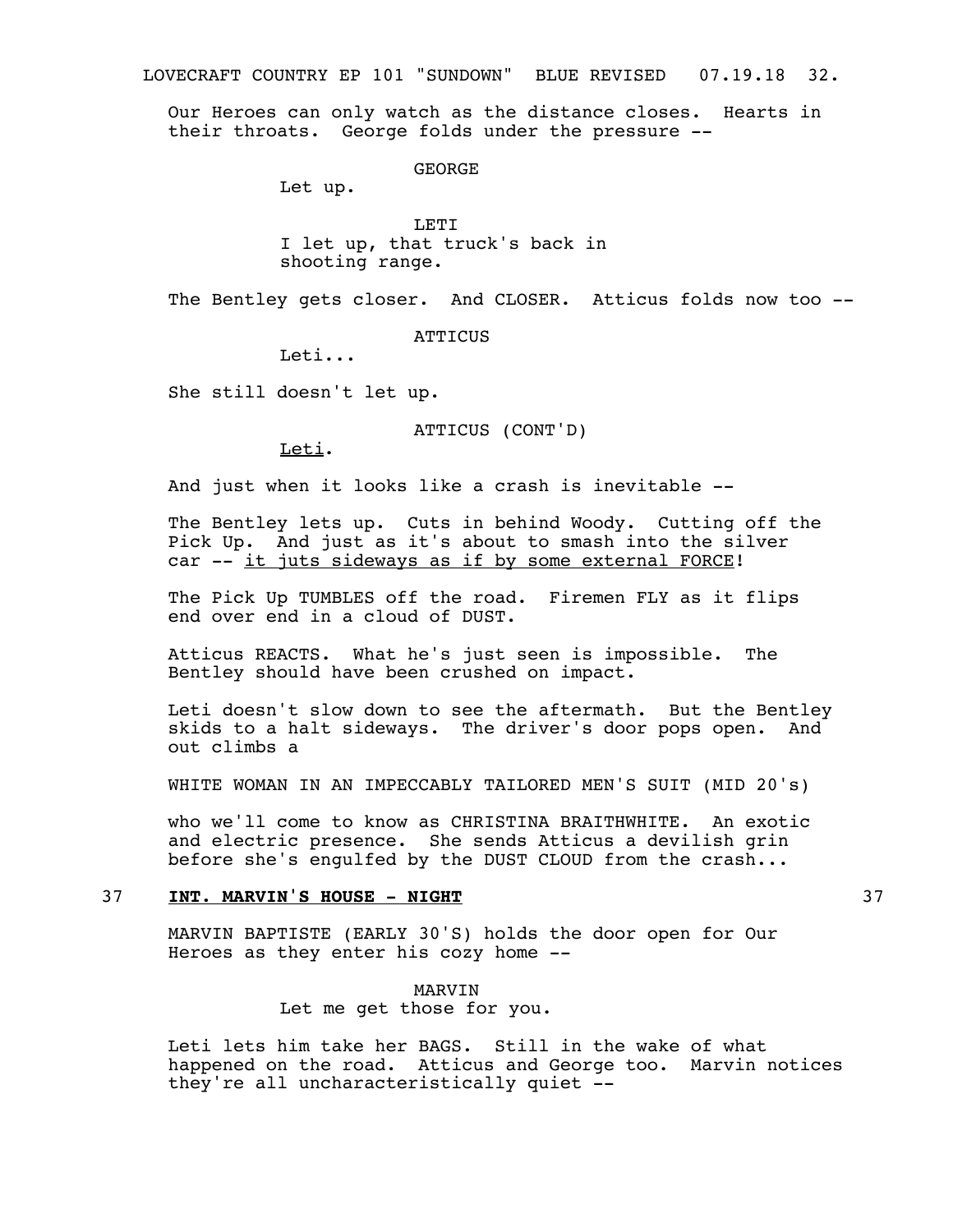MARVIN (CONT'D) How's the trip been so far?

Our Heroes look at each other. *What is there to say?* The absurdity of it all has them bursting out LAUGHING. Dispelling their nervous energy. They continue LAUGHING...

## 38 **INT. KITCHEN - MARVIN'S HOUSE - NIGHT** 38

...like it's going out of style as they break bread --

LETI The way those white boys went flying...

**ATTICUS** 

It was surreal.

GEORGE Reminded me of a scene out of a Bradbury novel.

Marvin shakes his head in disbelief. It's a wild story --

MARVIN Wait, what was it actually that caused the crash?

Atticus darts a look to the others. An unspoken agreement...

**ATTICUS** Your sister's precision driving. They couldn't keep up.

..the Bentley and White lady will stay between them. George cosigns by admitting --

> GEORGE She did save the day.

LETT<sub>1</sub> Wait a minute, did I hear that right? Say that again. Who saved your asses?

George eats crow with good humor --

GEORGE Letitia fuckin' Lewis did.

More LAUGHTER. Atticus hates to spoil the moment, but --

ATTICUS It's getting late. Marvin, why don't you tell us what you've discovered about our next stop.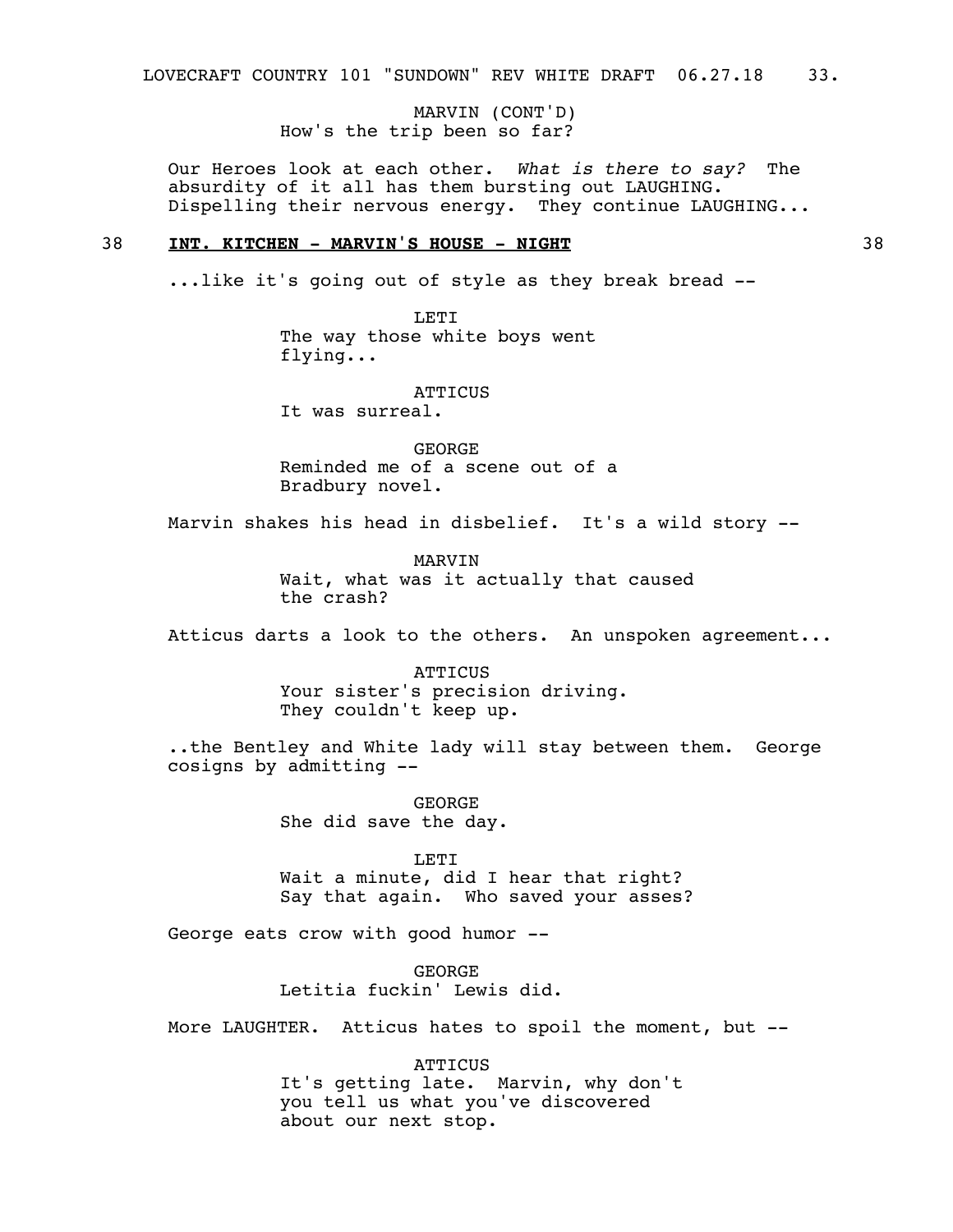Marvin grabs a box of FILES off the counter --

MARVIN I'd heard a few tales about Devon County before, but once I started really digging in, it just kept getting stranger and stranger.

Atticus, George, and Leti clear the table as Marvin continues --

MARVIN (CONT'D) You see the county seat, Bideford, was named after a town in England where they had one of the last witch trails. They hung a woman for fornicating with the devil who appeared to her as a Negro man.

## GEORGE

You're saying Bideford was founded by witches?

## MARVIN

The witch hunters. They've been inbred, insular, and clinging to the past tooth and nail ever since.

**ATTICUS** So I'm guessing they don't like Negroes.

Marvin opens a File. Spreads out CLIPPINGS --

MARVIN

They don't like outsiders period. I found more than a few stories in our morgue about travelers getting attacked in the surrounding woods.

LETI

By what?

# MARVIN

Grizzlies. Wolves. Who knows? There's been lots of missing persons reports too. Some of which might have to do with the county sheriff.

Marvin hands a THICK FILE to Atticus. He flips through it --

**ATTICUS** Eustice Hunt. Ex-Marine. This is his NAACP complaint file.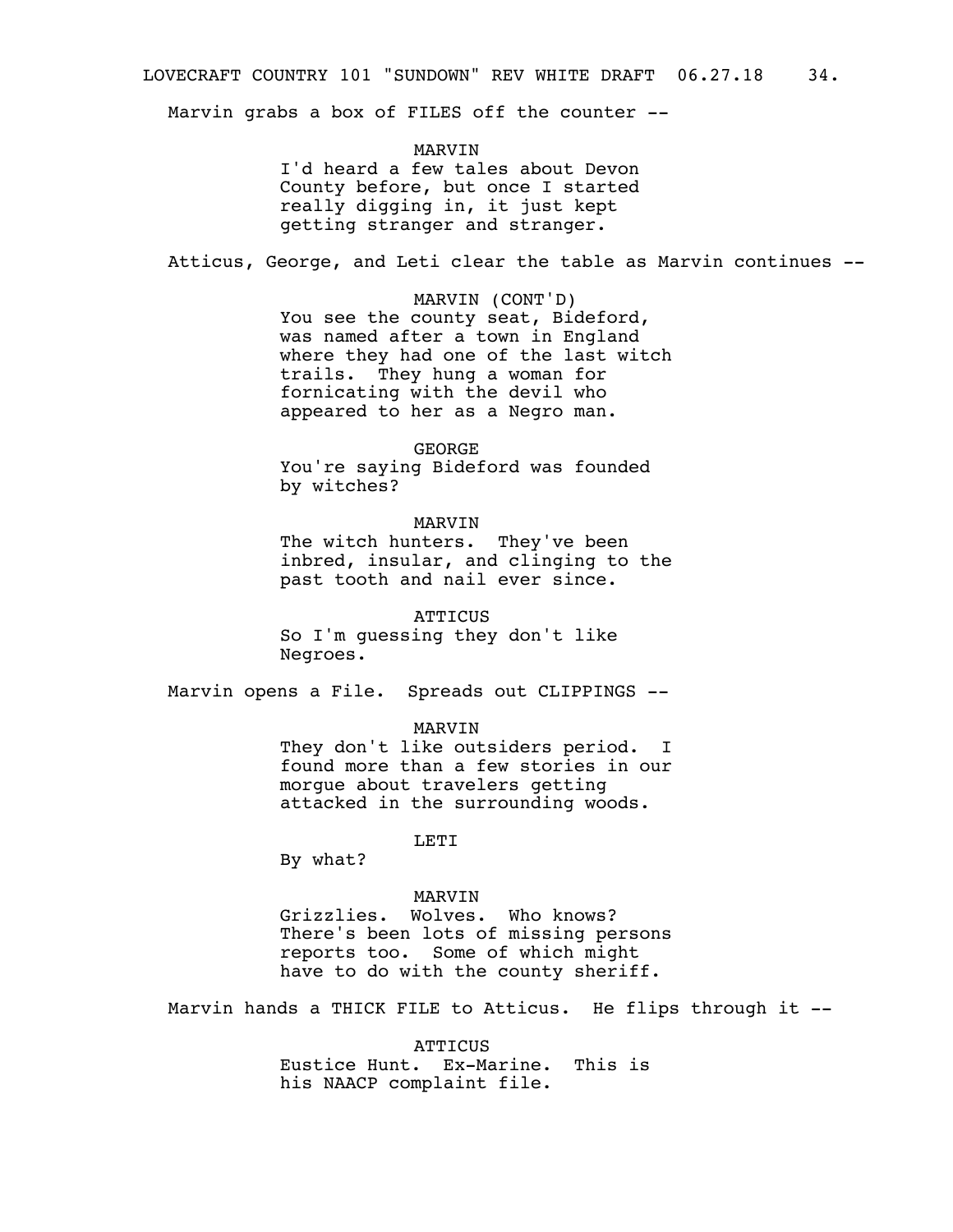MARVIN It's only a 3rd of it. Between the wild animals and this guy? I'm not sure which one I'd rather run into.

That sinks in. Things just got a lot more dangerous.

**ATTICUS** 

What about Ardham? What did you dig up on that front?

MARVIN It was settled around the same time as Bideford. Local histories don't say by who, or who lives there now. I couldn't even find any clippings on it at all.

Marvin lays a MAP out on the table --

MARVIN (CONT'D) I tried calling the county registry of deeds to get property records. No one answered. But from what I could pull together, it should be somewhere around here... (pointing on map:) But I don't know what roads to take to get there, or if there even are any.

Atticus studies the map. Mind churning. He can feel everyone's eyes on him --

> GEORGE What do you want to do?

It seems like Atticus is going to give up the search, then **--** 

**ATTICUS** We need to go to the registry. Maps of the property lines will clearly delineate a route into Ardham...

# 39 **INT. BEDROOM - MARVIN'S HOUSE - NIGHT** 39

CLOSE ON the pages of *THE INTERPLANETARY ADVENTURES OF ORITHYIA BLUE* ISSUE #1 -- Orithyia is in a heated battle with a ROBOTIC COMPUTER with SEVEN ARMS.

> DIANA (ON PHONE) This is just the first issue, but the plan is she'll be called to repair faulty telescopes or malfunctioning (MORE)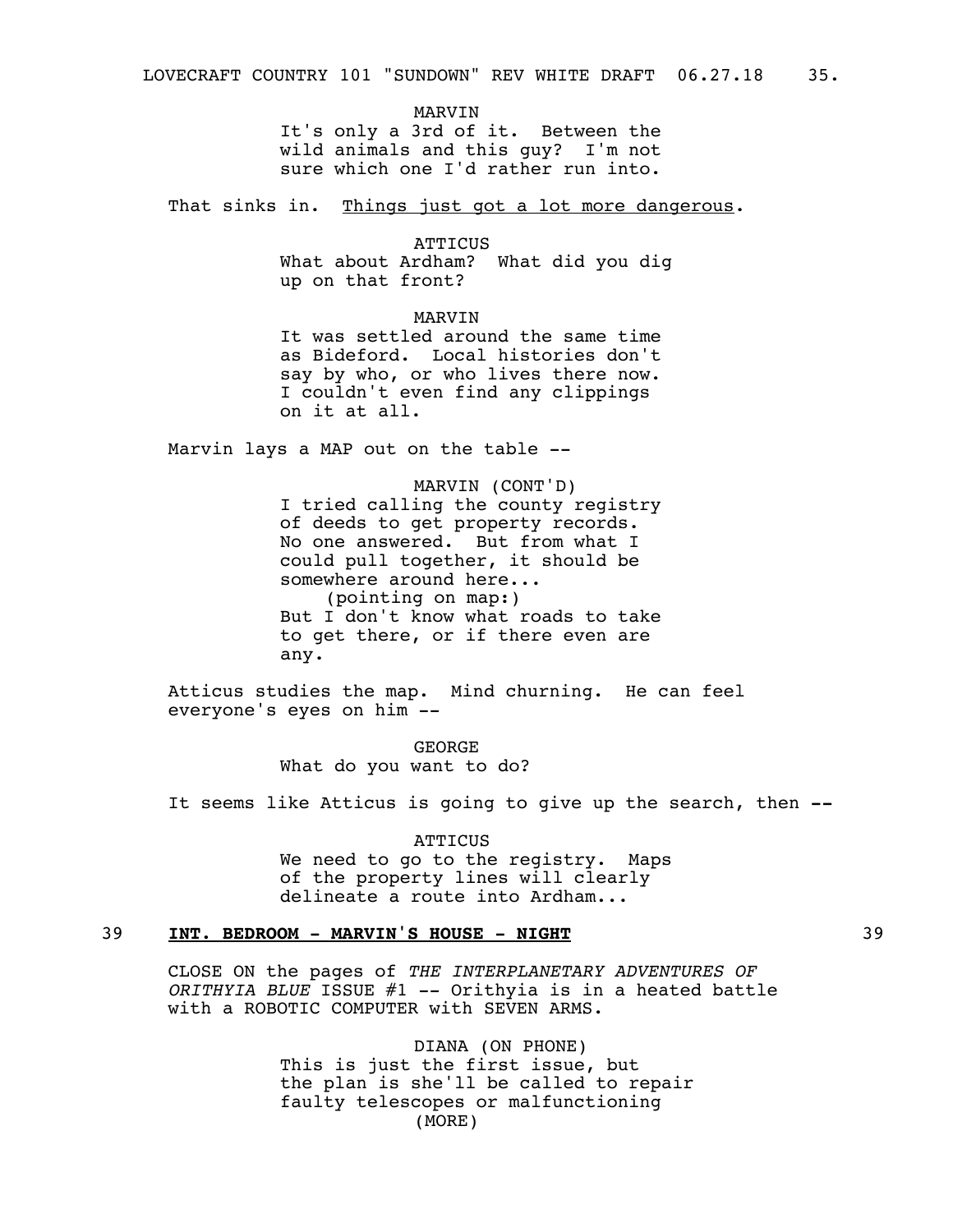DIANA (ON PHONE) (CONT'D) computers on different planets and inevitably find bigger danger...

George sits on the bed. Phone to ear. Travel Comic in lap. Half-listening to his daughter. His mind elsewhere.

> DIANA (ON PHONE) (CONT'D) Like unrest between the fire and shadow tribes of Mercury, or the cousin of the Loch Ness monster rampaging across Saturn's moons...

She sounds just like Atticus describing the Barsoom series to Maybelle earlier. Pure unencumbered glee --

> DIANA (ON PHONE) (CONT'D) And guess what? She zips from planet to planet in her trusted Buick Spacewagon named Stoney.

An expectant pause on the line. George doesn't notice, until --

DIANA (ON PHONE) (CONT'D) Pop, you there?

GEORGE Yeah, I'm here. That all sounds great. But I should go, I don't want to run up Mister Baptiste's bill. Put your mother back on.

# 40 **INT. APARTMENT ABOVE SAFE NEGRO TRAVEL - NIGHT** 40

Hippolyta has her eye to her Telescope at the window as Diana hands her the phone --

> HIPPOLYTA I was just heading up to the roof. It's such a clear night, I might be able to finally see Orion.

She cradles the phone against her shoulder as she adjusts dials on the Telescope.

> GEORGE (ON PHONE) Okay. I won't keep you. I was just thinking, maybe the next guide trip... what do you say to us going together?

That gets Hippolyta's full attention. She sits back on the edge of the sofa. Her heart seizing...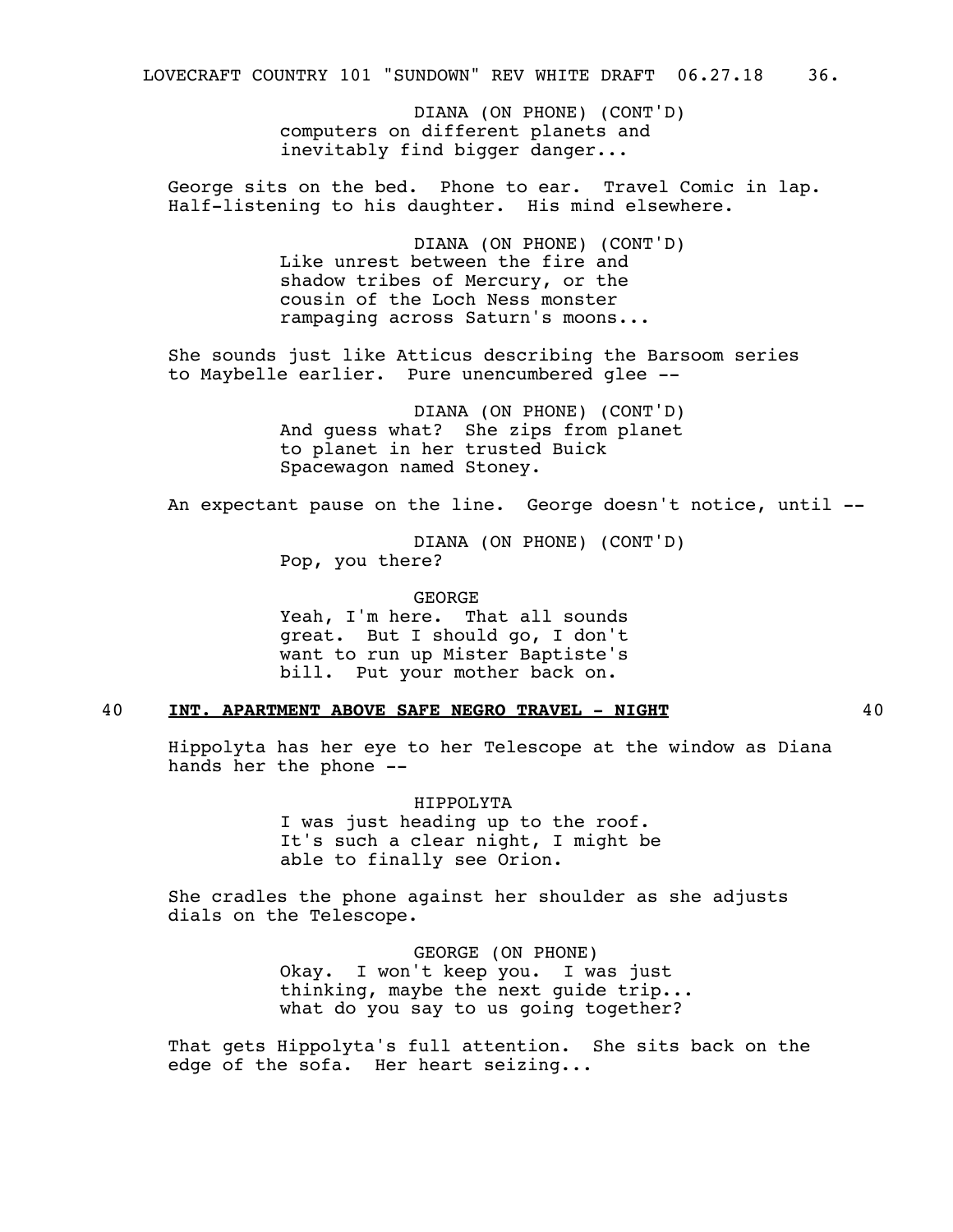LOVECRAFT COUNTRY EP 101 "SUNDOWN" BLUE REVISED 07.19.18 37.

# 41 **INT. BEDROOM - MARVIN'S HOUSE - NIGHT** 41

Silence on the other end of the line. Enough for George to second guess himself. Then, softly --

HIPPOLYTA (ON PHONE)

I'd like that.

George exhales deeply. The EMOTION filling him. Even if they don't say the words "I love you" it's clear the love is there. Even across the telephone lines.

> HIPPOLYTA (ON PHONE) (CONT'D) Goodnight, George Freeman.

> > GEORGE

Goodnight.

He hangs up. Folds Diana's Comic delicately. Places it safely in his WALLET. A special place. So it's always close. He considers for a beat. Then pulls a photo from that same special place. It's a photo of Atticus's mother Dora.

As a pained, wistful smile comes over George, hinting at a SECRET HISTORY between these two...

## 42 **EXT. BACK PORCH - MARVIN'S HOUSE - NIGHT** 42

Atticus sits. Glasses on. A BOOK open in his lap. But he's staring off into nothing. Disturbed by Leti and Marvin's RAISED VOICES leaking through the open screen door --

> MARVIN (O.S.) What'd you do with the money I wired to DC?

LETI (O.S.) I saved it. That's what I used to get the bus to Ruby --

MARVIN (O.S.) Not all of it, you didn't. I'm not stupid, Letitia --

Leti's tired of being chastised. Her voice raises sharply --

LETI  $(0. S.)$ Fine. Okay, I used it to bail some friends out of jail. But it's not what you think --

MARVIN (O.S.) Somehow it never is with you --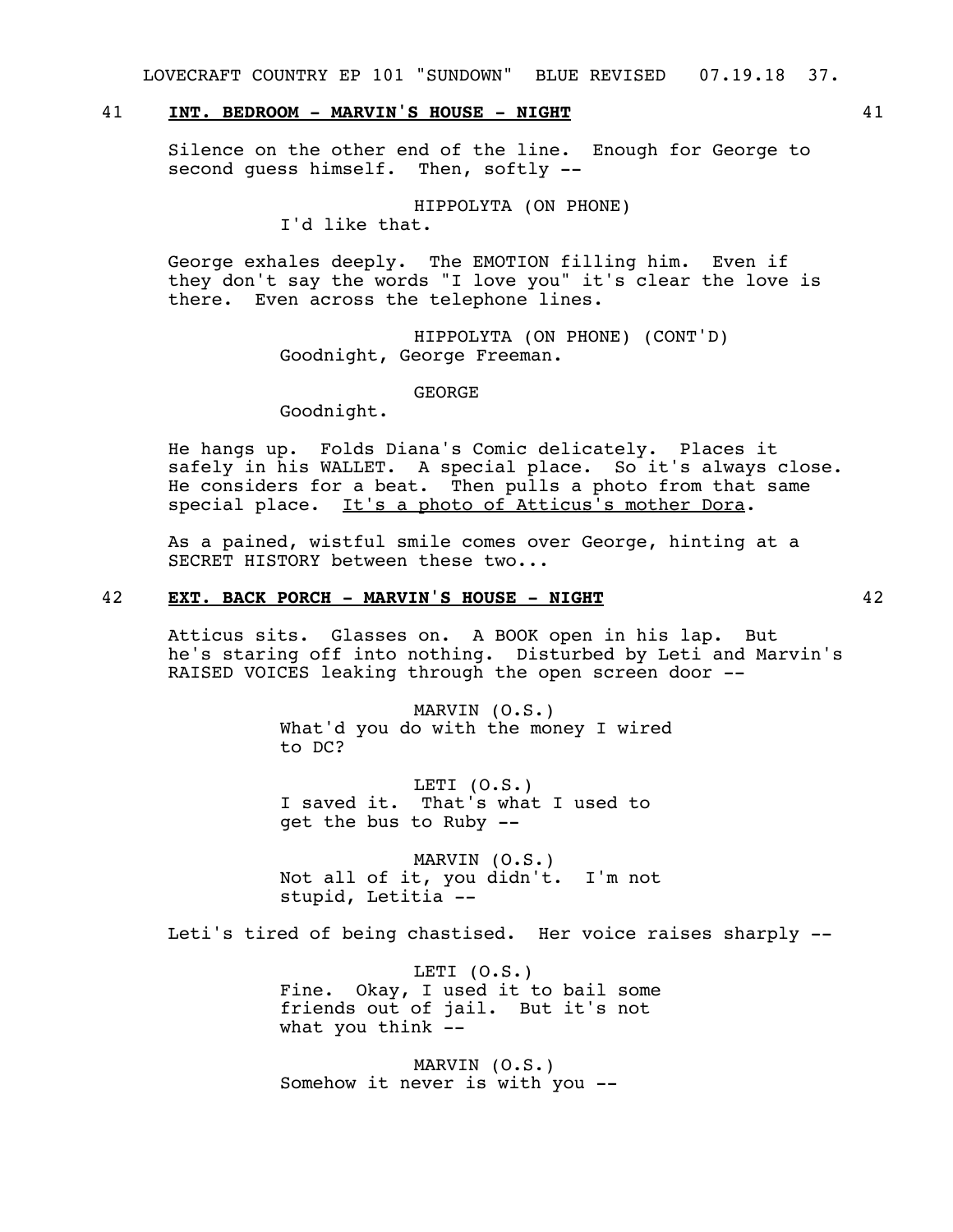LETI (O.S.) We were protesting the school segregation --

MARVIN (O.S.) It doesn't matter what you were doing --

LETI (O.S.) Yes it does. The work I'm apart of now is changing lives --

MARVIN (O.S.) You told me you needed that money to come home for momma's funeral.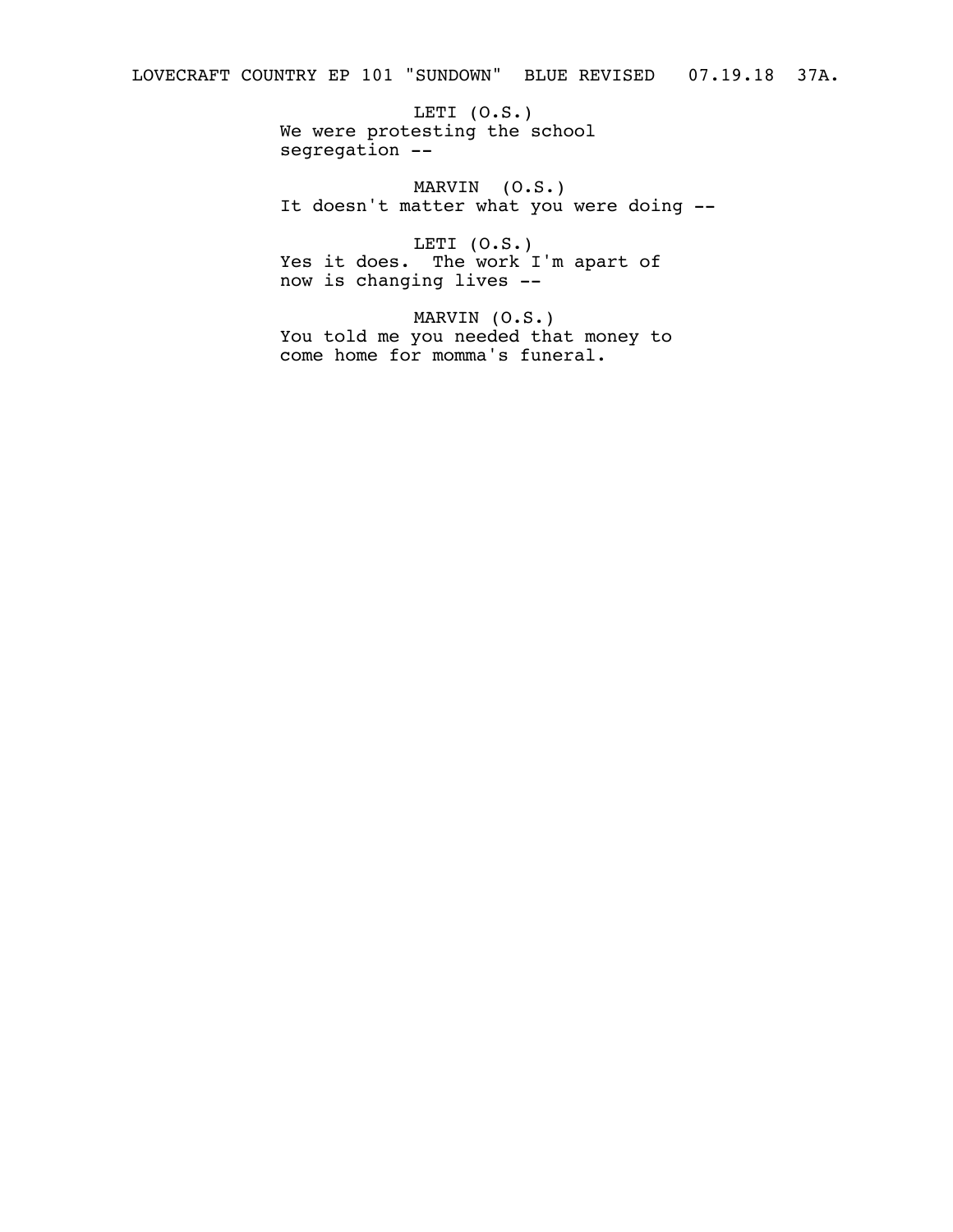LOVECRAFT COUNTRY EP 101 "SUNDOWN" BLUE REVISED 07.19.18 38.

George slips out the screen door. Joins his nephew. Trying not to listen to the family drama that Atticus is clearly affected by.

> MARVIN (O.S.) (CONT'D) How could you miss your own momma's funeral --

LETI (O.S.) I'm sick of you and Ruby acting like she was a goddamn saint --

The ARGUMENT [SEE APPENDIX A] continues in the b.g. as --

GEORGE That's not sounding good.

### ATTICUS

I've heard worse. Been apart of worse. I ever tell you what happened the last time I was home?

## GEORGE

No. Though I did wonder why you'd rather deal with Jim Crow then come back after you finished your service.

Atticus starts slow, but gets more agitated with every word --

## ATTICUS

A reporter wanted to interview me on what it was like to be a Negro soldier. Pop lost it. Said it was bad enough  $I$  was throwing my life away for a country that hates me, and now I was going to inspire others to make the same stupid mistake. I finally decided to give as good as I got for once. You can still see the cracks in the plaster where we slammed into the walls.

Nothing in his nephew's story surprises George --

GEORGE Just because your father didn't agree with the decision, doesn't mean he didn't care.

**ATTICUS** He never wrote me. Not one letter until he needed help --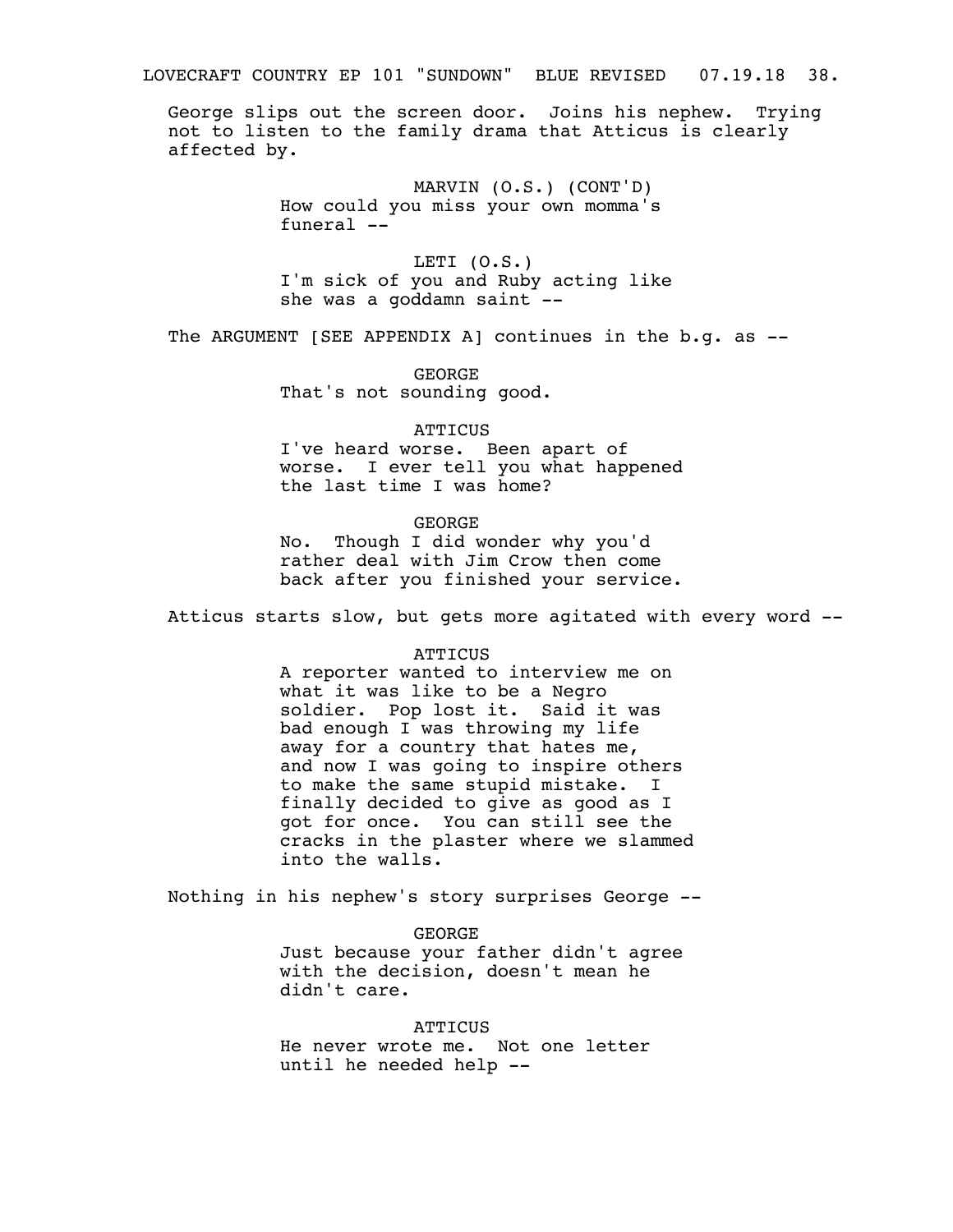## GEORGE

The first year you were in Korea he'd come over for dinner almost every night. He wouldn't ask about you, but he'd wait for me to volunteer the information. And if I didn't, he wouldn't go home. He'd stay until ten, eleven, midnight if that's what it took, waiting for me to bring up the subject of you. Drove Hippolyta crazy --

#### **ATTICUS**

Of course it did. It's just another example of how hard headed he was --

The conversation outside is starting to mirror the TENSION of the one inside. George tries to temper Atticus --

# GEORGE

Montrose has done the best he can. He didn't have it easy with our father --

# **ATTICUS** Why are you always defending him? You grew up in the same home and

GEORGE

Your Pop was...

turned out fine --

# **ATTICUS**

Was what?

George chooses his words very carefully --

GEORGE Younger and smaller. He took the brunt of it. I should have protected him more. And that's something I'll always regret --

## **ATTICUS**

I was younger and smaller too. And you didn't do shit to protect me. Do you regret that?

That lands hard on George. But before he can reply, DISHES SHATTERING inside draws attention back to the drama inside --

> LETI (O.S.) Let go of my arm, you're hurting me.

Atticus rises. Moving for the door. Fire in his eyes. But George steps in the way --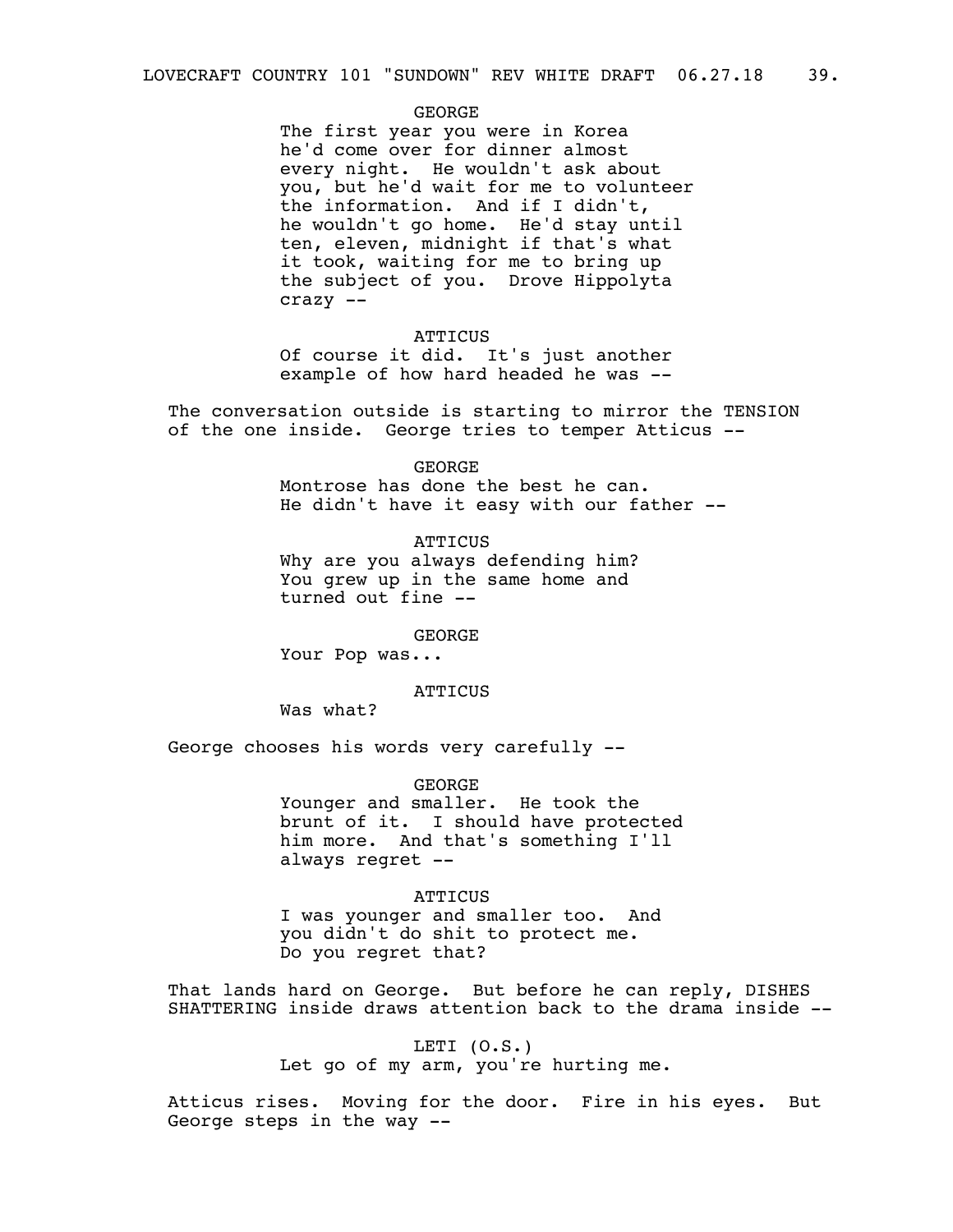# GEORGE

That's family business, not ours.

Atticus is about to protest, but it sounds like the argument inside has quickly de-escalated. A door SLAMS somewhere in the house. Now it's QUIET. Atticus moves around his uncle...

| A43                    | <b>OMITTED</b> | A43             |
|------------------------|----------------|-----------------|
| 43                     | <b>OMITTED</b> | 43              |
| 44<br><b>AND</b><br>45 | OMITTED        | 44<br>AND<br>45 |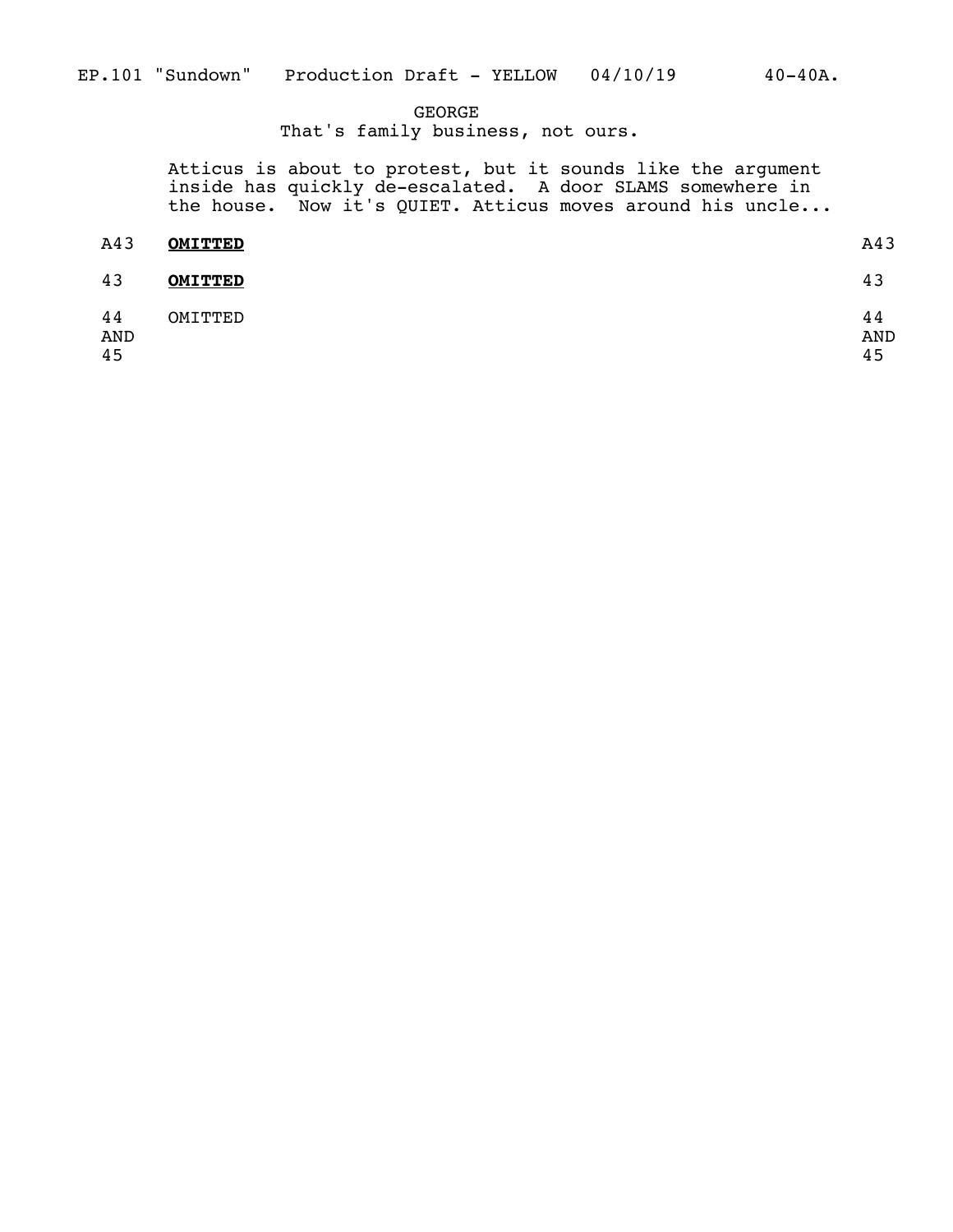| Production Draft - YELLOW 04/10/19<br>EP.101 "Sundown"<br>41. |
|---------------------------------------------------------------|
|---------------------------------------------------------------|

# 46 **OMITTED** 46

# 47 **EXT. WOODS ON THE EDGE OF - DEVON COUNTY - DAY** 47

The sun's setting. Woody coasts aimlessly down the dirt road surrounded on both sides by THICK WOODS...

# 48 **INT. WOODY - DAY** 48

Atticus has a MAP open in his lap. George has one open across the steering wheel. Leti is pressed back into the seat. WILDLY ANNOYED as Atticus and George argue back and forth over her as if she doesn't exist --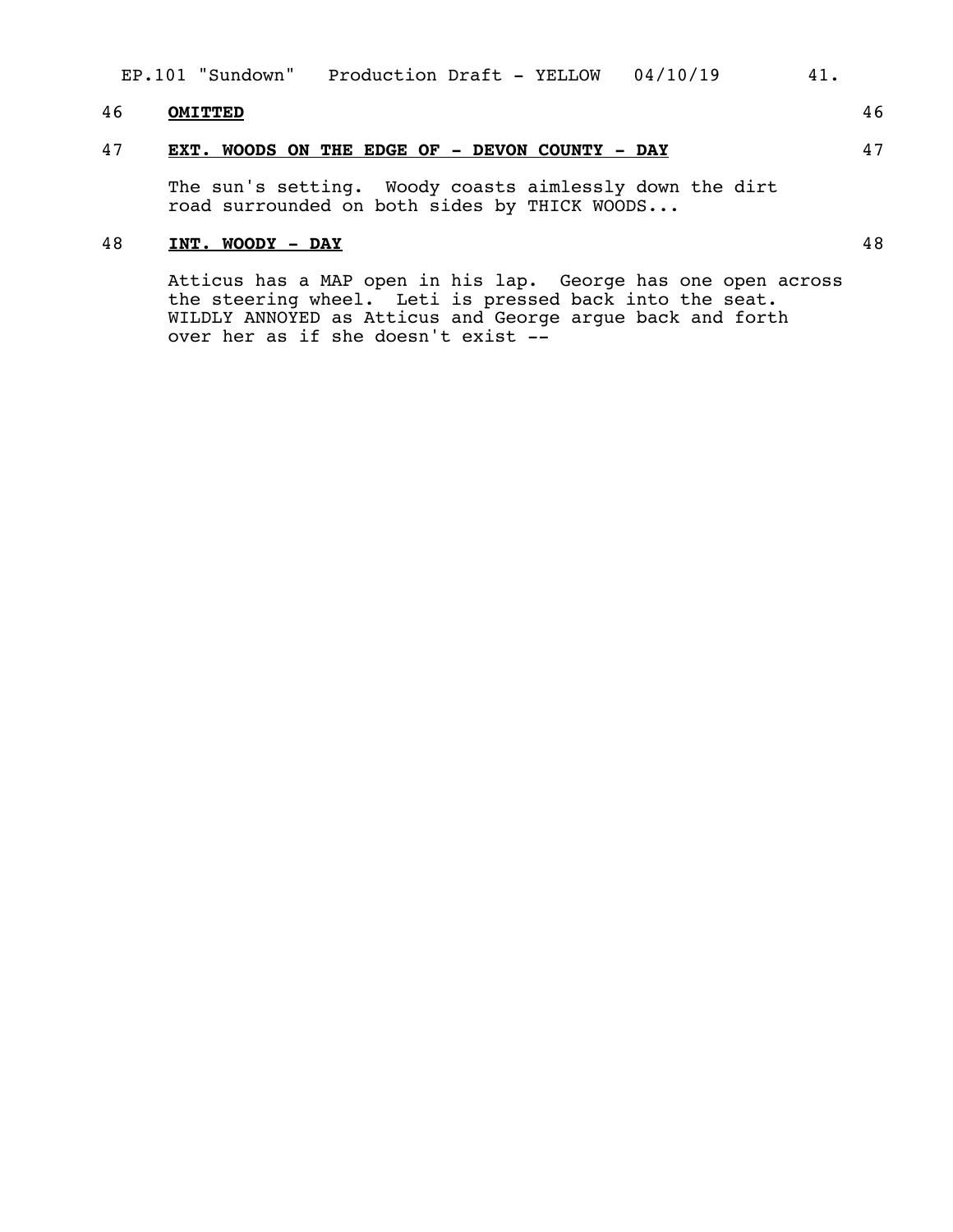GEORGE We've passed this area ten times now --

**ATTICUS** The map at the registry said there's a bridge over a river to Ardham.

GEORGE I know what it said --

**ATTICUS** It exists, we just have to find the road to it.

**GEORGF** We've been driving around these woods all day. There's no goddamn road. Letitia, you see one?

Leti stays out of this as Atticus shoves his map aside --

**ATTICUS** Stop the car. I'll get out and look --

GEORGE For the road none of us have spotted ten goddamn times now --

**ATTICUS** Maybe it's grown over, you ever think of that? Maybe that's why we've missed it.

George slams the brakes --

GEORGE You're just as stubborn as your father --

Atticus opens the door, and...

## 49 **EXT. WOODS ON THE EDGE OF - DEVON COUNTY - DAY** 49

...SLAMS it behind him. Cursing under his breath as he searches for any signs of a road. A beat later, Leti climbs out of Woody. Atticus doesn't even look her way as he snaps --

> **ATTICUS** What are you doing?

LETI Helping you look.

Oh. That takes some of the wind out of his sails. They get to looking.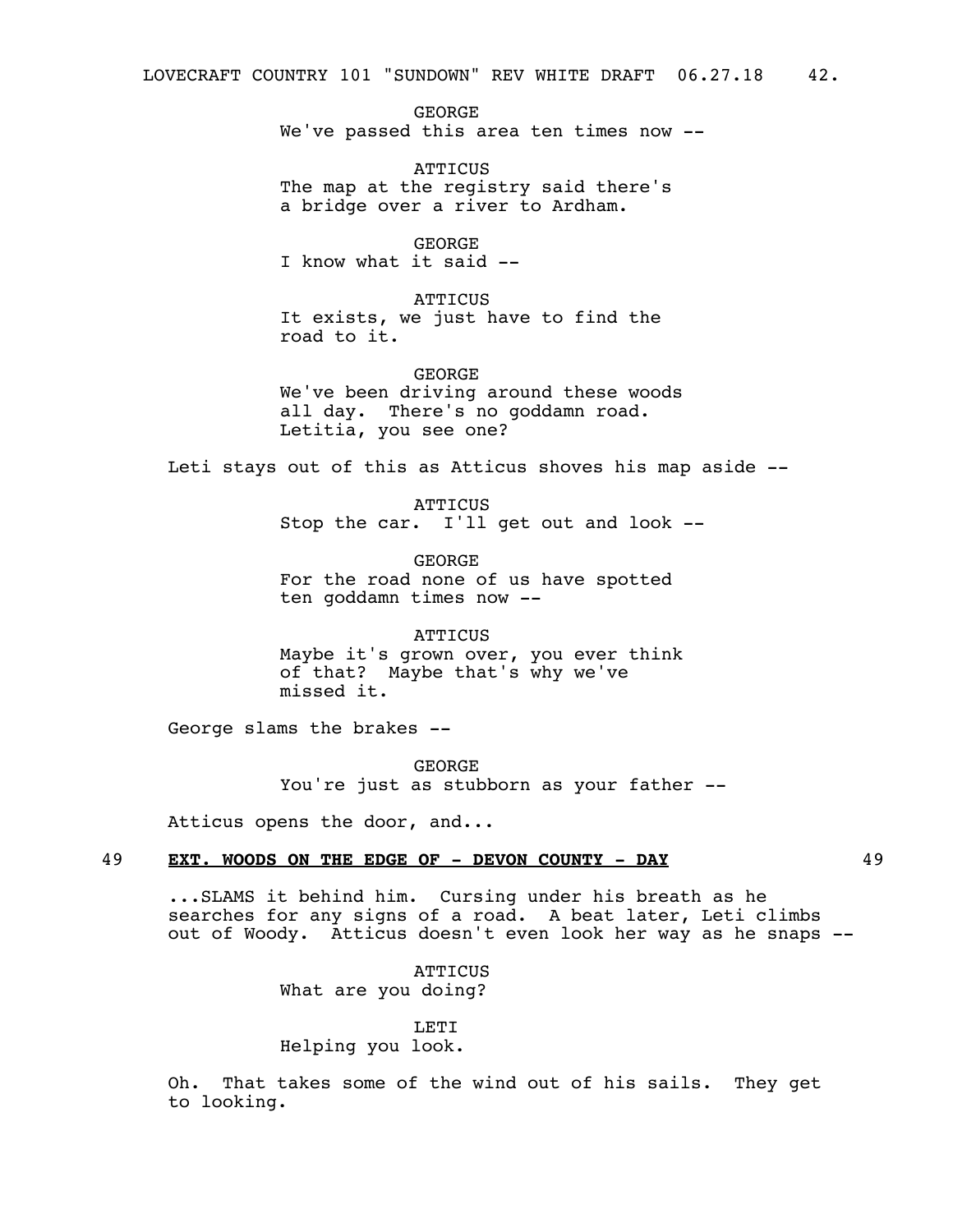LOVECRAFT COUNTRY EP 101 "SUNDOWN" BLUE REVISED 07.19.18 43.

Neither they nor George, still pouring over the maps in Woody, notice -- the PATROL CAR creeping down the road towards them!

> LETI (CONT'D) I keep thinking about what my brother said. The animal attacks. I don't think we want to be out here after dark.

And that Patrol Car just keeps creeping and creeping as Atticus sighs. Heavy. The weight of the world and what not --

> **ATTICUS** I know. It's just... We've come all this way...

> > LETI

This isn't giving up. We're going to find your father. Just not today.

Atticus absorbs that. Nods. They turn back for Woody, but just before they spot the Patrol Car -- a NOISE deep in the trees steals their attention.

> LETI (CONT'D) What was that?

The STILL UNNOTICED Patrol Car edges to a stop behind Woody as they stare into the woods in front of them.

**ATTICUS** 

It's a shoggoth.

**LETT** 

A what?

Atticus laughs at his wild imagination --

**ATTICUS** 

A monster from one of Lovecraft's stories. They're massive bubble blobs with hundreds of eyes --

LETI

Oh well that's not scary, we can outrun a blob --

**ATTICUS** 

Uncle George can't. But right now I wouldn't mind leaving him behind...

*WROOOOROOOO WROOOOOROOOO!* RED and BLUE LIGHTS highlight the surprise on their faces as SHERIFF EUSTICE HUNT (40's) climbs from the Patrol Car. SHOTGUN in hand.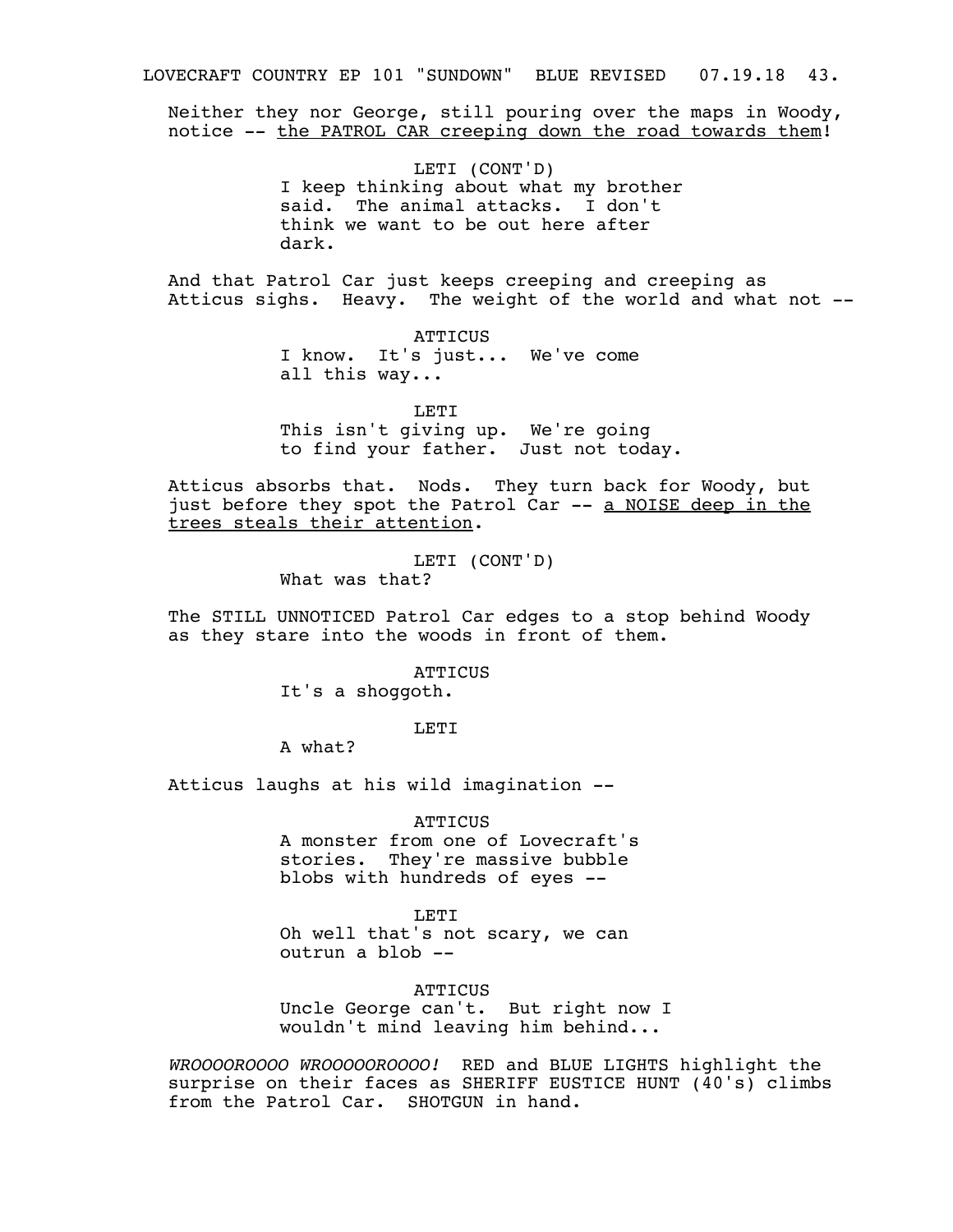SHERIFF HUNT You in the car. Get out. And everybody come around to the back of the vehicle. Slowly now.

Our Heroes wrestle with their SHOCK and FEAR as they do what they're told. Once they're lined up at Woody's bumper --

> SHERIFF HUNT (CONT'D) Who are you?

GEORGE My name's George Freeman, sir, and this here's my nephew Atticus and his friend Letitia.

SHERIFF HUNT Where are you all from?

GEORGE

Chicago.

SHERIFF HUNT You're a long way from home.

GEORGE We're just passing through, sir. Taking a little bathroom break.

Hunt turns. The barrel of his Shotgun landing on George. He's not pointing it at him, but he's pointing it at him.

> SHERIFF HUNT Any of you all know what a sundown town is?

Just the mention of it has Our Heroes ANXIETY spiking --

GEORGE

Yes sir we do.

SHERIFF HUNT<br>Well this here is a sundown *county*. If I had found you pissing in my woods like animals after dark, it'd be my sworn duty to hang every single one of you from these trees.

**ATTICUS** 

It's not sundown yet.

George and Leti stop breathing. Hunt moves in front of Atticus now. The Shotgun barrel pointing but not pointing at him. Their look holds. Aggressive and combative.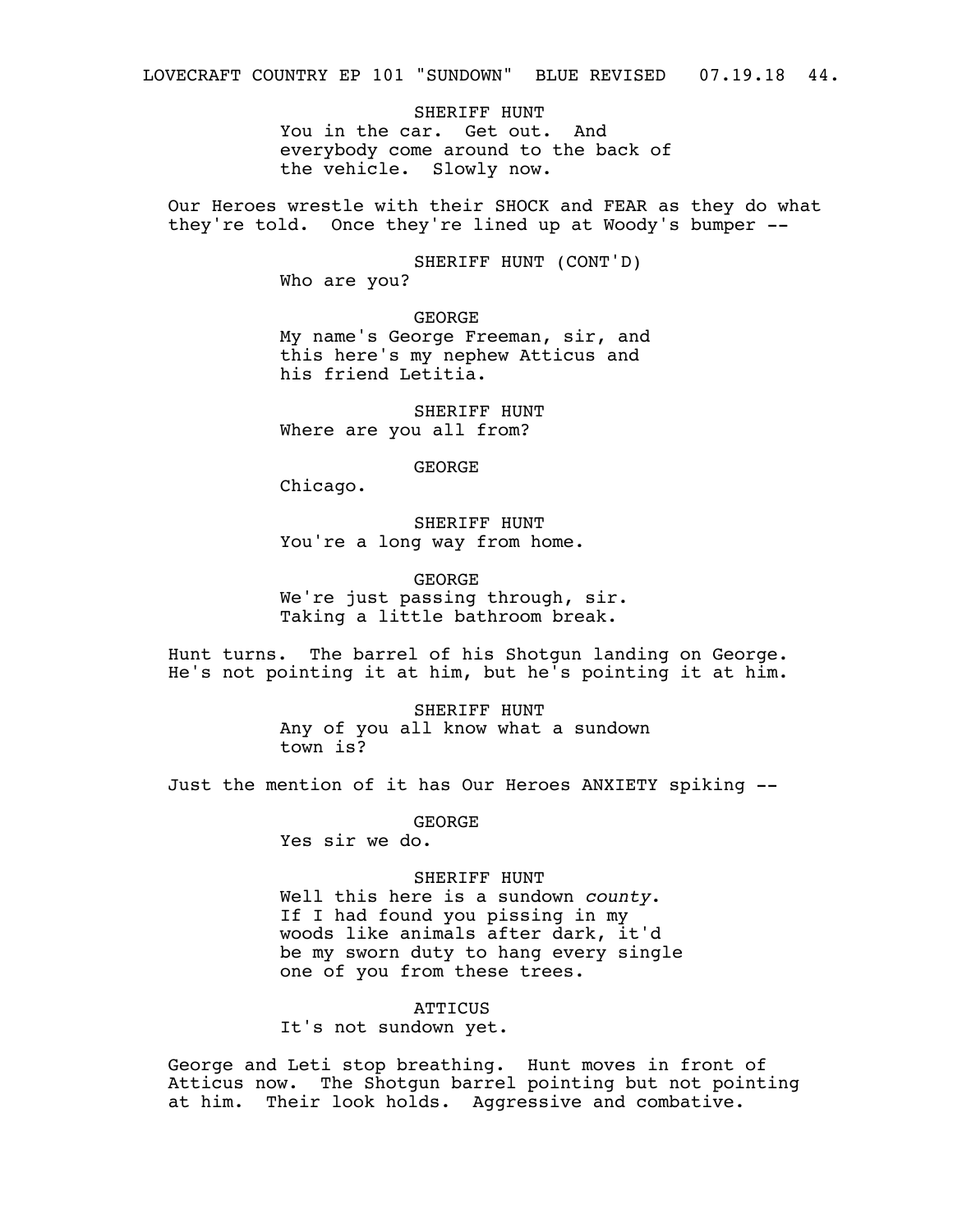SHERIFF HUNT Sunset is at 7:09 today. That's seven minutes from now.

**ATTICUS** Then we'll be out of the county in six.

SHERIFF HUNT Now that's impossible heading south on the road you're currently on. Not unless you speed. And if you speed, I'd have to pull you over.

ATTICUS Then we'll head north.

Hunt considers. For a good. Long. Beat. Knowing he's wasting precious time.

> SHERIFF HUNT That might work. Why don't you give it a try.

Our Heroes move to get into Woody. Atticus walks backwards. Just in case Hunt's fixing to shoot them in the back. He gets to the driver's side --

> ATTICUS Move over. I'm driving.

Neither George or Leti question that as they slide over. Atticus is about to climb in, when something occurs to him --

> ATTICUS (CONT'D) Is it legal for me to make a U-turn here?

# SHERIFF HUNT

Well aren't you a smart one. Ordinarily I'd consider a U-turn a violation, but if you ask me real nice, I might just let this one go.

Atticus grits his teeth --

# **ATTICUS**

Please.

SHERIFF HUNT You can do better than that. Say "pretty please will you let this smart nigger make a U-turn here."

It really takes Atticus a moment this time, then --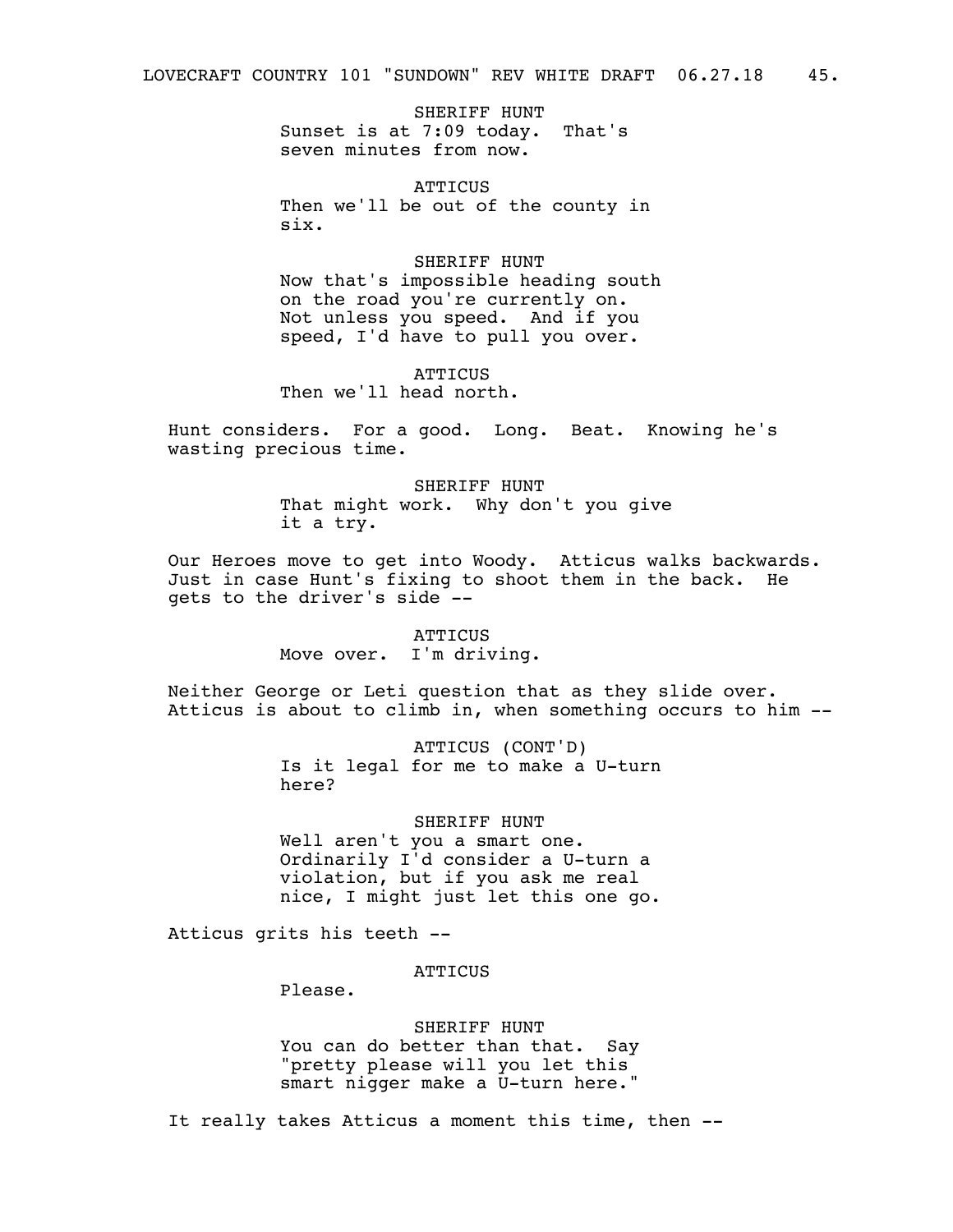**ATTICUS** Pretty. *Please.* Will you let this smart nigger, make a U-turn here.

Hunt considers. Running some more of the clock out. Finally --

SHERIFF HUNT Alright. Just this one time. Since you asked so nicely.

Atticus climbs into Woody. Hunt climbs into his Patrol Car. U-turn's are made. Hunt riding Woody's bumper the entire time. And an unbearably slow "chase" sequence ensues...

## 50 **INT. WOODY - DAY** 50

...for the ENTIRETY of the five minutes they've got till the sun goes down. Atticus drives just a hair under the speed limit. Itching to speed up. Leti keeps watch out the rear window. George pulls out his MAPS. Pours over them --

> GEORGE We've got two kilometers till the county line.

LETT<sub>1</sub> Can we make that?

GEORGE Wait, I'm sorry, it's actually three, pass the railroad tracks...

His hands SHAKE. He's terrified. They all are. Atticus eyes the SPEED LIMIT SIGN --

> **ATTICUS** What time is it?

> > GEORGE

7:05.

LETI We can make it, right?

A DREAD SILENCE. Neither Atticus or George can muster up enough to lie right now. Leti spies the Sheriff's Patrol Car behind them --

> LETI (CONT'D) Here he comes.

**ATTICUS** 

GEORGE Oh lord...

Shit...

George checks his watch again --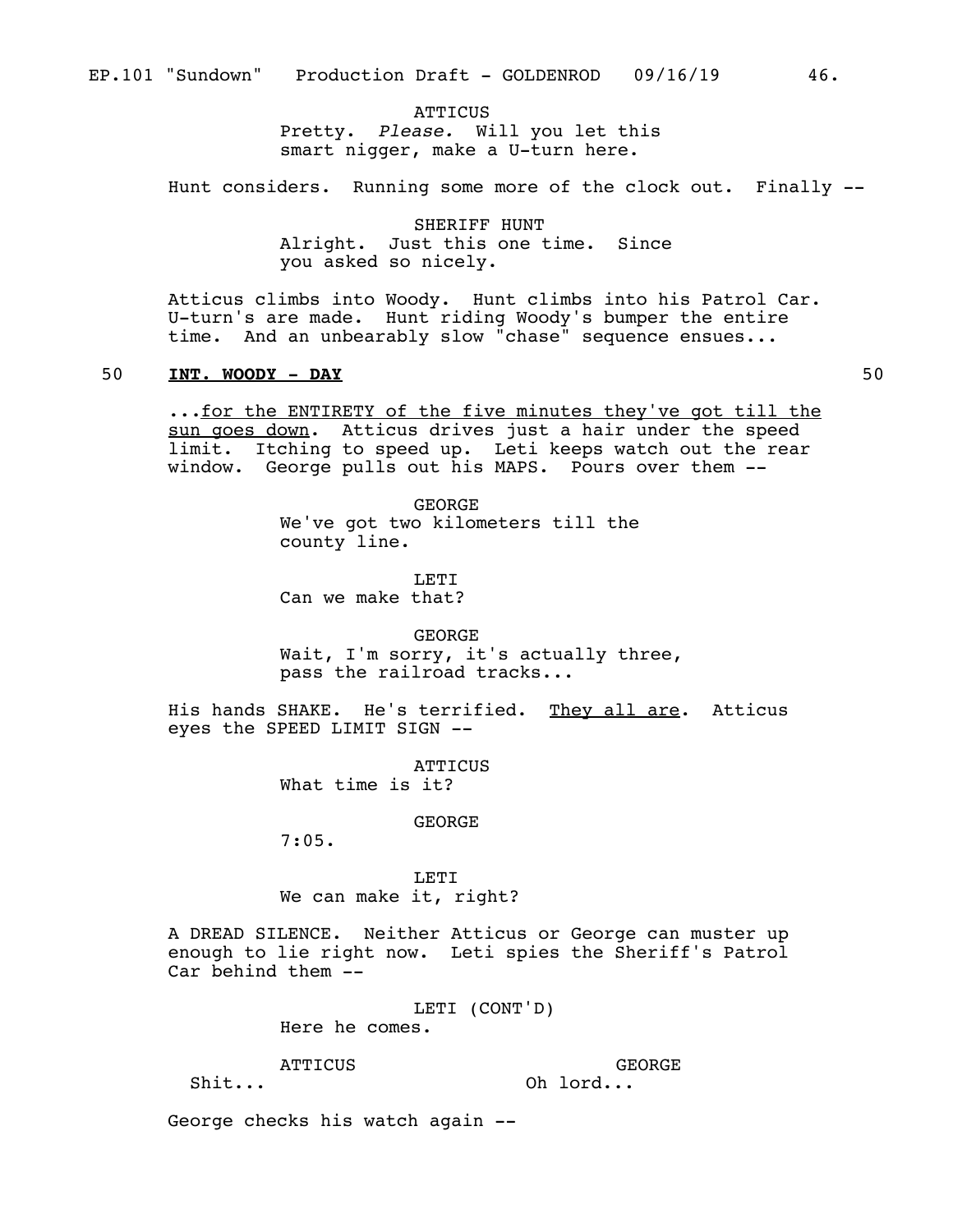GEORGE (CONT'D) We still got two and half minutes...

As the Patrol Car GAINS, Leti nervously taps Atticus's shoulder, needing him to speed up --

> LETI Can you go faster?

**ATTICUS** Naw we can't go faster, he's gonna pull us over.

He eyes the speedometer, dangerously close to the speed limit.

LETI He's speeding up --

GEORGE What is he doing?

LETI

I don't know --

*BANG!* The Sheriff BUMPS Woody with his Patrol Car.

GEORGE Crazy bastard -- LETI Son of a bitch --

As Leti watches the Patrol Car speed up again --

LETI (CONT'D) He's coming again --

The Patrol Car rams into them, but this time the Sheriff doesn't let up. The Patrol Car rides Woody's bumper as Atticus watches the speedometer climb.

He puts his foot on the gas, speeding up just enough to get the Patrol Car off their ass. Looks in the rearview mirror --

Sheriff Hunt WHISTLES as he drives, not a care in the world. Enjoying every second of this.

> **ATTICUS** Leti, get the gun.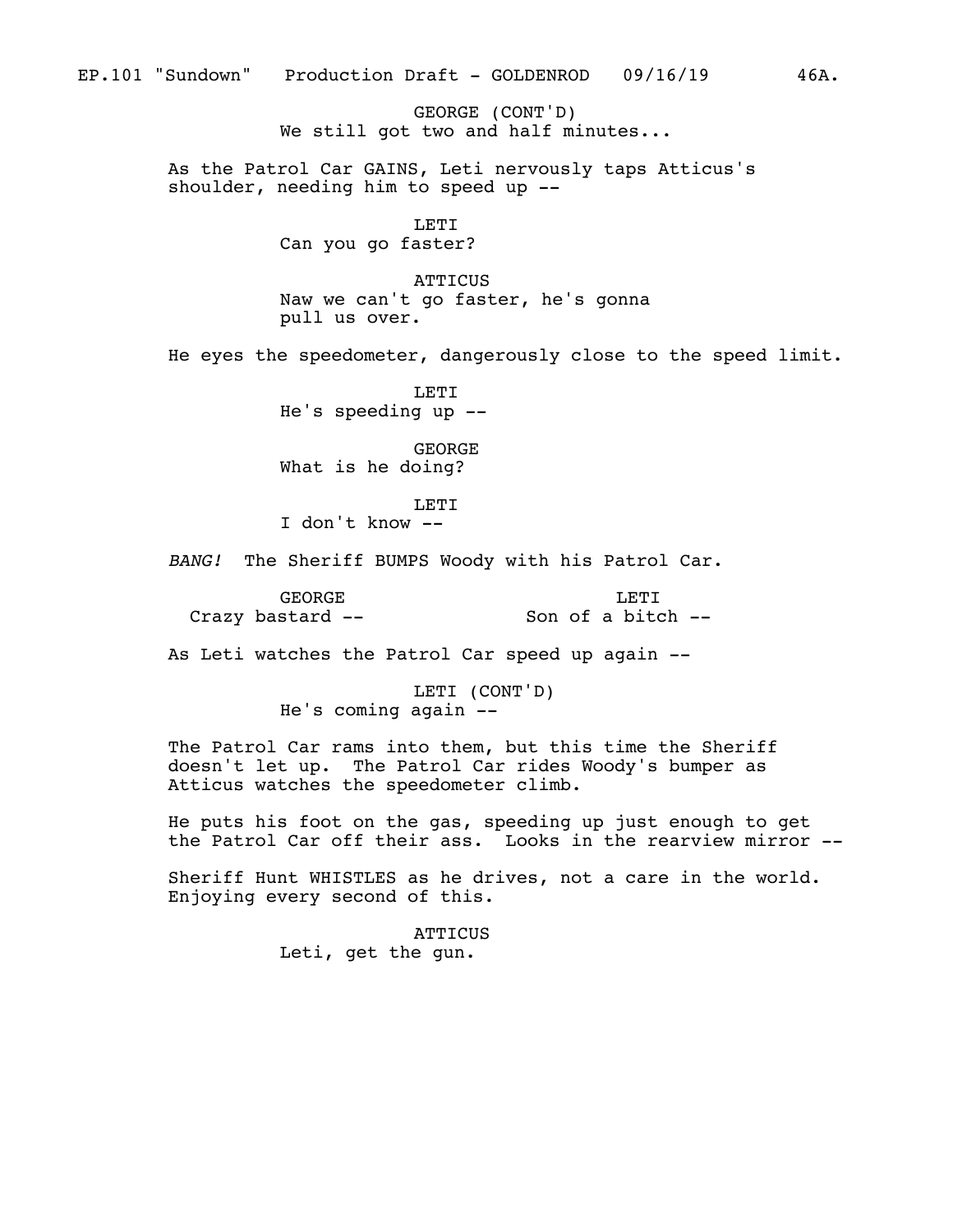Leti maneuvers to get the GUN from under the seat beneath her. George eyes his Watch. Looks to his nephew --

## GEORGE

# We got a minute...

That washes over them all. Time's running out, but there's nothing to do now but drive. And they drive in SILENCE for a very long time -- Leti grips the gun in her lap. Dreading having to use it. George's eyes stay glued on his watch. Atticus looks from the rearview to the road in front of them.

It's unbearably TENSE, until -- the RAILROAD TRACKS come into view! A surge of HOPE --

> ATTICUS There's the tracks...

## GEORGE Watch your speed.

But the sun seems to be disappearing on the horizon faster than they're closing the distance.

> **LETT** How much time we got?

## GEORGE

Thirty seconds...

The distance left between them and the tracks feels like an eternity...

> GEORGE (CONT'D) Fifteen seconds... ten seconds...

Finally -- they sail over the train tracks.

Leti looks back to see the Patrol Car stopping at the tracks, and -- they all go weak with RELIEF. They made it.

DARKNESS falls as Atticus navigates a turn, and -- he's BLINDED by the HIGH BEAMS of PATROL CARS blocking the road!

Atticus slams the brakes. Woody whines to a halt inches from impact. And in the next instance --

Both the station wagon's doors are thrown open. Our Heroes are dragged out by HUNT'S DEPUTIES (EASTCHURCH, TALBOT, DALTON, JIMMY) at SHOTGUN point. They were lying in wait. Hunt had no intention of letting them go...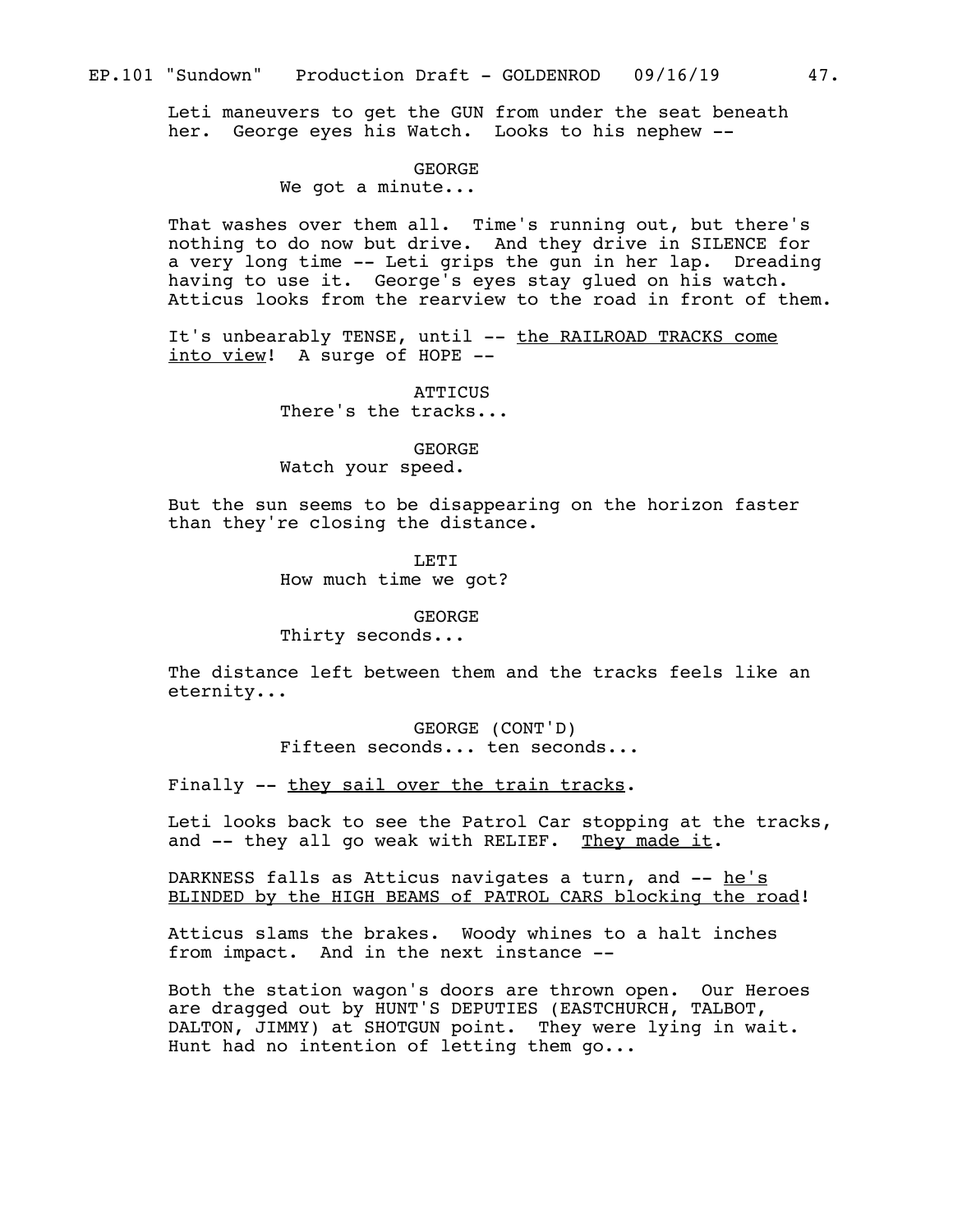# 51 **EXT. WOODS - NIGHT** 51

Pervasive BLACKNESS. Our Heroes are marched through the woods. Single file. Hands on their heads. A Deputy with a Shotgun and a FLASHLIGHT at each of their backs.

Sheriff Hunt leads the way. DREAD and TENSION increases with each step. It's dead quiet except for their heavy breathing and the sound of their footsteps.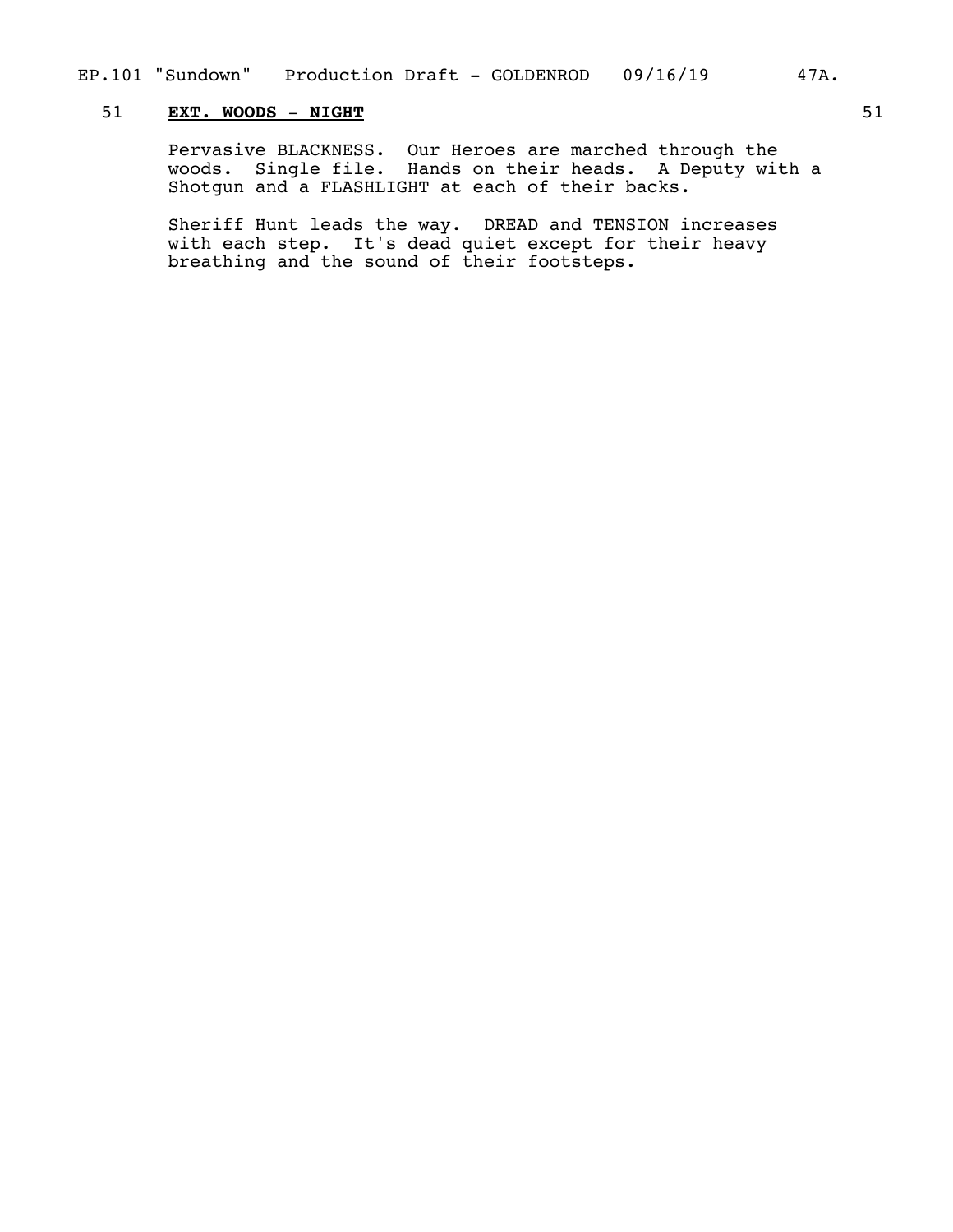Hunt stops in a CLEARING. His Deputies force Our Heroes onto their stomachs in the dirt as he walks the line, shining the BRIGHT flashlight in each of their faces.

> SHERIFF HUNT What I tell you, Eastchurch? I knew they'd strike again tonight.

EASTCHURCH You said they'd be gypsies, Sheriff.

Our Heroes quake with FEAR and ADRENALINE as Hunt continues --

SHERIFF HUNT They're travelers that's for sure.

TALBOT Unless the car's stolen.

Atticus discreetly surveys the area. Trying to find some way out of this. But they're outnumbered and outgunned.

> SHERIFF HUNT That's a fair point Talbot. How about it? You all really from Illinois?

> > GEORGE

Sir, I don't know who you were lying in wait for here, but this is a misunderstanding --

Hunt cuts him off. Intent on playing judge, jury, and most of all executioner tonight --

> SHERIFF HUNT Of course it is. Let me finish the rest for you. When I ask you about a burglary in Bideford last night, or two others in Bucks Mill last week, you're going to say, "What burglaries, Sheriff? We're just passing through."

> > **ATTICUS**

Sheriff Hunt...

All Shotguns angle towards him slightly. Atticus keeps talking. Stalling --

> ATTICUS (CONT'D) My uncle is right. This is just a misunderstanding. We aren't burglars. Or car thieves. You can go ahead and check the car for stolen goods --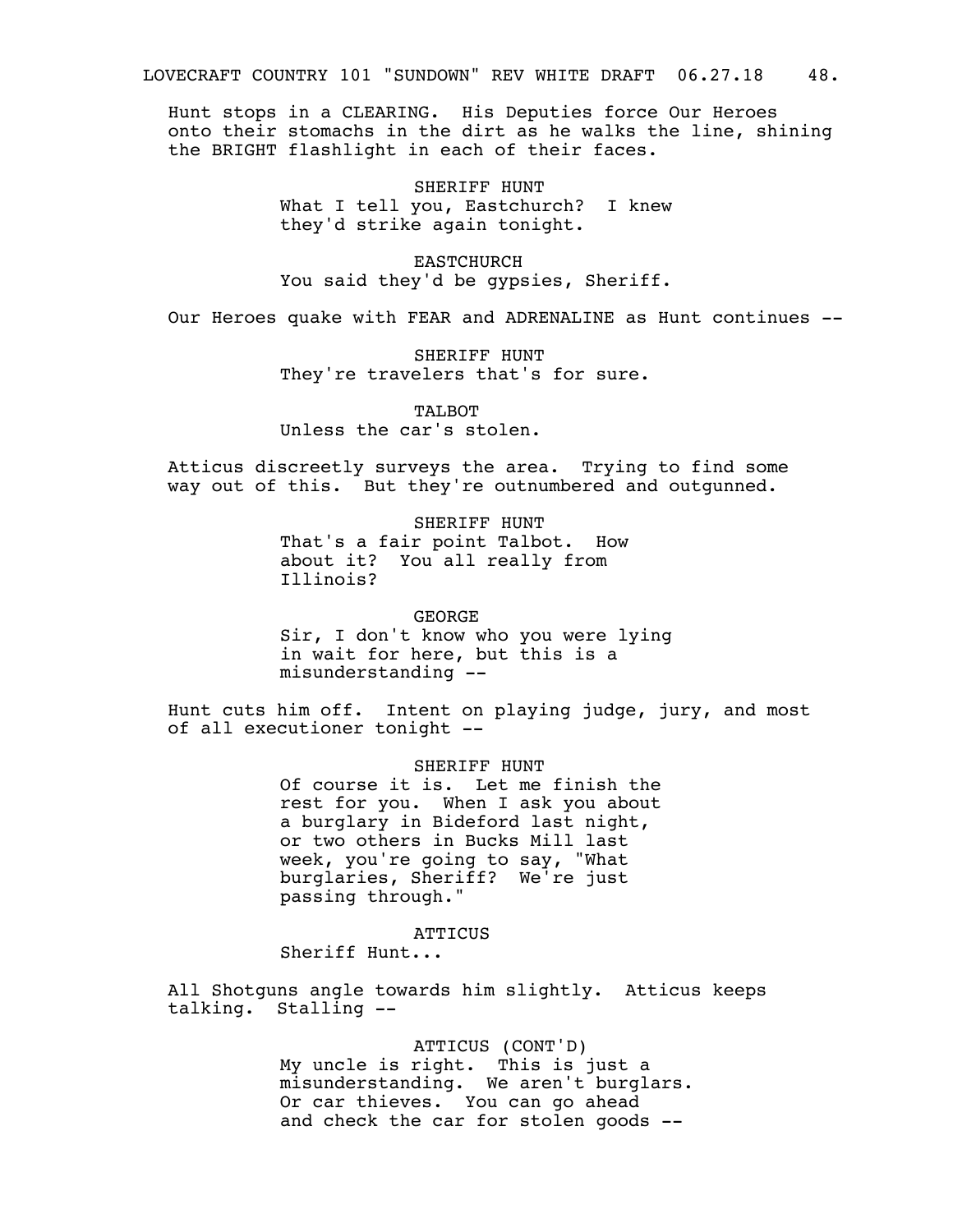SHERIFF HUNT Dalton, tell me I didn't just hear that. Did this nigger just give me *permission* to search his car?

DALTON I believe he might have, Sheriff.

SHERIFF HUNT This one thinks he's smart. But tell me, if you're just passing through, why do you know my name?

Our Heroes TENSE. Atticus slipped up. Hunt grabs him by the collar, pressing his Shotgun barrel under Atticus's chin --

SHERIFF HUNT (CONT'D)

Answer me.

**LETT** Please don't shoot --

She cries out as Talbot grabs her hair and pulls her head back into the cold barrel of his Shotgun. Dalton does the same to George. Just in case he's getting any ideas.

*BRAAAAAUAAACCCCK!* An UNNATURAL SOUND. Somewhere between a GROWL and a WHALE'S MATING CALL. GUTTURAL. HARSH. HUNGRY.

It came from the woods to the left. Jimmy swings the flashlight around to search the shadows between the trees.

JIMMY

What was that?

SHERIFF HUNT Keep your guns on them. Probably just wolves --

*BRAAAAAUAAACCCCK! BRAAAAAUAAACCCCK! BRAAAAAUAAACCCCK!*

From every direction. The Deputies turn in circles. Not knowing which way to point their Shotguns. Our Heroes are paralyzed with fear. Not knowing which way to run.

SUDDENLY -- everything goes QUIET. Calm-before-the-storm type quiet, and -- something SNATCHES Dalton up by his head in the BLINK OF AN EYE!

His BLOOD and VISCOUS rains down on Our Heroes. His SEVERED arm still gripping his FLASHLIGHT the only thing left of him. Whatever got him was fast. INHUMANELY FAST.

**ATTICUS** 

 $Go$  --  $RUN$ .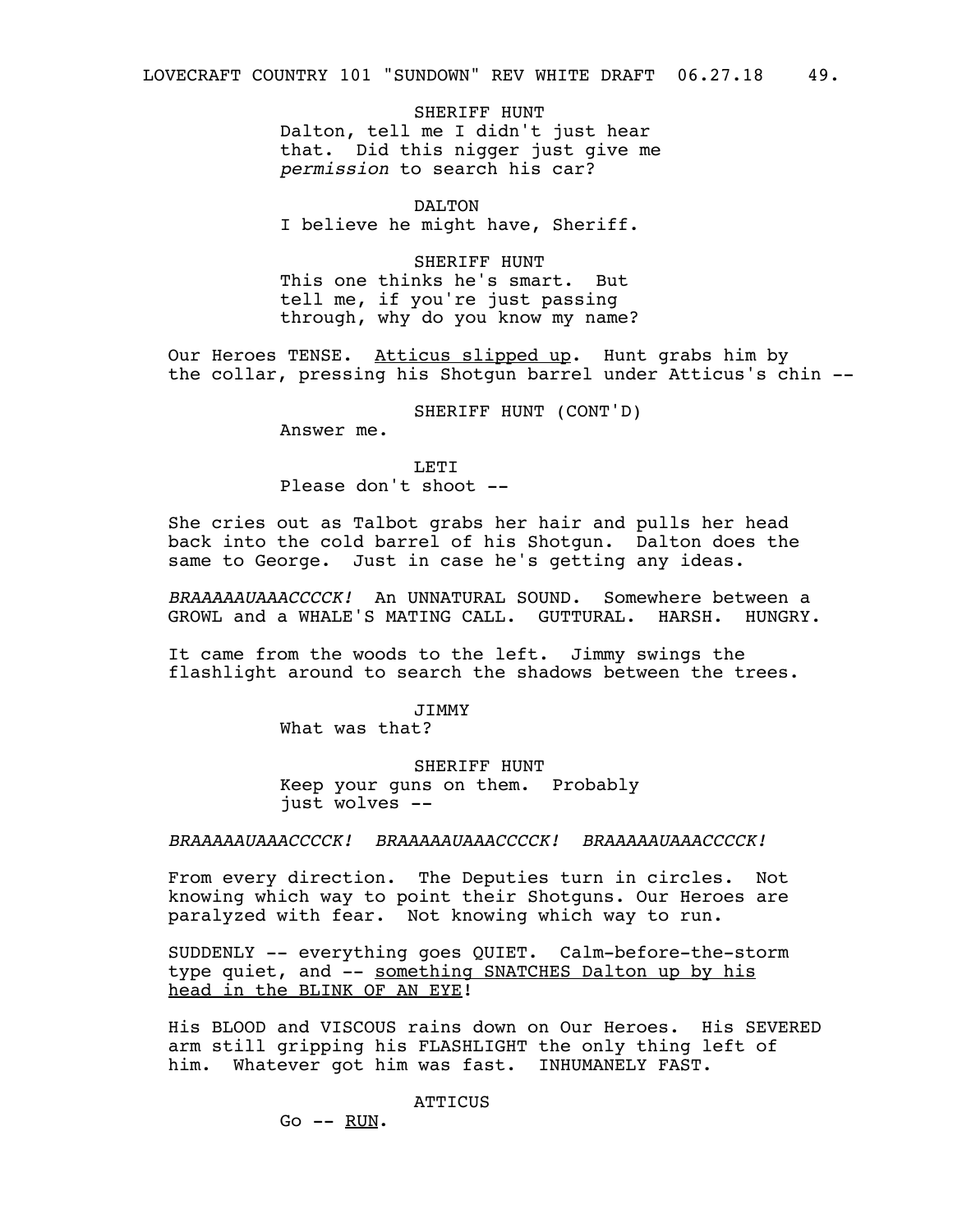*BANG! BANG!* Hunt and his Deputies fire at whatever's attacking them as everyone hauls ass to get away.

In the melee, George is KNOCKED DOWN, landing in the glow of the severed hand's Flashlight...

# 52 **EXT. ANOTHER PART OF THE - WOODS - NIGHT** 52

Atticus blazes a path. Leti right behind him. Hunt and his remaining Deputies bring up the rear. The FLASHLIGHTS in their hands bob wildly. Creating a STROBE-LIKE effect in the darkness that provides glimpses of the "SHOGGOTHS" chasing them -- massive, razor sharp teeth, unnaturally pale skin.

*BANG! BANG! BANG!* The Shotguns are barely keeping the "Shoggoths" at bay. Atticus spots a CABIN in the distance --

> **ATTICUS** We need to get out of the open...

He takes off in that direction, and without warning  $-$ - he DROPS out of sight! *What the fuck?*

# 53 **EXT. GORGE BEFORE THE CABIN IN THE - WOODS - NIGHT** 53

Atticus TUMBLES down. Splashes into a small inlet. The wind knocked out of him. As Leti slides down, followed by Hunt and his Deputies, Atticus is finally struck by  $-$  the ABSENCE. PANIC riots his features --

# **ATTICUS** Where's Uncle George!?!

"Shoggoths" have reached the gorge now. Leti grabs Atticus's arm, pulling him toward the cabin as Hunt and his Deputies fire everything they've got at the unrelenting monsters.

Talbot is SPEARED from behind by a "Shoqqoth", and  $-$ - the stray blast from his Shotgun takes half of Jimmy's head off!

As Sheriff Hunt is BITTEN by another, and Eastchurch turns his Flashlight and Shotgun on the monster to save his boss...

# 54 **EXT. CABIN IN THE - WOODS - NIGHT** 54

Dilapidated. Rotting wood. Clearly abandoned for some time. Atticus and Leti scramble onto the porch, and...

## 55 **INT. CABIN IN THE - WOODS - NIGHT** 55

...bust inside, slamming the door behind them. They barely have a traumatized beat, before -- *BANG! BANG! BANG!* 

> SHERIFF HUNT (O.S.) Let us in --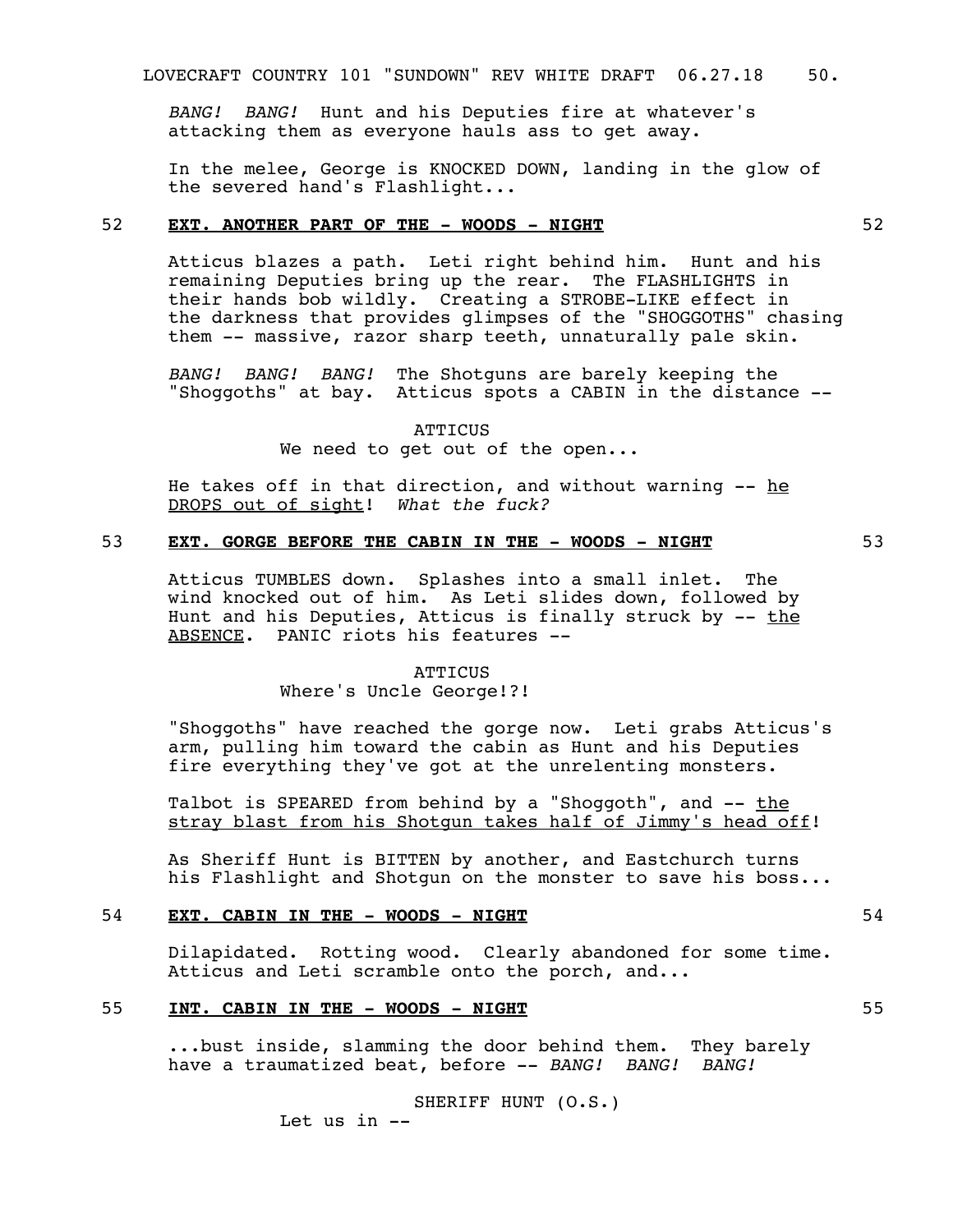LOVECRAFT COUNTRY EP 101 "SUNDOWN" BLUE REVISED 07.19.18 51.

Atticus and Leti have no intention of doing that, but --

*KA-BLAM!* A shotgun shell BLASTS through the door right between them!

Hunt, a big chunk of his shoulder gone from the "Shoggoth" bite, shoves his Shotgun in Atticus face --

SHERIFF HUNT (CONT'D)

Move  $--$ 

As he busts down the door and bounds in with Eastchurch...

# 56 **EXT. WOODS - NIGHT** 56

All's QUIET. George is on full alert. Moving as silently and as fast as his injured knees will allow. He's got the blood covered severed hand Flashlight. The only source of light in the pitch black. It's unbearably TENSE as he scans the trees all around him for any signs of "Shoggoths"...

# 57 **INT. CABIN IN THE - WOODS - NIGHT** 57

Hunt wraps a makeshift TOURNIQUET around his shoulder as Eastchurch boards up the door with a manic intensity. Atticus is staggered by the loss of his uncle. Leti can see the desperate wheels turning in his head --

> LETI You can't go back out there.

**ATTICUS** He could still be alive.

He moves with purpose, but finds Hunt's Shotgun in his face --

SHERIFF HUNT I'm not going to risk you leading any of those things back here.

### 58 **EXT. GORGE BEFORE THE CABIN IN THE - WOODS - NIGHT** 58

George splashes through the inlet. Scanning all around with his Flashlight. He SMELLS it a beat before he comes upon it - a trail of BLOODY VISCOUS, then -- TALBOTS EVISCERATED BODY!

# 59 **INT. CABIN IN THE - WOODS - NIGHT** 59

Shotgun to head stand off. Atticus doesn't back down --

**ATTICUS** You can't shoot me. The gunshot'll bring those things right to you.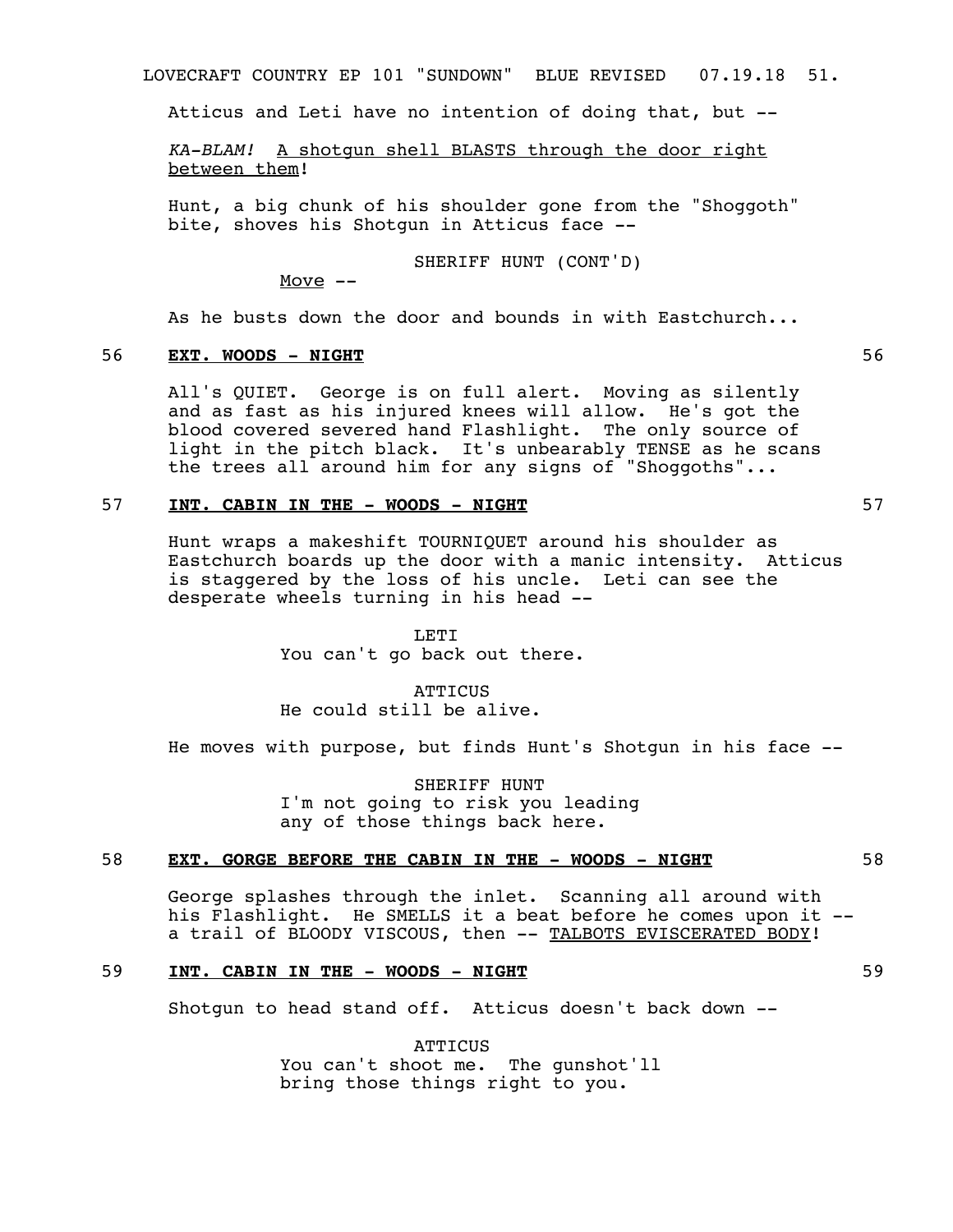Hunt knows Atticus is right. And it just pisses him off more. Leti's on edge as the moment stretches, finally --

EASTCHURCH

There's someone coming...

Atticus and Leti's hearts leap. *Could it be...?* Atticus looks through the blast hole in the door --

**ATTICUS** 

Uncle George...

RELIEF floods his body. He pushes shit out of the way to get the door open. Leti embraces a shaken and stirred George as he stumbles in --

LETI

Are you okay?

GEORGE Depends on your definition of okay.

Eastchurch could care less about this reunion. He dives into boarding up the door again.

> **ATTICUS** I thought you were right behind us --

GEORGE I got knocked down and stayed down until the coast was clear.

Hunt adjusts his injured arm as he interjects --

SHERIFF HUNT Well aren't you a lucky nigger. Those things got four of my men --

LETI

What are those "things"? It tore that man's head off, like...

...nothing she's ever seen. That question hangs until George says what nobody else can bring themselves to say --

> GEORGE They're monsters. Ripped right out of the pages of a pulp novel.

SHERIFF HUNT Monsters don't exist.

**ATTICUS** It doesn't matter what they are. We need to fight them. We need weapons --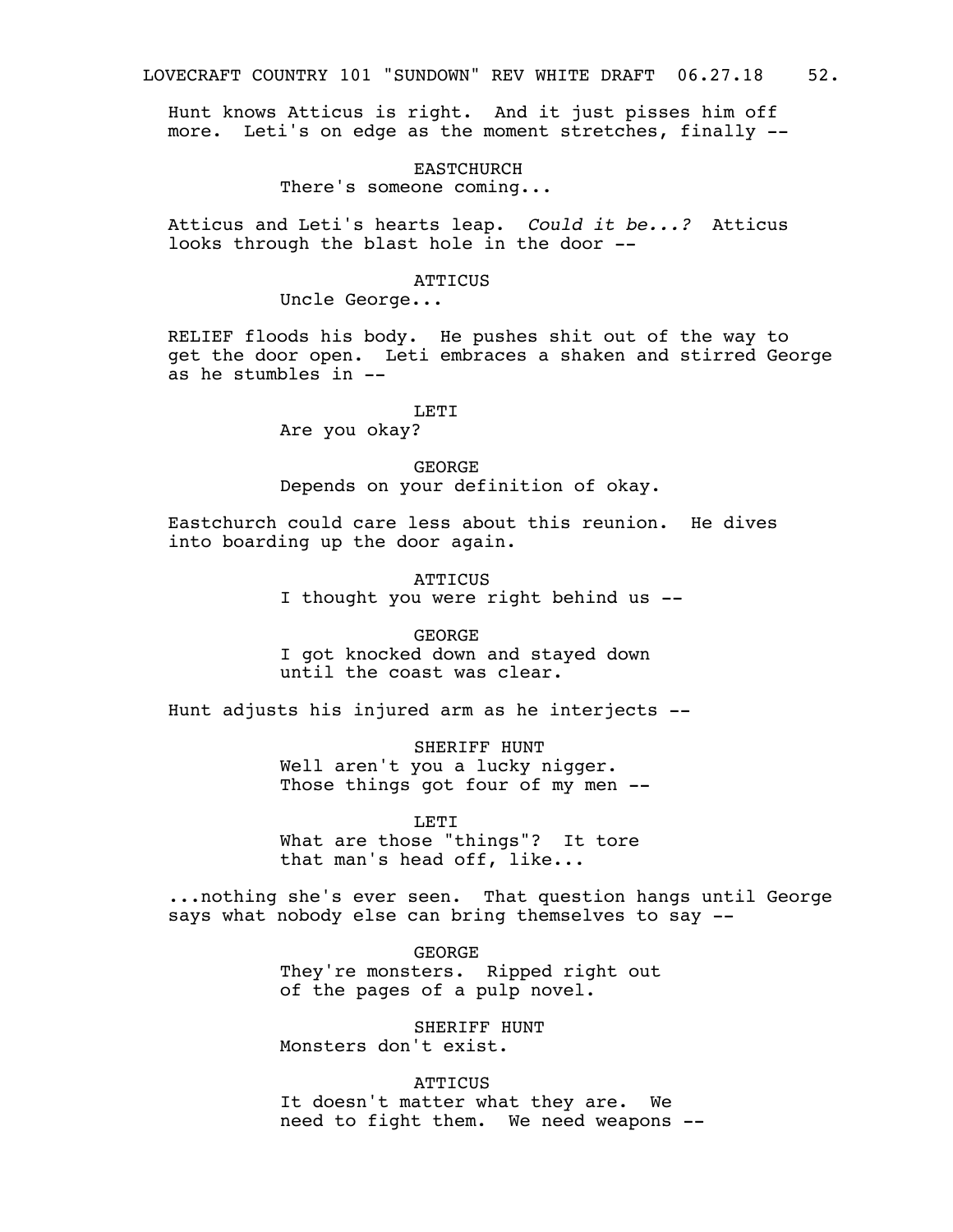EASTCHURCH Our shotgun shells barely grazed  $then$   $--$ 

*BRAAAAAUAAACCCCK!* The unnatural growls echo through the trees around them. Could be coming from anywhere.

> GEORGE *"Listen to them, the children of the night. What music they make..."*

SHERIFF HUNT What's he muttering about?

**ATTICUS** It's a quote from Dracula.

George's mind is turning. A hypothesis formulating. He is the horror buff in the family after all --

> GEORGE None of them attacked me and all I had was this flashlight...

**LETT** You think these things are like vampires?

Both Atticus and George are surprised Leti picked up the genre ball and ran with it.

> LETI (CONT'D) I've read some books too. (off their skepticism:) Okay fine, I saw the movie. Go on...

GEORGE If I'm right, and light hurts them, it would also explain why we've been driving around these woods all day and didn't encounter one until the sun went down.

Atticus takes his uncle's ball and runs with it --

ATTICUS So we just need to survive until sunup. And find more light til then.

LETI There's flares in Woody.

GEORGE And the headlights would help too.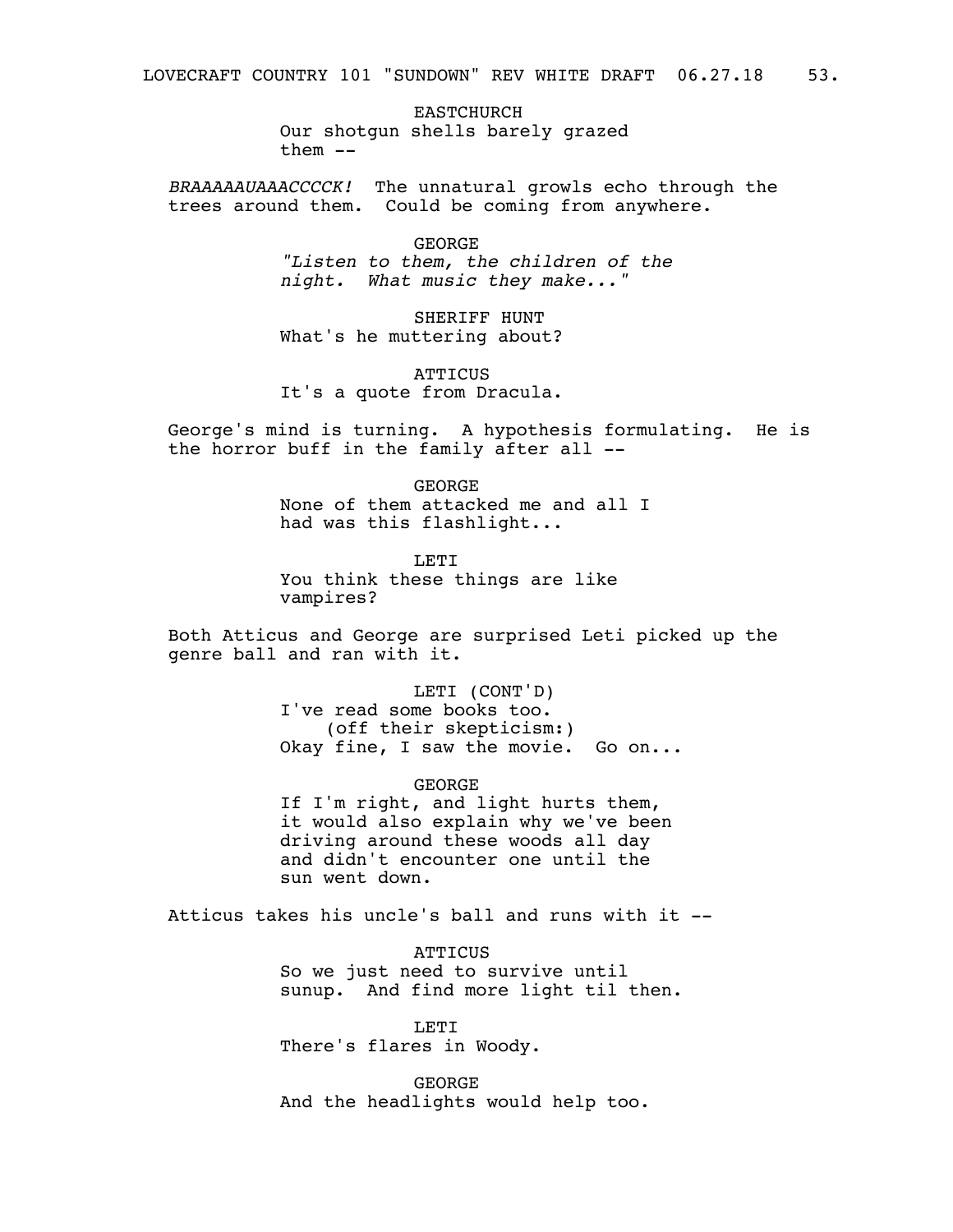LOVECRAFT COUNTRY 101 "SUNDOWN" REV WHITE DRAFT 06.27.18 54.

Atticus turns to Hunt --

## **ATTICUS**

# Where are the cars from here?

Hunt's being petulant, but Eastchurch's fear is pushing past his racism --

> EASTCHURCH They're parked about fifty feet through the woods behind this cabin.

*BRAAAAAUAAACCCCK! BRAAAAAUAAACCCCK! BRAAAAAUAAACCCCK!*

GEORGE

Those were closer.

BIG NEW URGENCY now. Atticus steps up like the motherfucking hero that he is  $-$ 

> ATTICUS I'll go. I'll make a run for the car.

SHERIFF HUNT No you won't. You're too smart for your own good. Might get the idea in your head to leave us behind. (pointing his Shotgun at Leti:) She'll go.

Atticus and George step between Leti and the barrel --

**ATTICUS** Not a chance in hell. It's too dangerous. GEORGE

> SHERIFF HUNT I wasn't askin' --

Hunt cocks his shotgun. But Leti steps between the men --

LETI

I can do it. I was all-star track in high school, remember? Plus Tic, I know you say you don't need those glasses to drive at night, but I don't think this is really the time to test it.

She swallows hard. Terrified, but trying to hide it. Hunt motions to George with the Shotgun --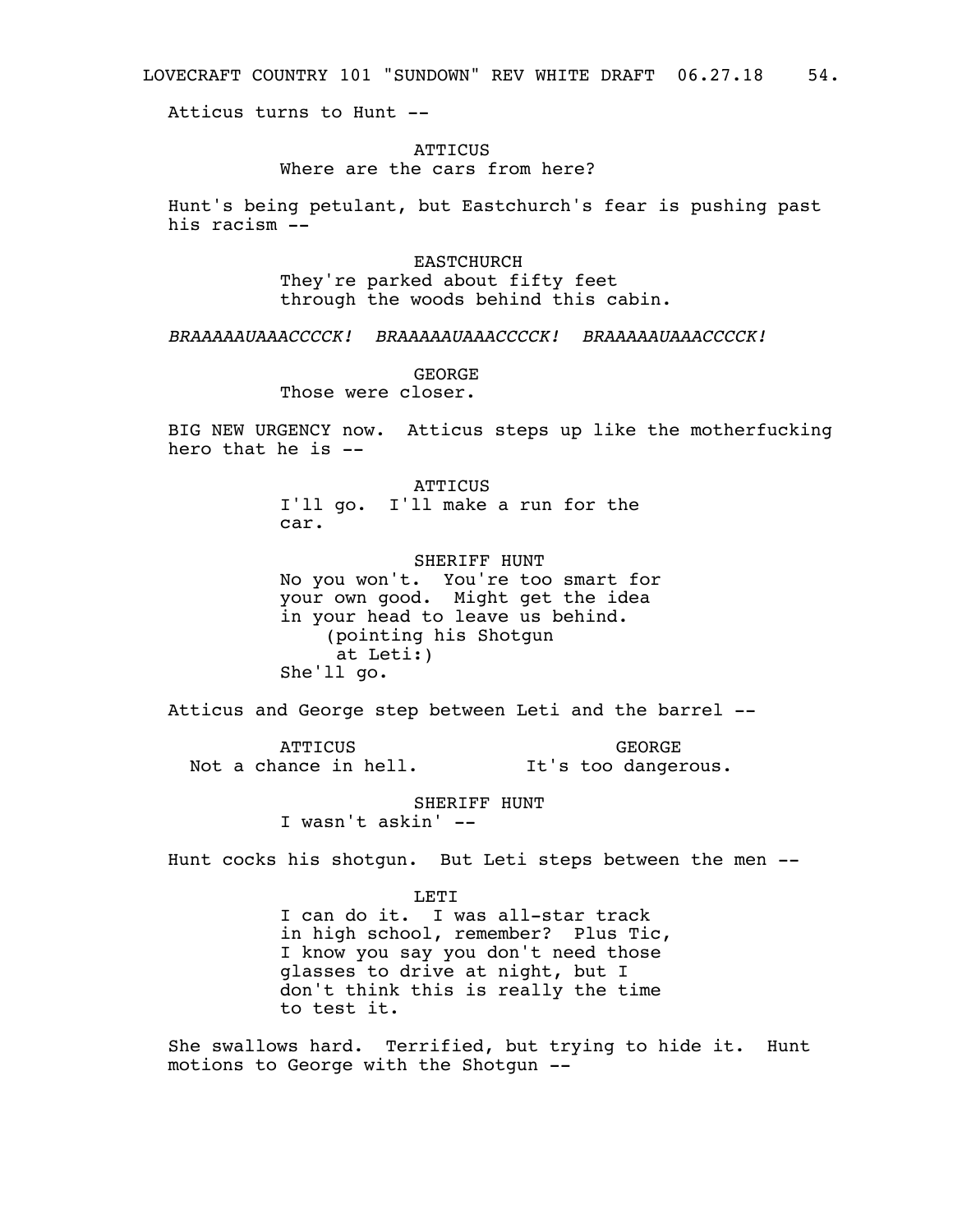SHERIFF HUNT I'll take that flashlight. Just in case your theory's correct.

As George hands the Flashlight over, Atticus pulls Leti to the side, lowers his voice --

#### **ATTICUS**

You run as fast as you can. No looking back. And if you hear gunshots, don't come back. You drive for help.

She's SHAKING like a leaf. PRAYING under her breath --

LETI Even though I walk through the darkest valley, I will fear no evil, for you are with me...

**ATTICUS** Leti, you hear me?

LETI

I'm fucking terrified. You don't even seem scared. Is that something they teach you in the army?

Atticus takes her by the shoulders. Locks eyes with her --

**ATTICUS** I'm not scared because fear isn't going to save us. You are.

Said without an inch of doubt. And damnit, if she doesn't BELIEVE him. She could kiss him right now, but --

#### 60 **EXT. WOODS - NIGHT** 60

Leti RUNS like Jackie Joyner. Full out. Vaulting over fallen trees. Branches whipping at her face. No looking back...

#### 61 **INT. CABIN IN THE - WOODS - NIGHT** 61

Atticus and Eastchurch are at windows. Eyes between the board slats. Keeping a look out. Poised for a fight.

George is supposed to be doing the same, but his eyes are on Hunt in the corner with that Shotgun and Flashlight. The Sheriff's stifling a COUGH. PALE. SWEATING. Worse for the wear. *Blood loss from his wound, or is it something more?* 

George moves to Atticus. Keeps his voice low --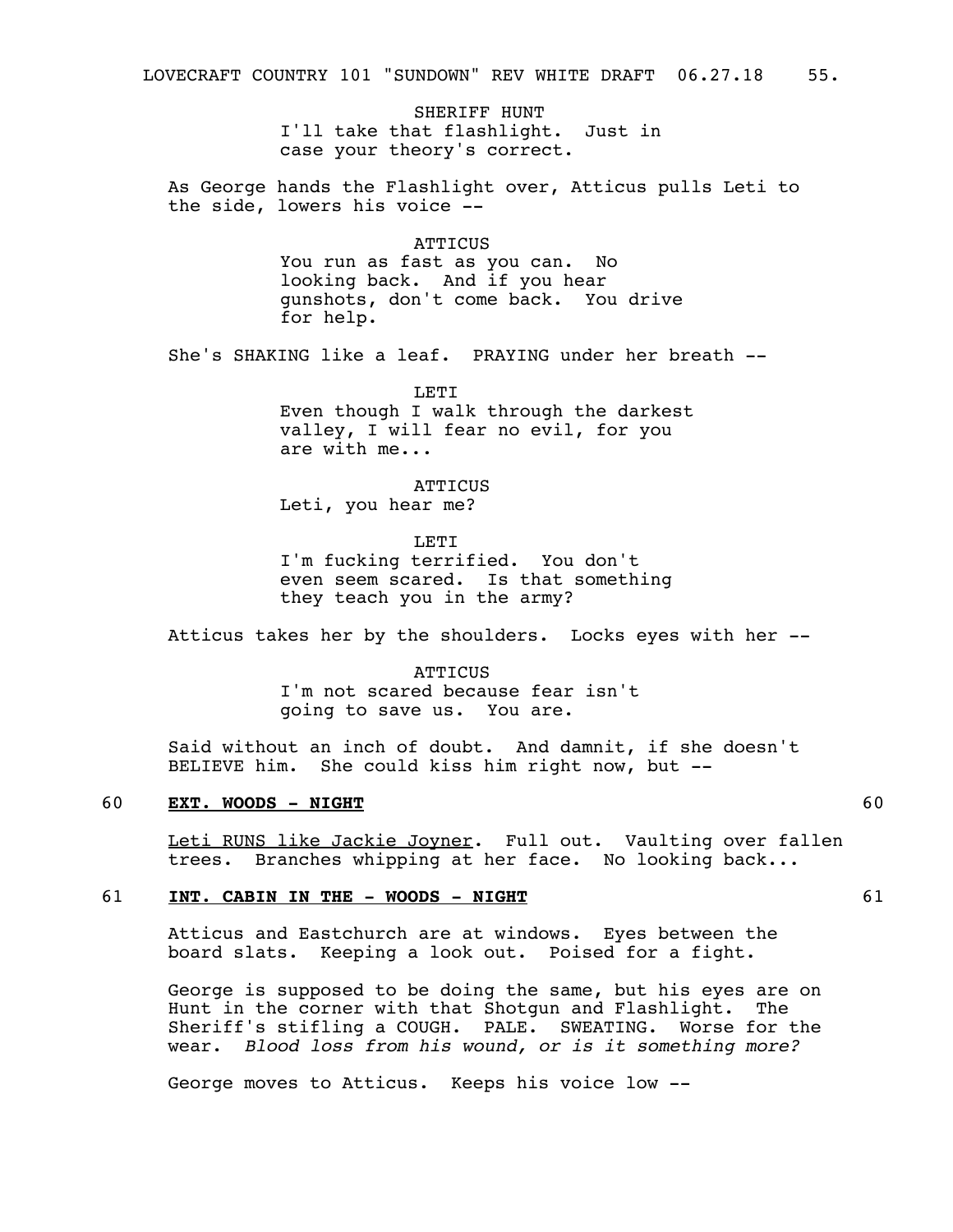GEORGE What happens when you get bitten by a vampire?

Atticus looks to his uncle. Answers that question in his head. Which has his gaze warily turning to the radically DETERIORATING Hunt...

# 62 **EXT. ROAD ALONG THE EDGE OF THE - WOODS - NIGHT** 62

Leti blasts from the trees. Slows to get her bearings. Spies the COUNTY LINE SIGN down the road. Woody parked just beyond it.

A FAMILIAR BEAT FADES UP and even before VINCENT PRICE'S voice pipes in we recognize the king of pop's ode to genre --

*"The foulest stench is in the air, the funk of forty thousand years*..."

Leti senses something behind her. She turns to an empty dark road. But something is off. She squints at the STARRY NIGHT SKY in the distance, and it MOVES because -- the stars are really the "Shoggoth's" eyes!

*"And grizzly ghouls from every tomb are closing in to seal your doom*..."

Leti takes off for Woody. The "Shoggoth" in HOT PURSUIT...

# 63 **INT. CABIN IN THE - WOODS - NIGHT** 63

*"And though you fight to stay alive your body starts to shiver..."*

Hunt sets the flashlight down. Overtaken by COUGHS. Vicious hacks that wrack his body. Eastchurch moves towards him --

# EASTCHURCH

Sheriff, you okay...

Atticus and George keep their distance. Atticus pulls out Leti's SWITCHBLADE. Motions for George to move for the Flashlight when he has a chance.

*"For no mere mortal can resist the evil of the thriller..."*

Hunt's eyes ROLL back into his head. His spine WRITHES. His limbs CONVULSE and shoot straight out like iron. HOLY SHIT. Atticus and George might have suspected it, but actually seeing Hunt TRANSFORMING into one of those things --

ATTICUS

Shoot him --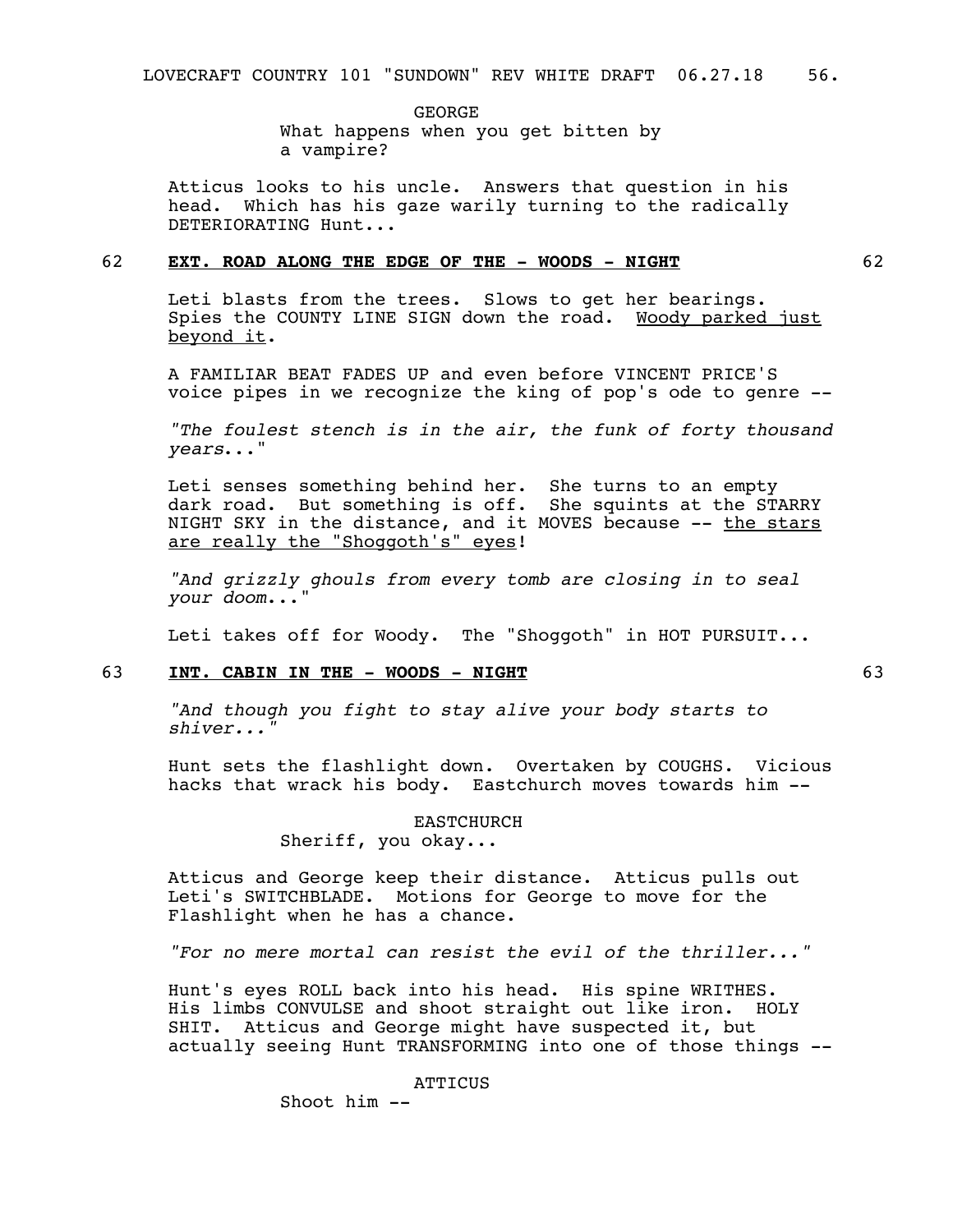EASTCHURCH

I can't  $--$ 

**ATTICUS** Fuckin' shoot him --

EASTCHURCH

He's my boss --

**ATTICUS** Give me the gun --

Atticus reaches out, but Eastchurch turns the Shotgun on him --

EASTCHURCH Shut up, or I'll shoot you --

SUDDENLY -- Hunt attacks Eastchurch, RIPPING his head off!

As Atticus and George SCRAMBLE to fight, *"THRILLER"* will drive us through the following BEDLAM --

# 64 **EXT. ROAD ALONG THE EDGE OF THE - WOODS - NIGHT** 64

Leti runs all out towards Woody. The "Shoggoth" closing the distance between them FAST. She wretches the door open. Breathless from fleeing. Dives into the Packard. The KEYS are still in the ignition. She turns the car over --

#### LETT.

Come on. Goddamnit come on...

The "Shoggoth" is almost upon her. She reaches into the back seat. Comes back with -- her camera. *SNAP!* The FLASH.

The "Shoggoth" is illuminated through the windshield for half a second. Just a GLIMPSE of its GROTESOUE FEATURES, then -- it DISAPPEARS into the shadows.

Leti turns the car again. It finally catches. The headlights BLINKING on, and -- a "SHOGGOTH" lands right on the hood!

Leti SWERVES off. As the "Shoggoth" goes flying...

# 65 **INT. CABIN IN THE - WOODS - NIGHT** 65

Atticus and George are a strong team but "Shoggoth" Hunt fights with a psychotic disregard for his deformed body.

George moves for the abandoned FLASHLIGHT as Atticus attempts to wrestle the Shotgun from "Shoggoth" Hunt's grip --

*BOOM!* The shotgun shell blows a hole through the ceiling as "Shoggoth" Hunt twists the barrel away from Atticus, and -- WHIRLS on George just as he aims the Flashlight --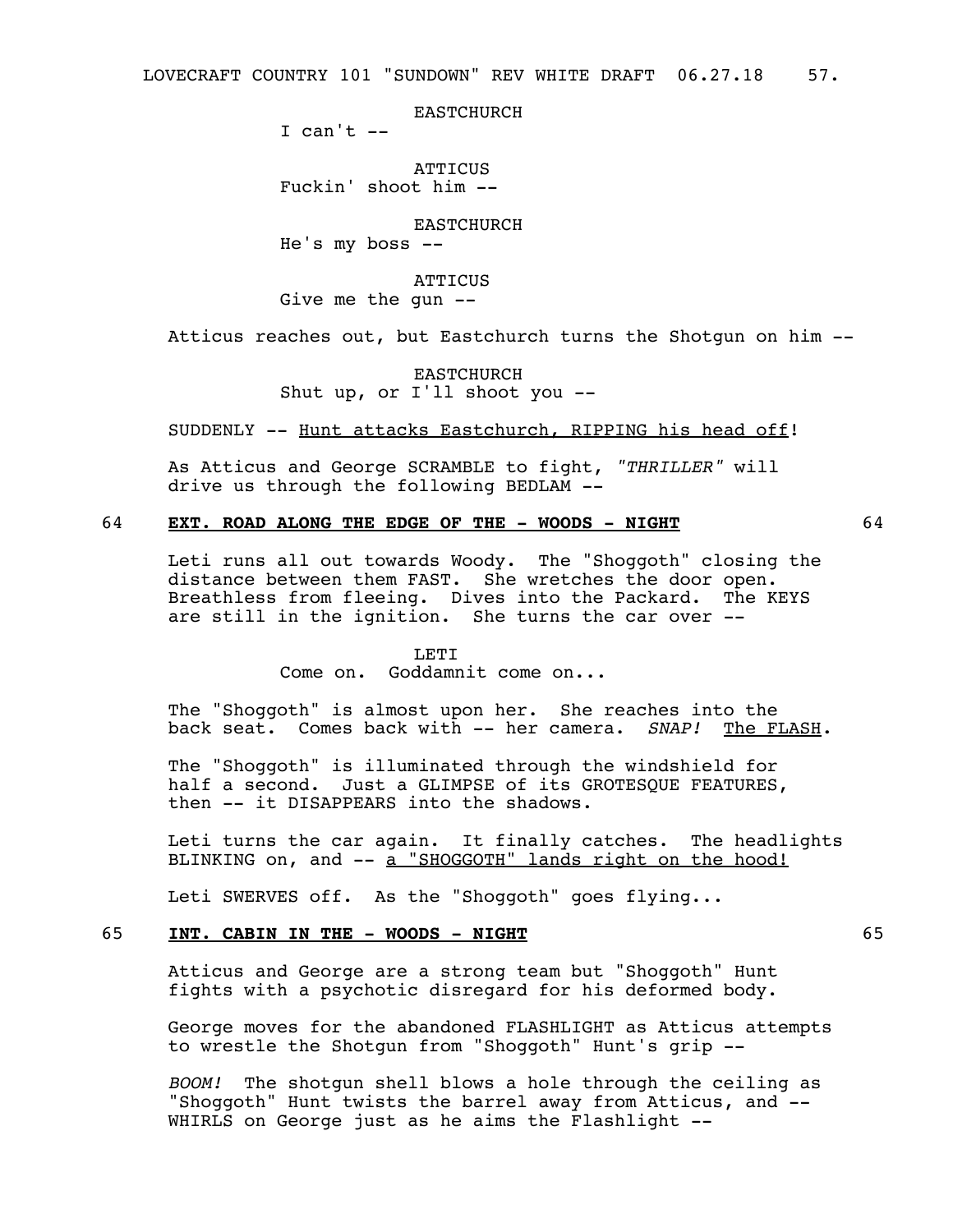LOVECRAFT COUNTRY EP 101 "SUNDOWN" BLUE REVISED 07.19.18 58.

*SMACK!* "Shoggoth" Hunt KNOCKS OUT George with the Shotgun!

As he goes down for the count -- Atticus STABS "Shoggoth" Hunt in the neck from behind, but it might as well have been a pin prick as "Shoggoth" Hunt stays on task -- CRUSHING the fallen Flashlight.

He whirls at Atticus, snapping at his neck with all his new teeth. Atticus struggles to keep from being bitten as "Shoggoth" Hunt's jaw unhinges past the normal human limit --

*BRAAAAAUAAACCCCK!* The unnatural noise coming from Hunt's HALF-HUMAN FORM is terrifying. Things are not looking good for Atticus --

*HOOOOOOOONK!* A FLOOD OF LIGHT breaks through the cracks of the boarded up cabin. Atticus hits "Shoggoth" Hunt with a HAYMAKER, and dives out of the way just as --

*CRASHHHHHH!* Woody slams through the front of the cabin and right into "Shoggoth" Hunt!

He rolls onto the hood, and -- Atticus is there -- WRESTLING him down into the glare of Woody's HIGH BEAMS --

Vincent Price's ICONIC EVIL LAUGH at the end of "THRILLER" punctuates the moment as -- "SHOGGOTH" HUNT DARTS OUT A HOLE IN THE CABIN WALL, DISAPPEARING!

A frozen beat. George is still unconscious. Woody's half in the cabin, half out, definitely not driving anywhere soon. Leti's dazed from hitting her head in the crash. And Atticus is dazed because he just battled the asshole racist sheriff that turned into a monster. And speaking of monsters --

*BRAAAAAUAAACCCCK! BRAAAAAUAAACCCCK! BRAAAAAUAAACCCCK!*

They're still coming.

# ATTICUS

Get the flares --

He's already reaching through the shattered passenger window to grab -- his father's COLT. Leti, every muscle in her body screaming, climbs into the back. Shit's everywhere*. Where the fuck are the flares?* 

*BLAM! BLAM! BLAM!* Atticus shoots at the "Shoggoths" attacking from all sides as he drags his unconscious Uncle towards the safety of Woody's high beams.

*FSSSH!* Leti's finally found the flares. Lights one just in time to scare the "Shoggoth" at Woody's rear window away.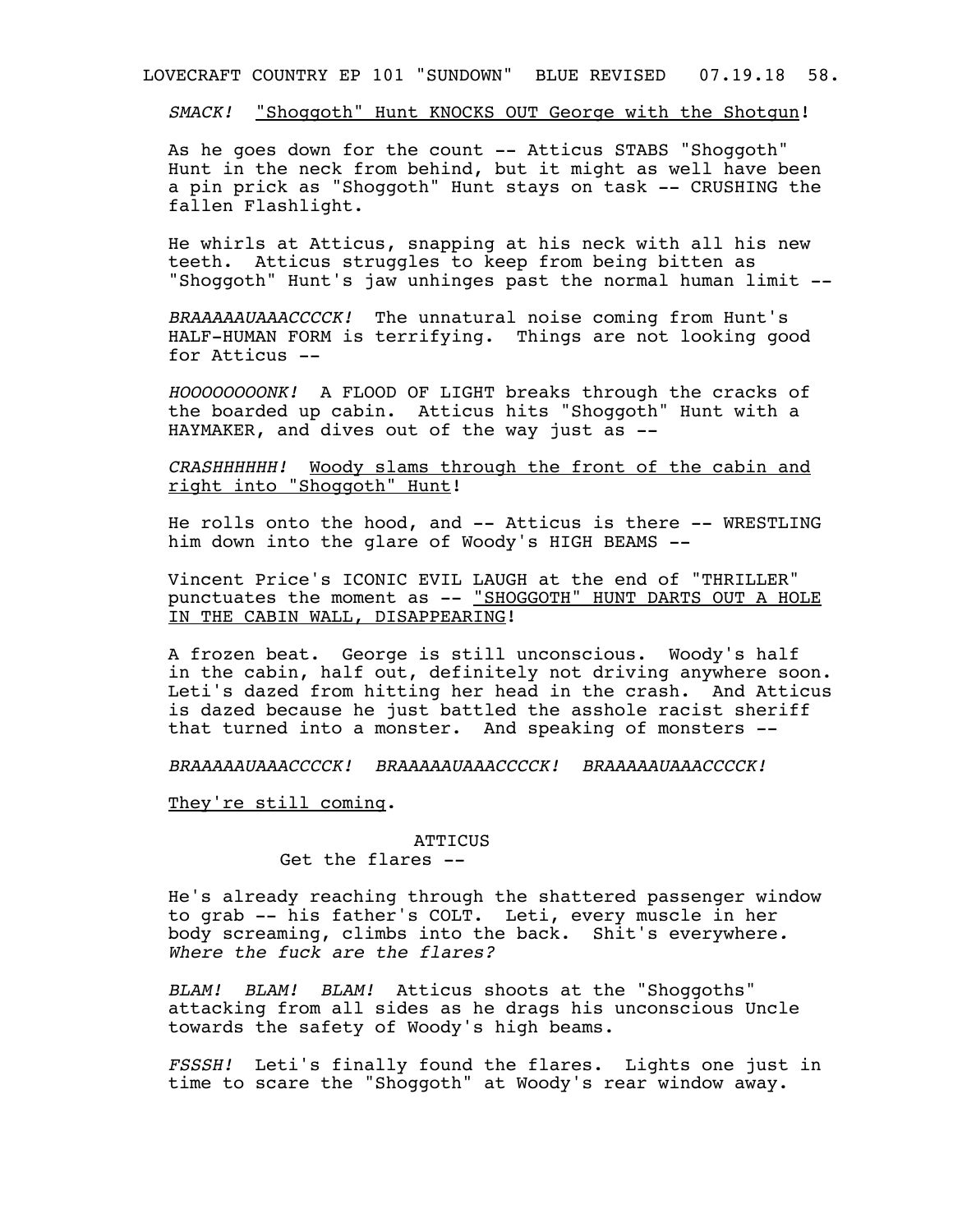*CLICK!* Atticus is out of bullets, George now safely in the glow of the headlights. Leti tosses him the Flares.

*FSSSH! FSSSH!* He lights them up as she climbs from Woody. Tossing them around the cabin to create a HALO of light...

# 66 **EXT. CABIN IN THE - WOODS - NIGHT** 66

The "Shoggoths" have the cabin surrounded on all sides. Their HUNDREDS OF BLINKING EYES and SHARP TEETH just inches outside of the light. Creeping forward every time the flares dim. Waiting. Ready. For the moment they go out.

#### **IN THE CABIN**

Atticus and Leti are ready too. So fucking ready. They're going to take all of these motherfuckers with them to the grave if they go --

A HIGH PITCH WHISTLE from some far away, unseen place...

### **OUTSIDE THE CABIN**

...and the "Shoggoths" disperse. Just like that. All the menace in them gone as they causally saunter off.

#### **INSIDE THE CABIN**

Atticus and Leti can't believe what they're seeing. They remain with their Flares out like swords. Still on high alert even though it seems the danger has passed...for now.

# 67 **EXT. WOODS - DAY** 67

VAMPIRE MORNING. A misty predawn bled of color. Our Heroes, beyond EXHAUSTED, clearly changed forever, crest the top of an embankment to take in the RIVER snaking around

ARDHAM.

It's storybook picturesque. A Hobbit shire surrounds a GRAND LODGE on a hill overlooking it all...

# 68 **EXT. ARDHAM VILLAGE - DAY** 68

Our Heroes trudge through the PROVINCIAL TOWN -- quaint COTTAGES with smoke coming from the chimneys, CHICKENS clucking around free, what looks like QUAKERS going about their morning routines through open shutters.

No one pays Our Heroes any mind as they climb the hill to...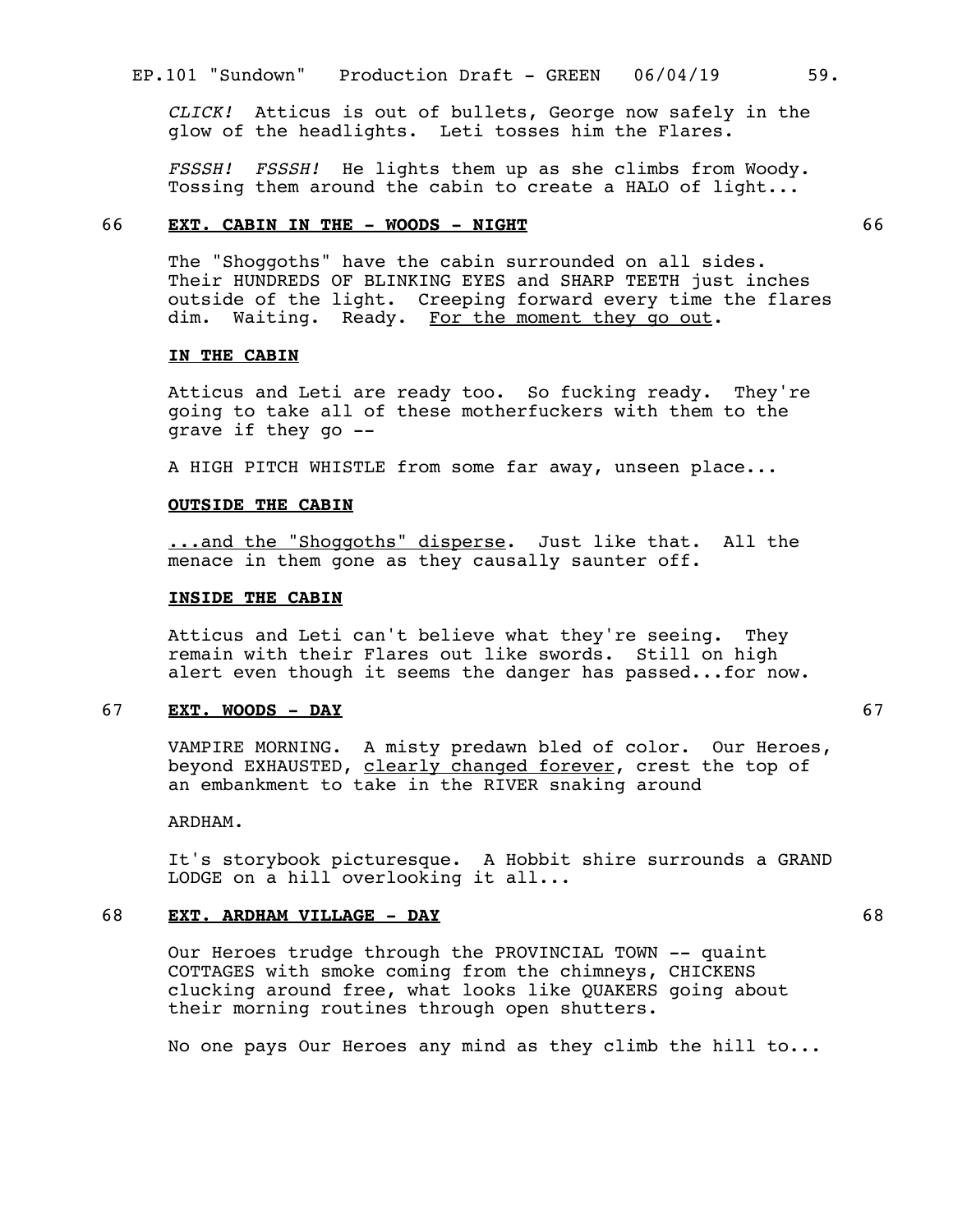#### EP.101 "Sundown" Production Draft - YELLOW 04/10/19 59A.

# 69 **EXT. ARDHAM LODGE - DAY** 69

A lavish fortress. Our Heroes wind the gravel driveway towards the massive front doors. Atticus notices first the

SILVER DAIMLER

parked in one of the many parking stalls, then the

GOLD SUNDIAL

engraved above the front doors to the lodge, just like the one from Diana's Atlas.

George KNOCKS. And they wait. Exhausted, but ready. Ready for whatever's waiting to greet them behind this door. They've made it this far, they're ready for anything.

The heavy doors open, REVEALING --

THE PERFECT MALE SPECIMEN FOR THE ARYAN RACE (20'S).

We'll come to know him as WILLIAM. And the astute viewer will notice he's wearing the same IMPECCABLY TAILORED SUIT as Christina Braithwhite.

His cold blue eyes take in our BEAT UP, BRUISED, and BLOODIED black Heroes, and...

He SMILES. Warmly. Genuinely. Looks to Atticus *--*

WILLIAM We've been expecting you Mister Freeman, welcome home...

**SMASH TO BLACK.**

#### **TO BE CONTINUED...**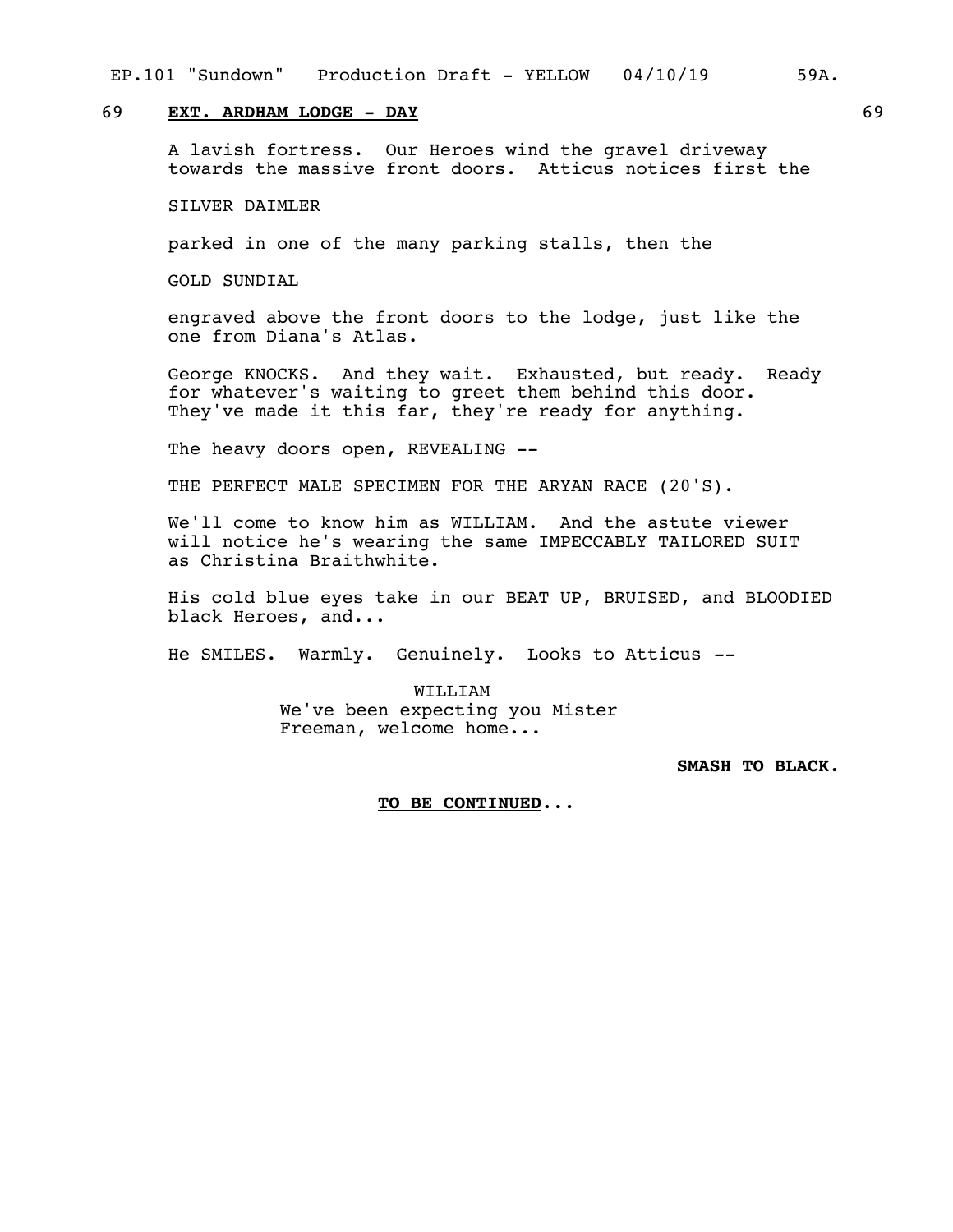LOVECRAFT COUNTRY EP 101 "SUNDOWN" BLUE REVISED 07.19.18 60.

# **APPENDIX A**

#### **INT. KITCHEN - MARVIN'S HOUSE - NIGHT**

Leti clears the table as Marvin washes dishes. There's a tangible vibe between the two. They're no longer keeping up appearances for company --

#### MARVIN

You seen Ruby?

LETI

Yes.

MARVIN So I'm the second stop this time. How'd I get so lucky?

Leti tries to laugh off his disdain --

LETI

The way you and Ruby talk, makes it seem like a crime to visit family.

She hands him dirty dishes with a smile. He doesn't soften --

MARVIN So how long's this "visit" supposed to be?

LETI

I was hoping a few weeks. Enough to get a job and on my feet again. And I can help you around here. Do some cooking, cleaning --

MARVIN What'd you do with the money I wired to DC two months ago?

Leti pauses. She knew he'd bring this up. Treads lightly --

LETI I saved it. That's what I used to get the bus to Ruby --

MARVIN Not all of it, you didn't. I'm not stupid, Letitia --

Leti's tired of being chastised. Her voice raises sharply --

LETI

Fine.

(MORE)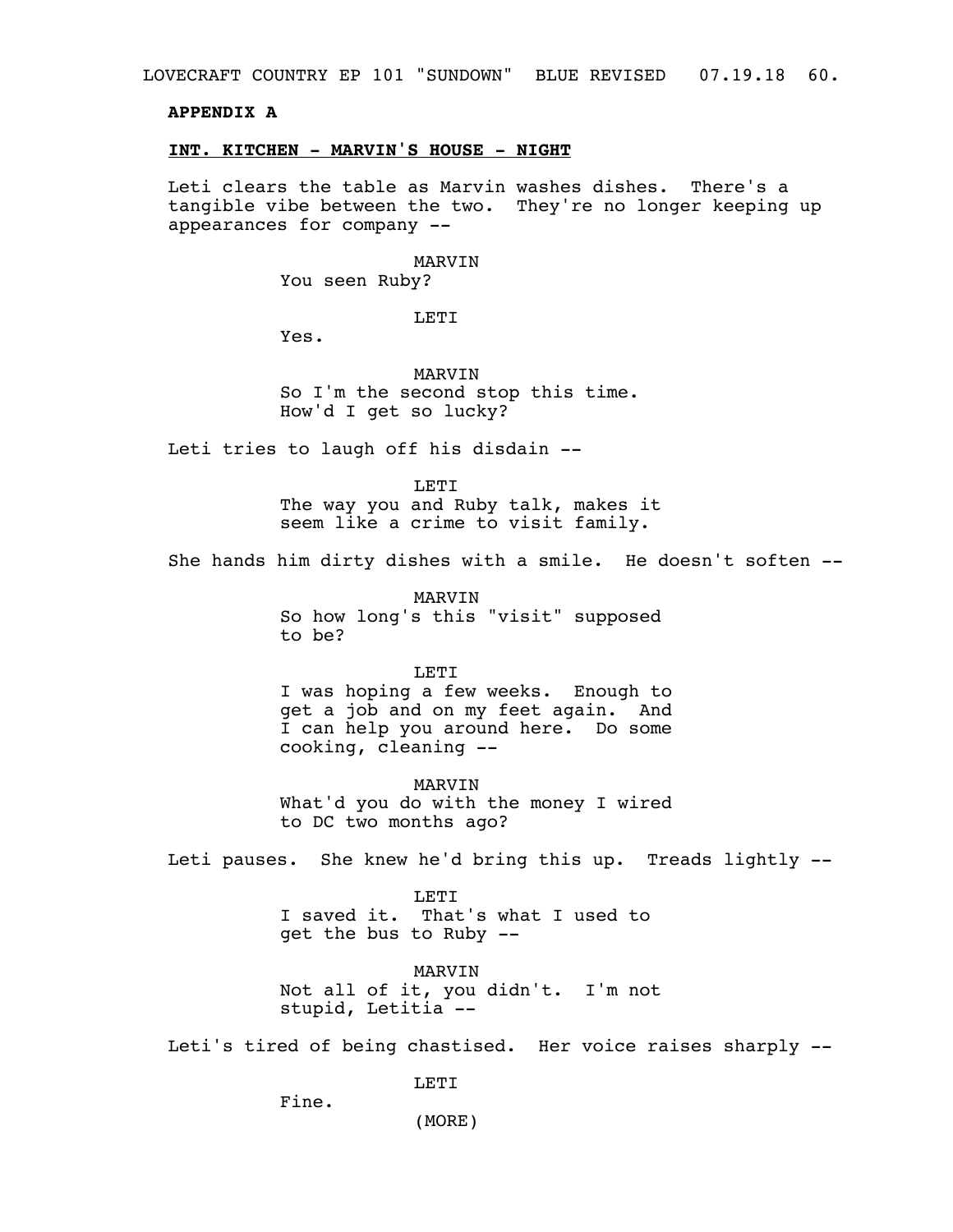LETI (CONT'D) Okay, I used it to bail some friends out of jail. But it's not what you think --

MARVIN Somehow it never is with you --

LETI We were protesting the school segregation --

MARVIN It doesn't matter what you were doing --

LETI Yes it does. The work I'm a part of now is changing lives --

MARVIN You told me you needed that money to come home for momma's funeral.

Leti swallows that. *Here we go again.* Marvin can't believe his half-sister's callousness --

> MARVIN (CONT'D) How could you miss your own momma's funeral --

LETI I'm sick of you and Ruby acting like she was a goddamn saint --

MARVIN Watch your mouth when you speak to  $me$   $--$ 

Leti shakes her head in exasperation --

LETT.

You're both impossible...

MARVIN

We're impossible? You only show up when you need something --

LETI So did momma, but y'all forgive her for everything --

MARVIN That's not true --